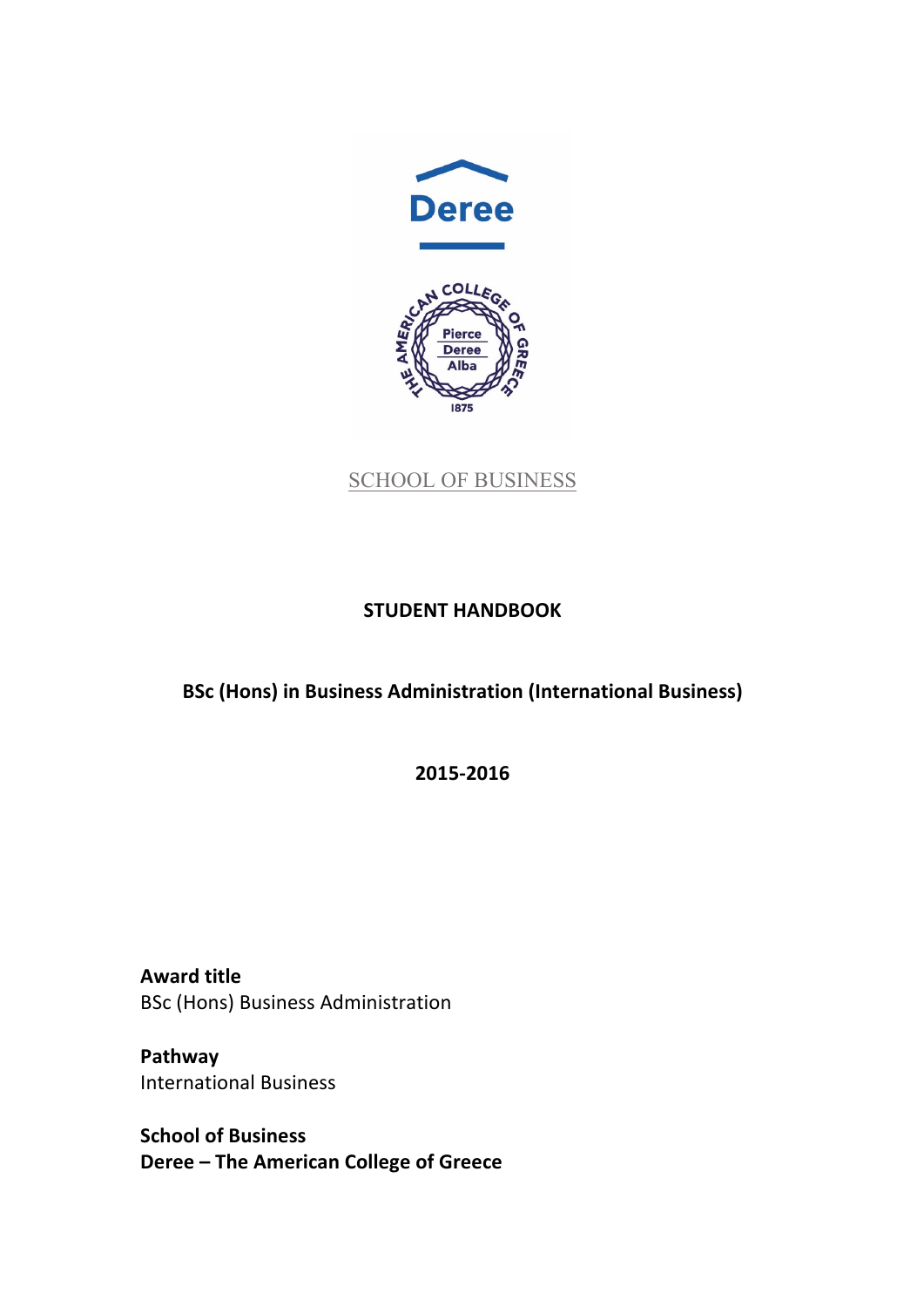# **Contents**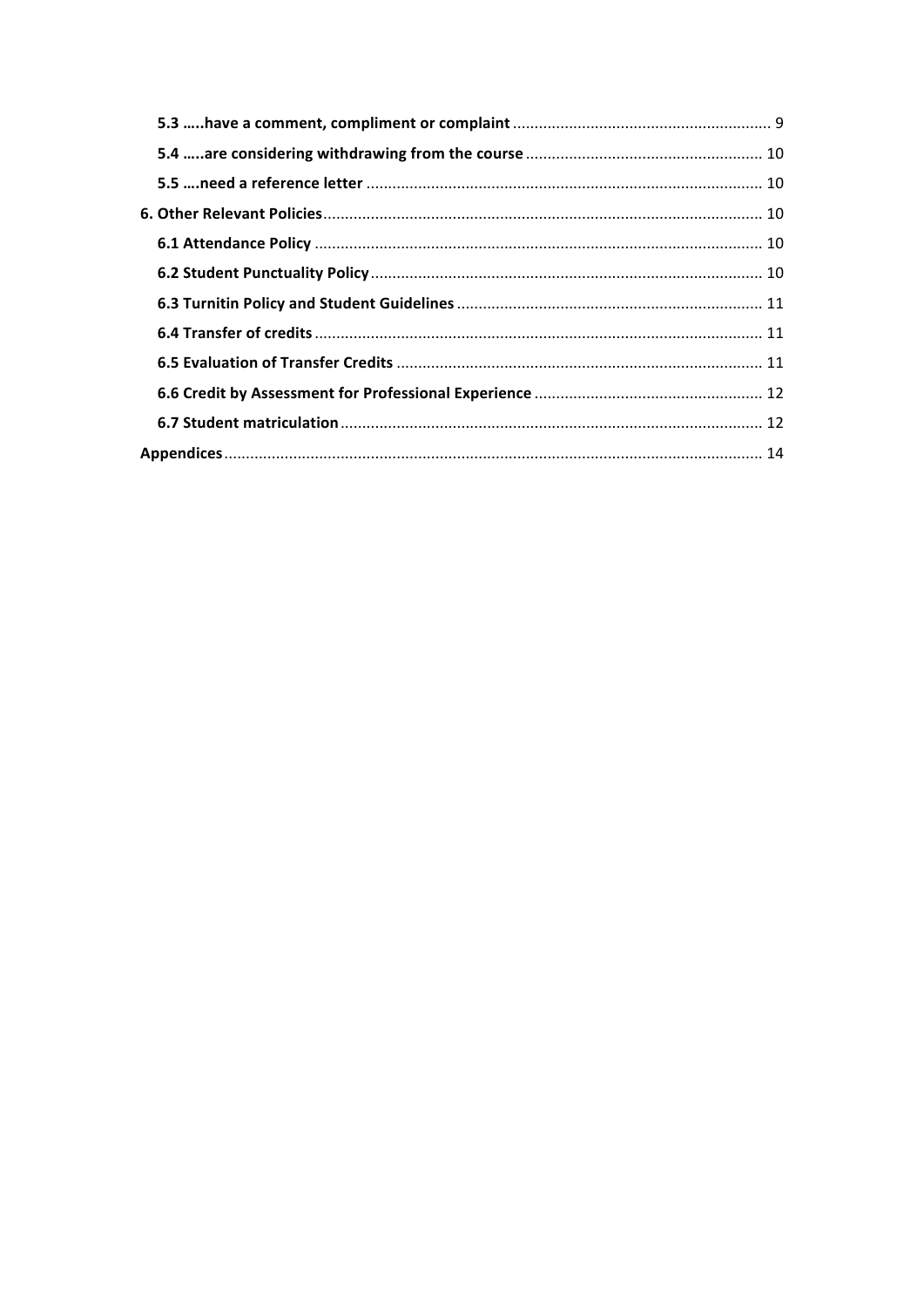# **1. Welcome to the Programme**

# **1.1 Message from the Dean**

Upholding the Deree tradition of providing an excellent student-oriented experience, the School of Business aims at delivering academic programmes that are based on quality instruction and pedagogic best practice.

The School of Business offers a portfolio of undergraduate business programmes that blend critical enquiry with practical insight. Internships that enable students to gain career-related experience, participation in local and international competitions, guest speakers and visits to businesses complement and extend the knowledge gained in the classroom, achieving a valuable balance between academics and applications. As a result, Business curricula equip students with the analytical and practical skills that are required in today's globalized market place and, at the same time, provide adequate preparation to students who wish to pursue graduate studies in business-related fields.

Rigorous external review via NEASC (New England Association of Schools and Colleges) accreditation and CICP (Centre for Inclusion and Collaborative Partnerships of the Open University, UK) validation confirms both the high quality and the international relevance of Business programmes.

Programmes are delivered by a friendly and accessible faculty, who combine academic and scholarly expertise underpinned by real-world industry experience. It is a faculty committed to continuously adapting programme curricula so as to better prepare students for success in today's changing business environment. The Business faculty is motivated by the talented and increasingly diverse student population. Together they contribute to the creation of a vibrant academic environment at Deree, helping the School of Business rise to the next level of excellence.

In the School of Business you will be offered instruction and experiences that will enable you to develop essential business skills to pursue a meaningful career and contribute to business and society. You will be equipped with well-rounded knowledge grounded on liberal education, business foundations and functions, and sound specialization components. This handbook provides detailed information on the curricular structure of and the opportunities provided by the programme you have chosen.

Welcome to Deree – The American College of Greece and to the School of Business.

Annie Triantafillou PhD Dean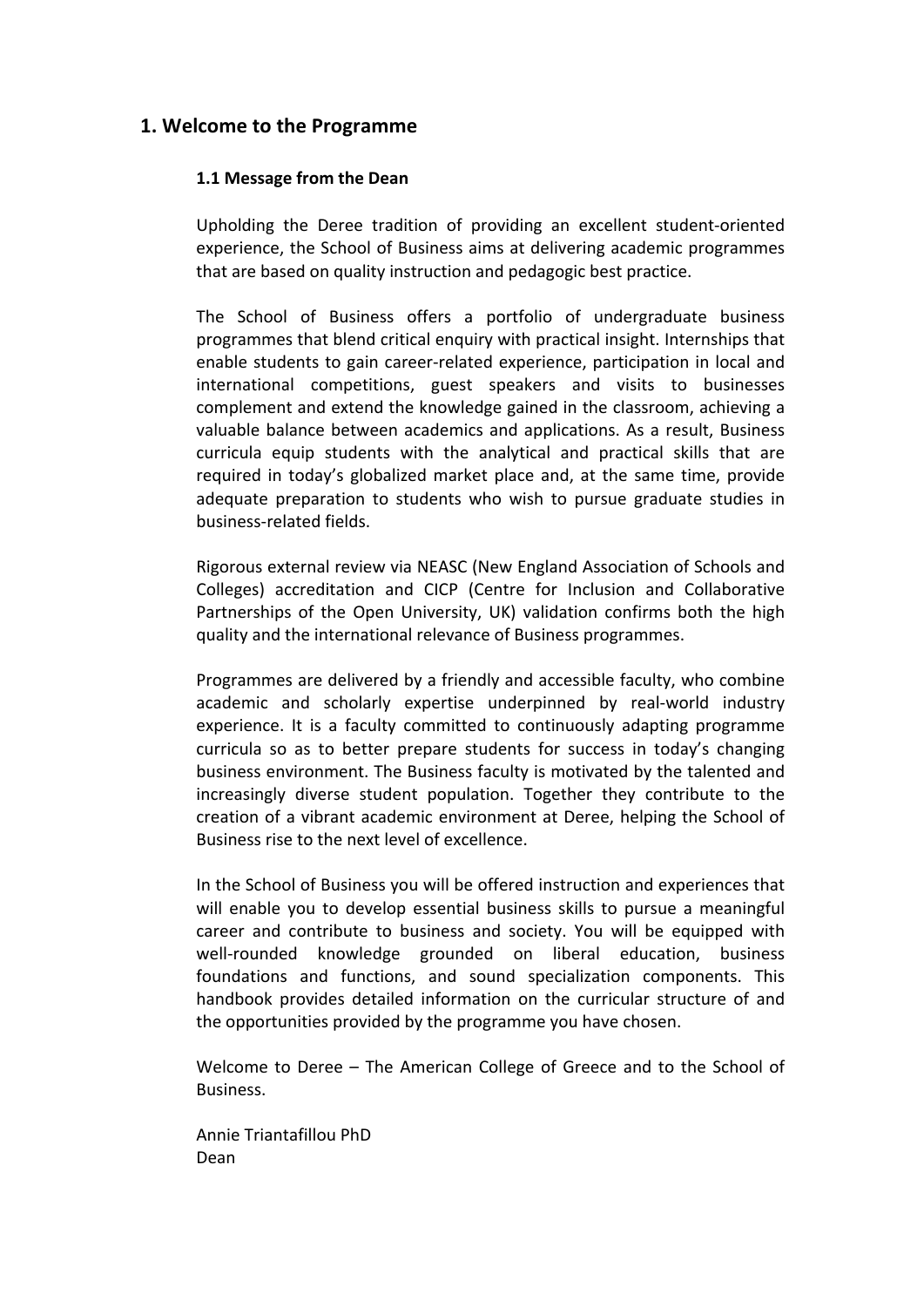# **1.2 Message from the Department Head**

The IB department and its faculty welcomes you to a unique and growing programme in Greece and one of the most internationally oriented programmes of the School of Business, which will provide you with a solid foundation in international business and management.

The IB pathway started in 2004 and it is the first programme of study in Greece that has introduced modules related to the study of Business in the European Union combined with a strategic approach to studying multinational enterprises. IB students develop critical insights into the complexities of the international business environment, the challenges embedded in conducting international business and into the strategies employed by firms conducting business internationally. The programme equips students with skills and knowledge necessary to succeed in a competitive and challenging global environment. Graduates of our programme pursue international careers in Greek or foreign companies and organizations and/or pursue postgraduate studies in related fields abroad. As all Deree graduates, IB graduates are held in high regard and are much sought after by multinational, regional, and high-profile Greek companies.

The IB programme attracts many students from different countries, who enrich the cultural and academic distinctiveness of our department through their diverse social backgrounds and experiences.

The IB faculty looks forward to welcoming you to our department and to working with you to create an enriching and valuable learning experience.

Antonis Klidas, PhD Head, Department of International Business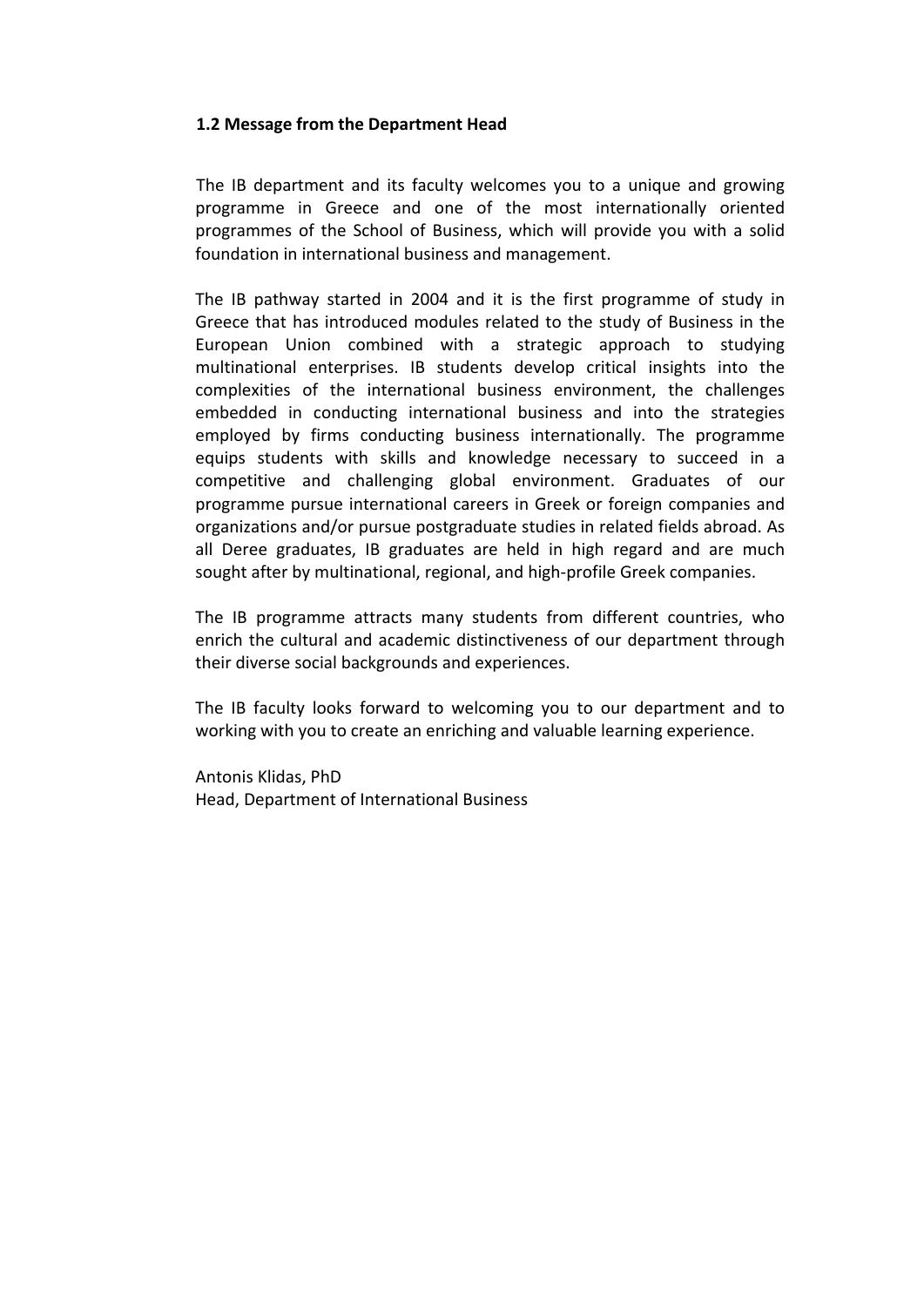# 1.3 Academic Calendar http://www.acg.edu/academics/college-calendars

# **1.4 Key Contacts**

- American College of Greece: +30 210 600 9800
- Department Head: Dr. Antonis Klidas, a.klidas@acg.edu, extension 1403, Room 409
- Dean's Office: schoolofbusiness@acg.edu ext. 1108, room 507
- Academic Advising Office: dc.adv@acg.edu ext. 1431
- Student Success Centre: ssc@acg.edu ext.1326, 1333
- Registrar's Office: registrar@acg.edu ext. 1331, 1328, 1449, 1445
- Validation Office: validation@acg.edu ext. 1428
- Student Affairs: studentaffairs@acg.edu ext. 1197, 1442
- Student Government: dc.sgorg@acg.edu ext.1373
- Library helpdesk: libraryreference@acg.edu ext. 1434, 1267
- SASS: sass@acg.edu ext.1273, 1276
- Study Abroad Office: studyabroadoffice@acg.edu ext. 1029, 1412
- Career Office: career@acg.edu ext. 1313, 1316
- Educational Psychologist: Dr. Natassa Triga, atriga@acg.edu ext. 1167
- College Nurse: Nora Beliati, theliati@acg.edu ext. 1500
- International Business Society: dc.ibeasoc@acg.edu

# 1.5 Keeping in Touch

Academic and administrative staff at ACG use your student email address to contact you. It is important that you check this account regularly. You can forward emails from your student email address to a preferred personal email address. However, spam filters needed by the College mean that emails sent from external email addresses may be delayed, blocked or deleted. It is, therefore, important that your student email address is the only email address that you use to contact College staff.

We will inform you of cancelled classes / activities / course notices as soon as possible. This will be via Blackboard, an email to your student email address or, if urgent, via the mobile phone number on our contact records.

Please make sure that you inform the Registrar's Office whenever you change your address and contact details. This will ensure we can always contact you in an emergency, and that you receive any important College communications that we may need to send you.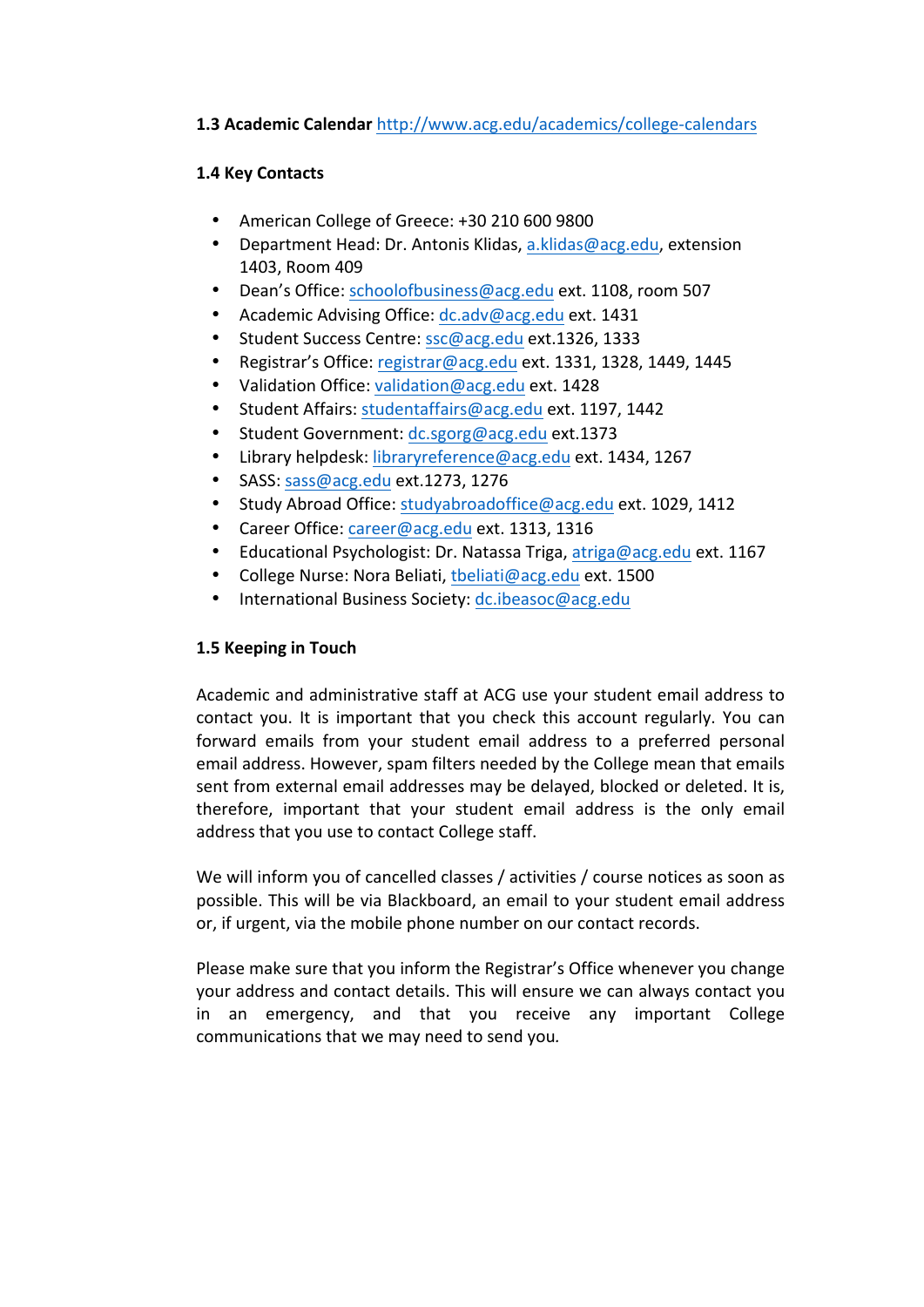# **2. Studying on this Programme**

# **Programme Philosophy and Mission**

In congruence with the mission of the College and the School of Business, the mission of the International Business department is to prepare students for careers in international businesses or organizations and meet effectively the challenges of competition, rapid technological change and increased complexity and globalization.

The programme aims at promoting a broad, analytical and highly integrated study of business administration and emphasizes knowledge in the field of International Business.

Specifically, the programme is focused on five key elements: Provision of indepth knowledge of general business and management; provision of in-depth knowledge of international corporations, their management and the changing global environment in which they operate; provision of a wide ranging, in-depth knowledge and understanding of European integration and the subsequent business implications in the European Union; development of students' personal competencies necessary to lead corporate initiatives; and, enhancement of lifelong learning skills and personal development to contribute to society at large.

# **Programme Learning Outcomes**

Building on an analytical business studies component, the overall goals of the BSc (Hons) in Business Administration (International Business) are to:

- Provide students with knowledge of the business world in all key aspects.
- Provide students with a solid background in the theory and practice of international business.
- Prepare students for postgraduate education and for careers in international business or other related fields.
- Develop students' practical and technological skills needed for effective management.
- Provide students with critical thinking, problem-solving, communication, interpersonal and team work skills, so as to prepare them to undertake a career in international business.
- Develop students' understanding of ethical and global issues so as to become informed citizens and professionals.
- Prepare students for reflection and lifelong learning.

The Business Administration programme assumes no prior knowledge of the modules taught. The student body is international.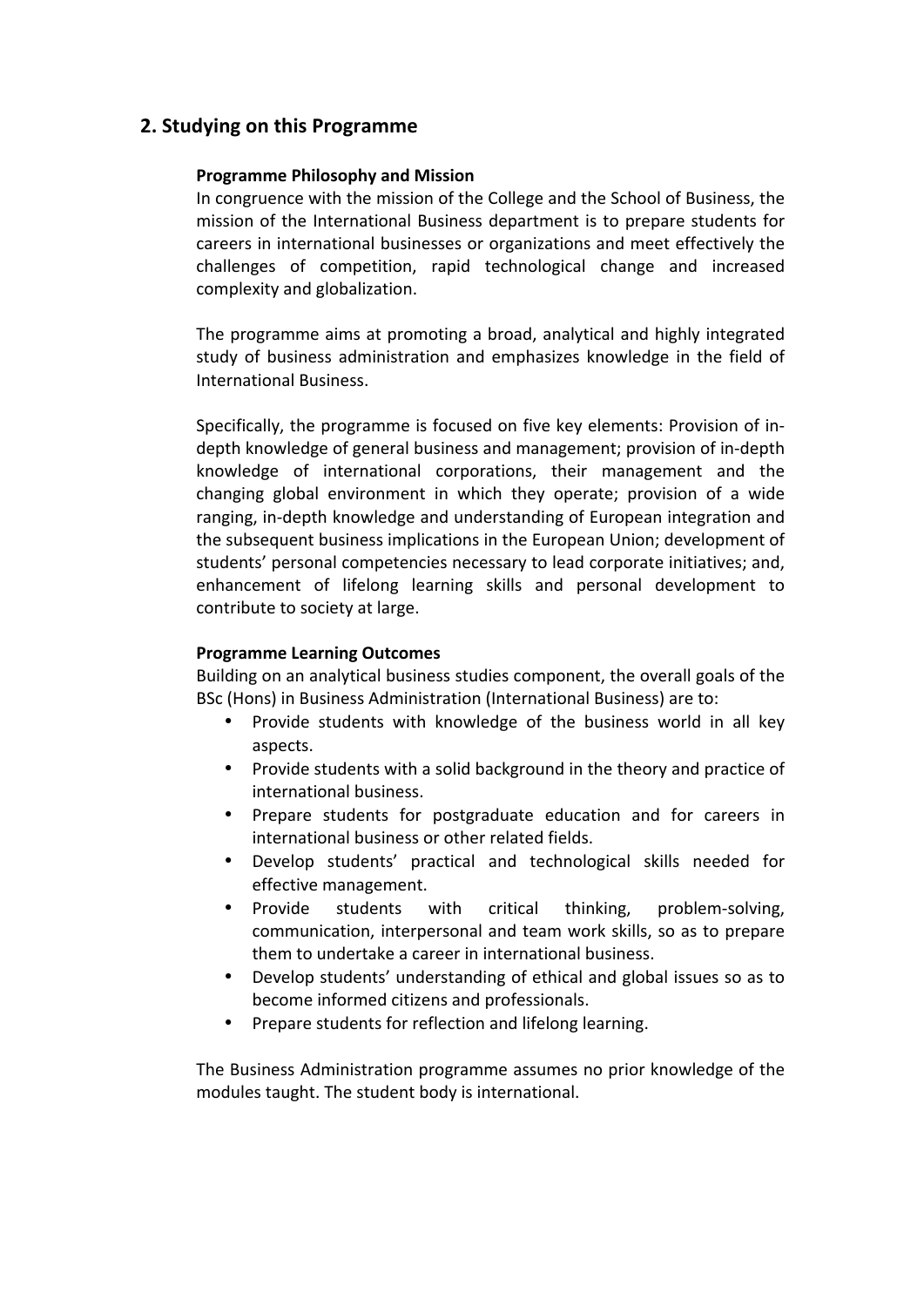# **Programme Structure**

# **Table 1: Core and IB Modules by Title and Level:**

 $\Box$  Core Modules  $\Box$  IB Modules

| Level 4                                                                  | Level 5                                                      | Level 6                                                                                                          |
|--------------------------------------------------------------------------|--------------------------------------------------------------|------------------------------------------------------------------------------------------------------------------|
| AF 2006 Financial<br>Accounting (20 credits)                             | FN 3105 Foundations of<br>Corporate Finance (15<br>credits)  | MG 4343 Operations<br>Management (15 credits)                                                                    |
| <b>BU 2002 Business</b><br>Legal Issues (10<br>credits)                  | AF 3116 Management<br>Accounting (15 credits)                | MG 4740 Business<br>Strategy (15 credits)                                                                        |
| CS 2179 Business<br><b>Information Systems</b><br>$(15 \text{ credits})$ | <b>BU 3233 Business</b><br>Research Methods (15<br>credits)  | IB 4118 EU Economic<br>and Funding Policies (15<br>credits)                                                      |
| EC 1101 Principles of<br>Macroeconomics (15<br>credits)                  | MG 3034 Managing<br>People and Organizations<br>(15 credits) | IB 4238 International<br>Business Law (15<br>credits)                                                            |
| MK 2030<br><b>Fundamentals of</b><br>Marketing (15 credits)              | <b>PH 3005 Business Ethics</b><br>$(15 \text{ credits})$     | IB 4544 International<br>Management (15 credits)                                                                 |
| MA 2021 Applied<br>Statistics (15 credits)                               | IB 3008 Business in the<br>European Union (15<br>credits)    | IB 4169, IB 4232, IB<br>4267, IB 4031, IB 4035<br>or IB 4140 (Optional<br>Module under emphasis -<br>15 credits) |
| MG 2003 Management<br>Principles (15 credits)                            | <b>IB 3121 Global Business</b><br>Management (15 credits)    | IB 4169, IB 4232, IB<br>4267, IB 4031, IB 4035<br>or IB 4140 (Optional<br>Module under emphasis -<br>15 credits) |
| IB 2006 International<br>Business (15 credits)                           | <b>IB 3199 Contemporary</b><br>Issues in IB (15 credits)     | MG/IB 4120, MG 4128,<br>MG 4242 or MK/IB 4157<br>(Optional Module under<br>emphasis - 15 credits)                |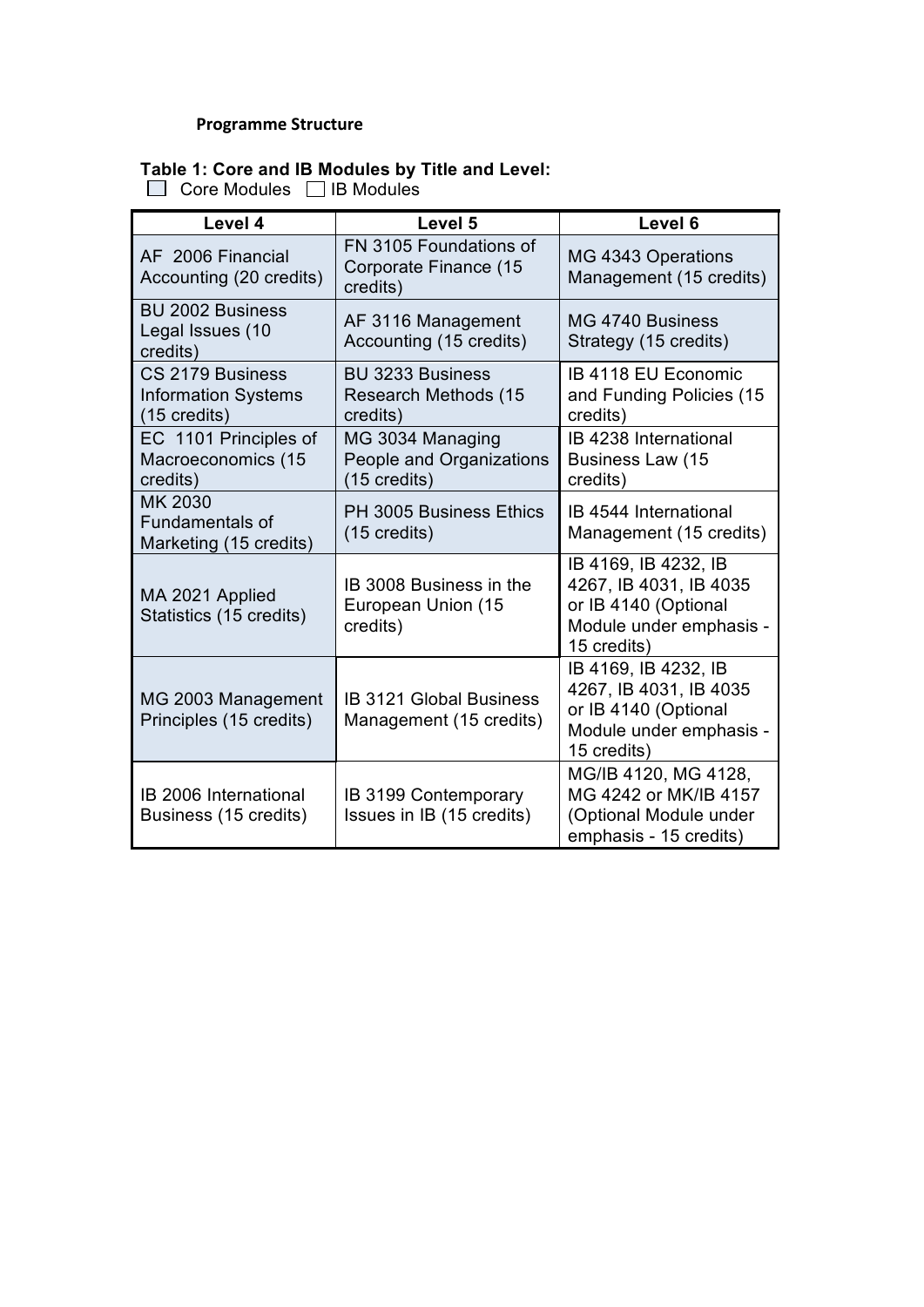# **Academic Staff**

**Dr. Klidas, Antonios**, BSc., Athens University of Economics; MSc., University of Surrey; Ph.D., Tilburg University and Business; Assistant Professor and Head of the International Business Department

#### a.klidas@acg.edu

+30 210 6009800 ext. 1403 / Room: 409 DC

Office hours are subject to change and are posted each academic period on the blackboard.

Dr. Klidas lectures in international business, international management and tourism management.

*Areas of Interest:* International business, Sponsorship, Tourism Management

**Dr. Visvizi, Anna**, B.S., M.S., Karol Adamiecki University of Economics, Silesia; M.A., Warsaw School of Economics/Institute d'Etudes Politiques de Paris; Postgraduate Certificate in Higher Education, University of Warwick; Ph.D., University of Warwick – Assistant Professor

avisvizi@acg.edu

+30 210 6009800 ext. 1403 / Room: 409 DC

Office hours are subject to change and are posted each academic period on the blackboard.

Dr. Visvizi lectures in interdisciplinary modules relating to European Union, international political economy, international business and international business law.

#### *Areas of Interest:*

EU economic governance, political economy of European integration, global governance, the crisis in Greece, development economics

Dr. Patsiotis, Athanasios G., BSc., University of Athens; MA, University of Westminster; Ph.D., University of the West of England - Associate Professor agpatsiotis@acg.edu

+30 210 6009800 ext. 1479 / Room: 410 DC

Office hours are subject to change and are posted each academic period on the blackboard.

Dr. Patsiotis lectures in Marketing and International Business.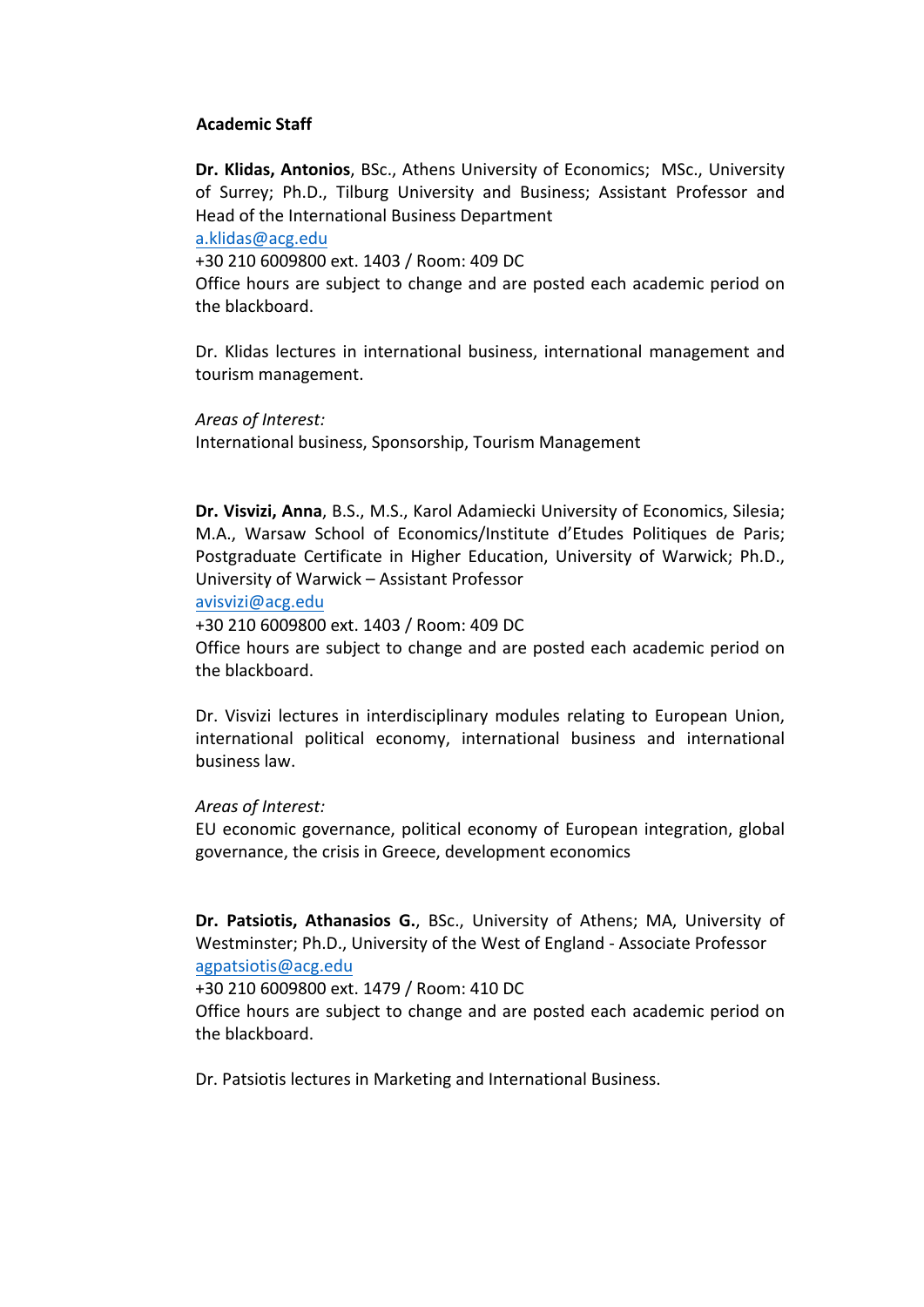#### *Areas of Interest:*

Consumer behavior toward self-service interfaces; adoption of technological innovations within the services industry sector; digital marketing trends and the curriculum.

**Dr. Filis, George**, BA, Deree - The American College of Greece; MA, University of Durham; Ph.D., University of Durham – Adjunct Professor gfilis@acg.edu

+30 210 6009800 ext. 1403 / Room: 409 DC

Office hours are subject to change and are posted each academic period on the blackboard.

Dr. Filis lectures in interdisciplinary modules related to European Union, contemporary issues, international business, international management, innovation and technology management, and foreign direct investment.

#### *Areas of Interest:*

International relations and international business, energy security, geopolitics and geoeconomics, European Union and regional developments

**Mrs. Fotini Koutroumpa, LL.M.** - The American College of Greece – Deree; LL.M.: City University, MS: East London University fkoutroumpa@acg.edu

+30 210 6009800 ext. 1423 / Room 2, Arts Center (basement) Office hours are subject to change, and are posted each academic period on the blackboard.

Mrs. Fotini Koutroumpa lectures in Business Legal Issues and International Business Law.

#### Areas of Interest:

Civil, commercial & corporate Law and EC Environmental Law.

**Dr. Sakellariou, Evy**, BA, Hons, University of Piraeus, Greece; MBA, Loyola University of Chigaco, USA; DBA, University of Surrey, UK - Adjunct Professor e.sakellariou@acg.edu

+30 210 6009800 ext. 1441 / Room: Arts Lower Level No. 1

Office hours are subject to change and are posted each academic period on the blackboard.

Dr. Sakellariou lectures in international business, marketing and marketing communication.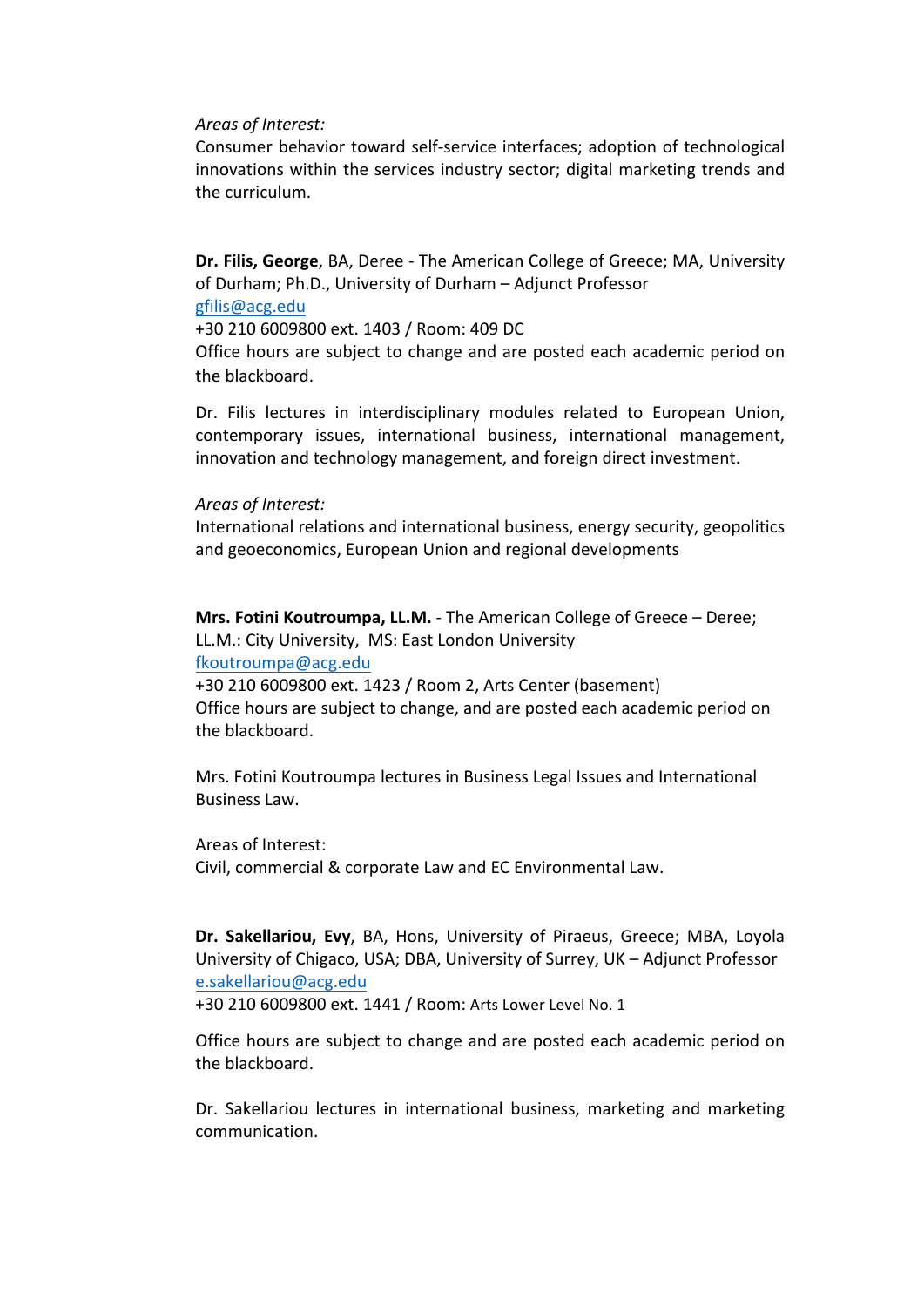*Areas of Interest:*

International new product development, customer-focused new ideas generation and applied ethnography

**Dr. Voutsina, Katerina**, BA., Athens University of Economics and Business; MSc., Athens University of Economics and Business; Ph.D., London School of Economics and Political Science – Adjunct Professor kvoutsina@acg.edu

+30 210 6009800 ext. 1426 / Room: 002, Arts Center Office hours are subject to change and are posted each academic period on the blackboard.

Dr. Voutsina lectures in international business, management and entrepreneurship.

#### *Areas of Interest:*

New forms of organizing and nascent entrepreneurship

**Dr. Chalkidou, Tatiana**, BSc., Kapodistrian University of Athens, MBA., University of Leicester, MSc., University of Leicester, Ph.D., Oklahoma State University - Part Time Instructor, International Business tchalkidou@acg.edu

+30 210 6009800 ext.1426 / Room 002 Arts Center

Office hours are subject to change and are posted each academic period on Blackboard.

Dr. Chalkidou lectures in international business, sports management, Olympic Games and sports mega events, sports operations and facilities management and social issues in sports.

#### *Areas of Interest:*

International Business, Conflict Management, Decision Making, Sports Management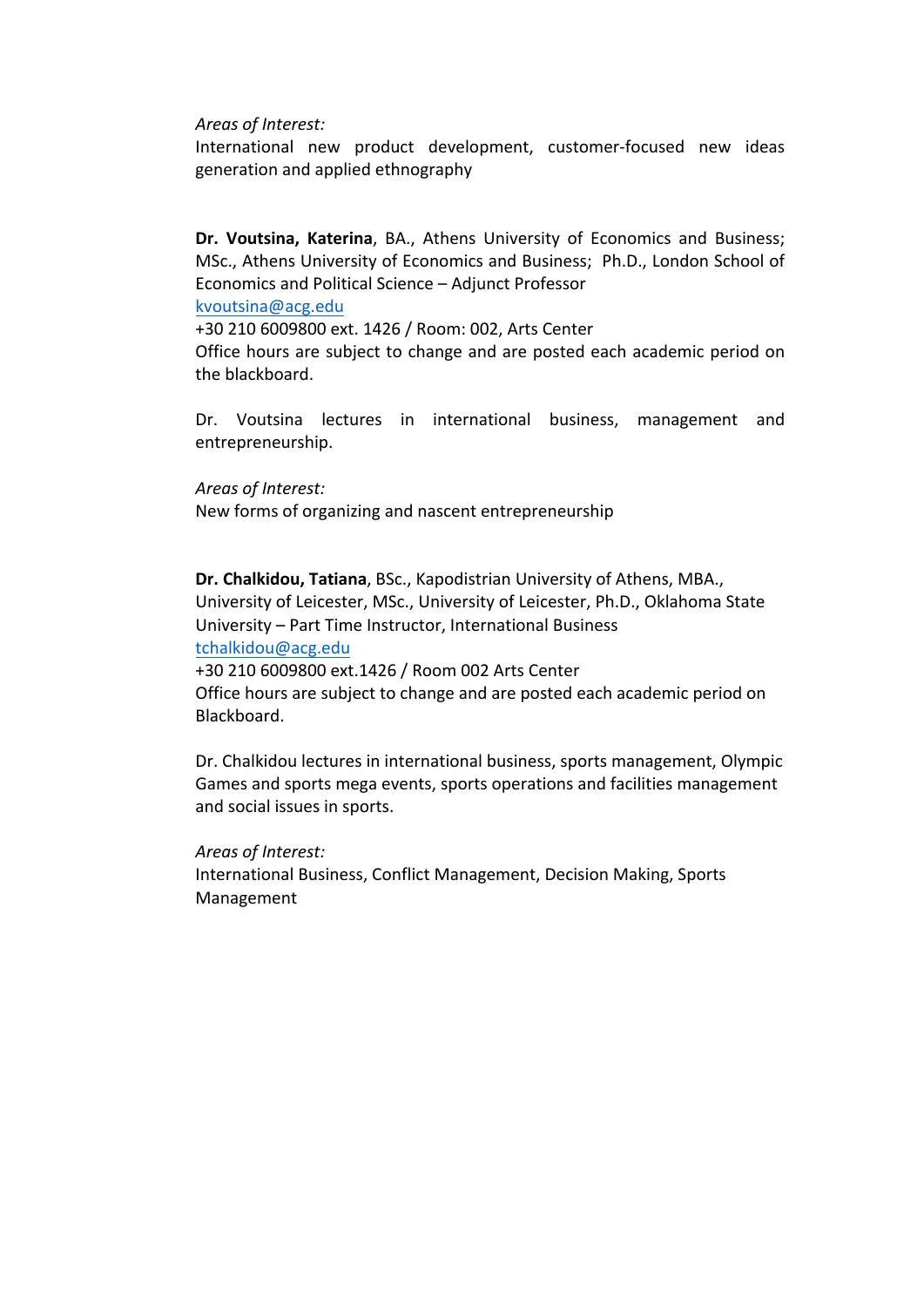# **Description of Modules**

#### **AF 2006 FINANCIAL ACCOUNTING - LEVEL 4**

The purpose of this course is to explore the basic principles, concepts and procedures relating to financial accounting. An ability to prepare, analyze and interpret financial statements in a business context will be developed. UK CREDITS: 20 US CR: 3/2/4

# **AF 3116 MANAGEMENT ACCOUNTING – LEVEL 5**

This course provides the theoretical underpinnings of the role of accounting information in cost accumulation, profitability analysis, planning and decision making in business organizations.

Prerequisites: AF 2006 UK CREDITS: 15 US CR: 3/0/3

#### **BU 2002 BUSINESS LEGAL ISSUES - LEVEL 4**

The legal system. Adoption of laws. Administration of justice. Resolving legal disputes. Alternative dispute resolution. Introduction to civil and commercial law. The law of contracts. Corporate law. Negotiable instruments. Intellectual and industrial property.

UK CREDITS: 10 US CR: 2/0/2

#### **BU 3233 BUSINESS RESEARCH METHODS - LEVEL 5**

This course provides an understanding of the role and importance of research to organizations. Research process stages including, formulating and clarifying research questions, writing a literature review, designing research, choosing appropriate methods of sampling, data collection and analysis, and reporting of findings.

Prerequisites: MA 2021 or MA 2010 and MA 3111 UK CREDITS: 15 US CR: 3/0/3

#### **CS 2179 BUSINESS INFORMATION SYSTEMS - LEVEL 4**

Business information systems concepts, categories and trends. The strategic impact of information systems and technologies on business functions and decision making process. Data resource management. Ethical and security issues. Global information systems concepts. Prerequisites: CS 1070

UK CREDITS: 15 US CR: 3/4/3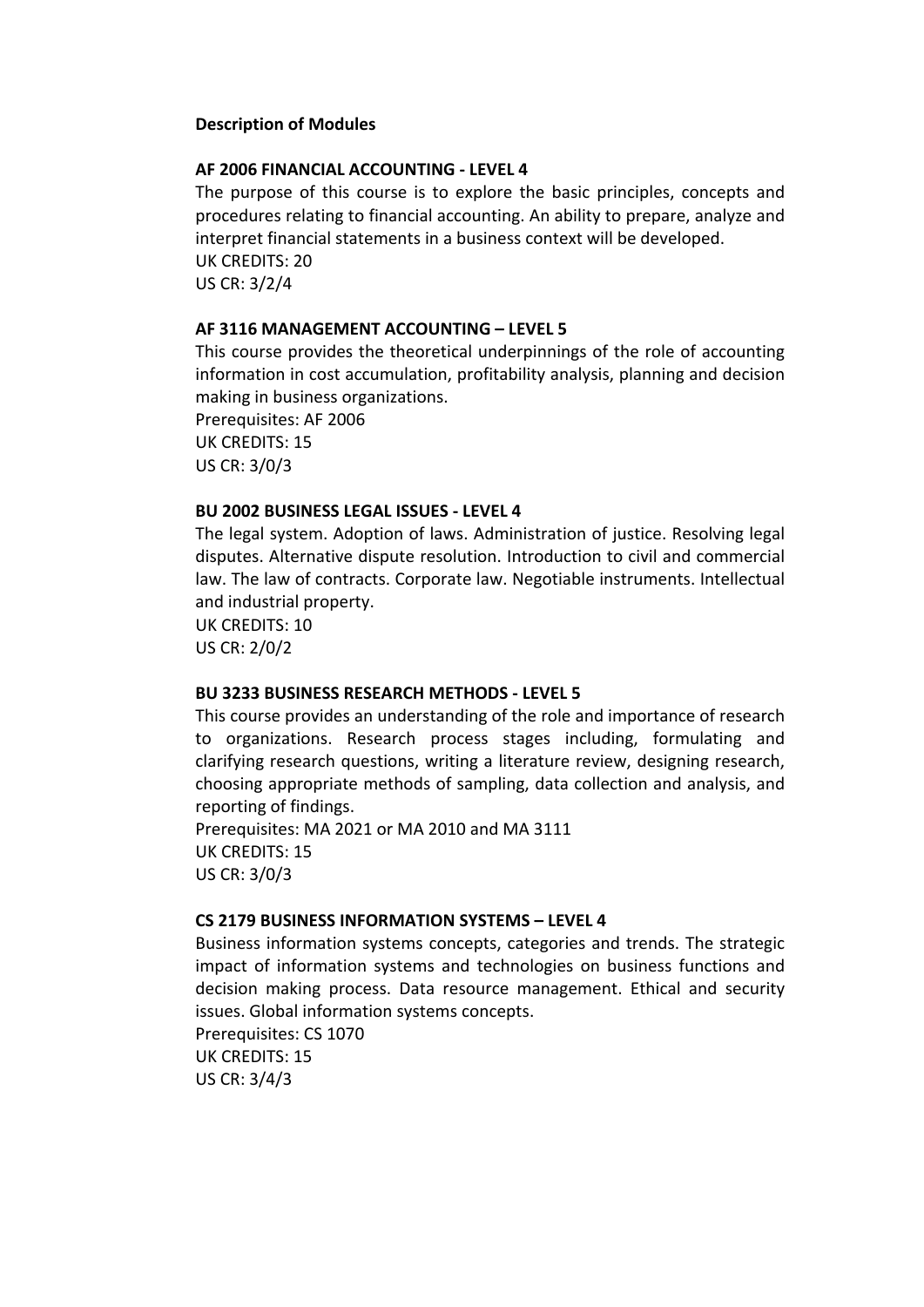# **EC 1101 PRINCIPLES OF MACROECONOMICS – LEVEL 4**

The role of the government in a mixed economy. National income accounts. Economic fluctuations, unemployment and inflation. Fiscal and monetary policy. Macroeconomic controversies. Prerequisite: EC 1000

UK CREDITS: 15 US CR: 3/0/3

# **FN 3105 FOUNDATIONS OF CORPORATE FINANCE - LEVEL 5**

The course provides the knowledge and the skills required for investments, business financing and securities valuation. Prerequisites: AF 2006 **UK CREDITS: 15** US CR: 3/0/3

# **IB 2006 INTERNATIONAL BUSINESS - LEVEL 4**

Essentials of international business and the international business environment, including its socio-cultural, political, legal, economic and ethical dimensions. International trade theories, foreign investment and insight into the roles of multinational enterprises, governments, international organizations and non-governmental organizations in international business. Foreign exchange and its role in international business. UK CREDITS: 15 US CR: 3/0/3

#### **IB 3008 BUSINESS IN THE EUROPEAN UNION - LEVEL 5**

European Union institutions, policies, and decision-making processes. Overview of EU functions, focusing on economic and political integration and their implications for the European and the global business environment. UK CREDITS: 15 US CR: 3/0/3

#### **IB 3121 GLOBAL BUSINESS MANAGEMENT - LEVEL 5**

International business strategy, including country evaluation and selection and modes of entry. The organization of international business and management of international operations, including global marketing, supply chain management and international human resource management. Prerequisites: IB 2006

UK CREDITS: 15 US CR: 3/0/3

#### **IB 3199 CONTEMPORARY ISSUES IN INTERNATIONAL BUSINESS - LEVEL 5**

Current issues influencing international business, including, but not restricted to globalization, economic integration and trade liberalization, key actors involved in international business and ethical challenges in international business.

Prerequisites: IB 2006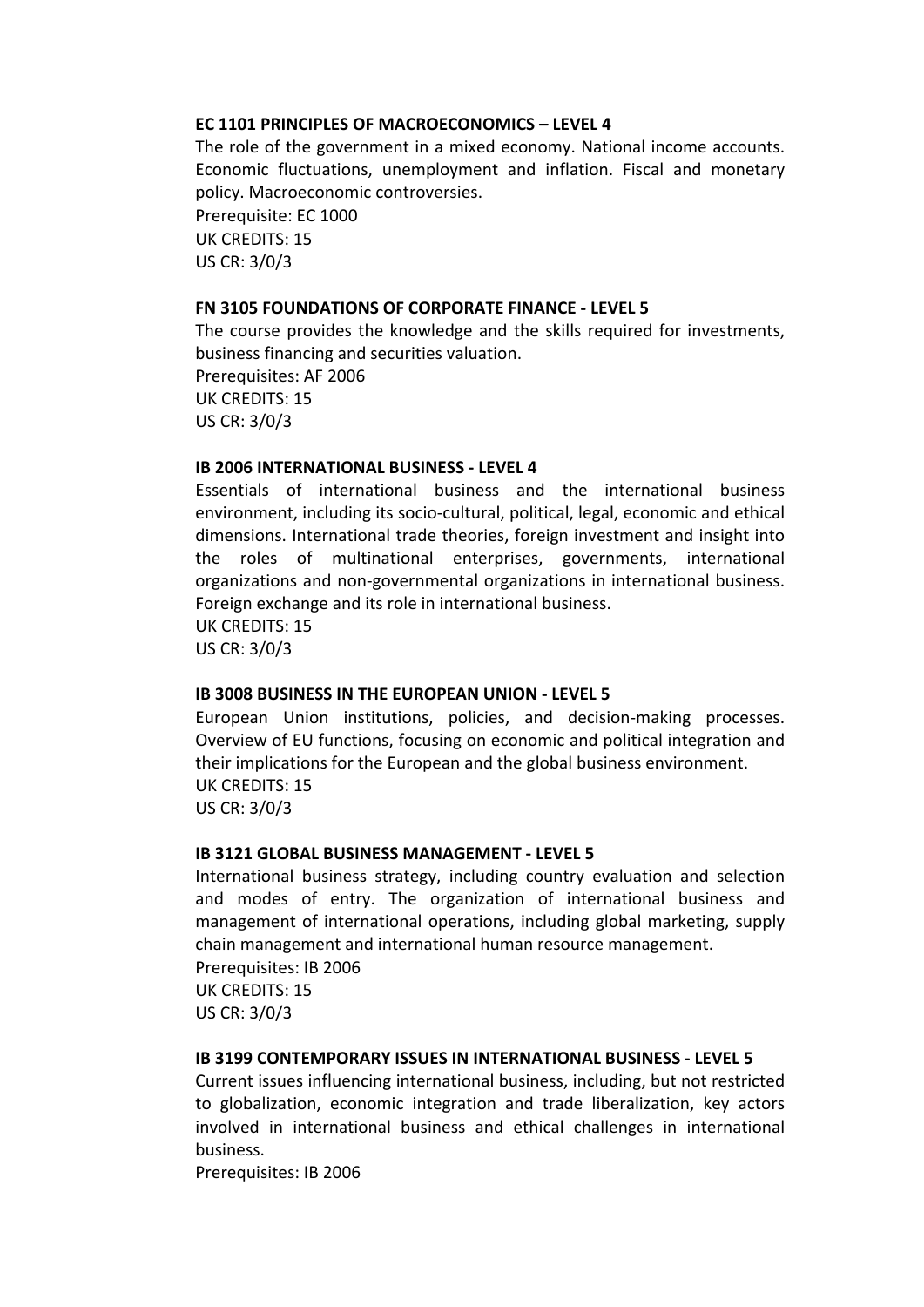**UK CREDITS: 15** US CR: 3/0/3

#### **IB 4031 BUSINESS IN EMERGING MARKETS - LEVEL 6**

Overview of emerging markets and their significance for the world economy and international business. Focus on the operating environment of emerging markets, including their socio-cultural, economic, political and institutional framework. Assessment of business opportunities and risks in emerging markets.

UK CREDITS: 15 US CR: 3/0/3

#### **IB 4035 EXPORT STRATEGY AND MANAGEMENT - LEVEL 6**

Developing export strategy and managing exports in a global environment. Market evaluation and selection; development of an export plan for market entry. Problems and pitfalls in export management. UK CREDITS: 15 US CR: 3/0/3

# **IB 4118 EU ECONOMIC AND FUNDING POLICIES - LEVEL 6**

Economic and Monetary Union (EMU) explained through the lens of the Optimum Currency Area (OCA) Theory. Comparative analysis of the US and the Eurozone as currency unions. The role of economic policies and cohesion policy in view of reducing the occurrence of asymmetric shocks, and their implications for business.

Prerequisites: IB 3008 UK CREDITS: 15 US CR: 3/0/3

#### **IB 4140 TOPICS IN EU BUSINESS - LEVEL 6**

Recent developments, challenges and debates pertaining to the EU integration from an economic, social and political perspective. External relations of the EU, including the Transatlantic Trade and Investment Partnership (TTIP) and the European Neighborhood Policy (ENP). The role of the EU in addressing and mitigating global problems. Implications for business. 

Prerequisites: IB 3008 UK CREDITS: 15 US CR: 3/0/3

# **IB 4169 EU POLICIES AND IB PRACTICES - LEVEL 6**

Focused insight into the impact of the EU's policies on specific sectors of business activity and business practices in the EU. Emphasis on shipping, tourism, banking, health care and education. Stress on SMEs, the media sector, as well as manufacturing and industry. Prerequisites: IB 3008 UK CREDITS: 15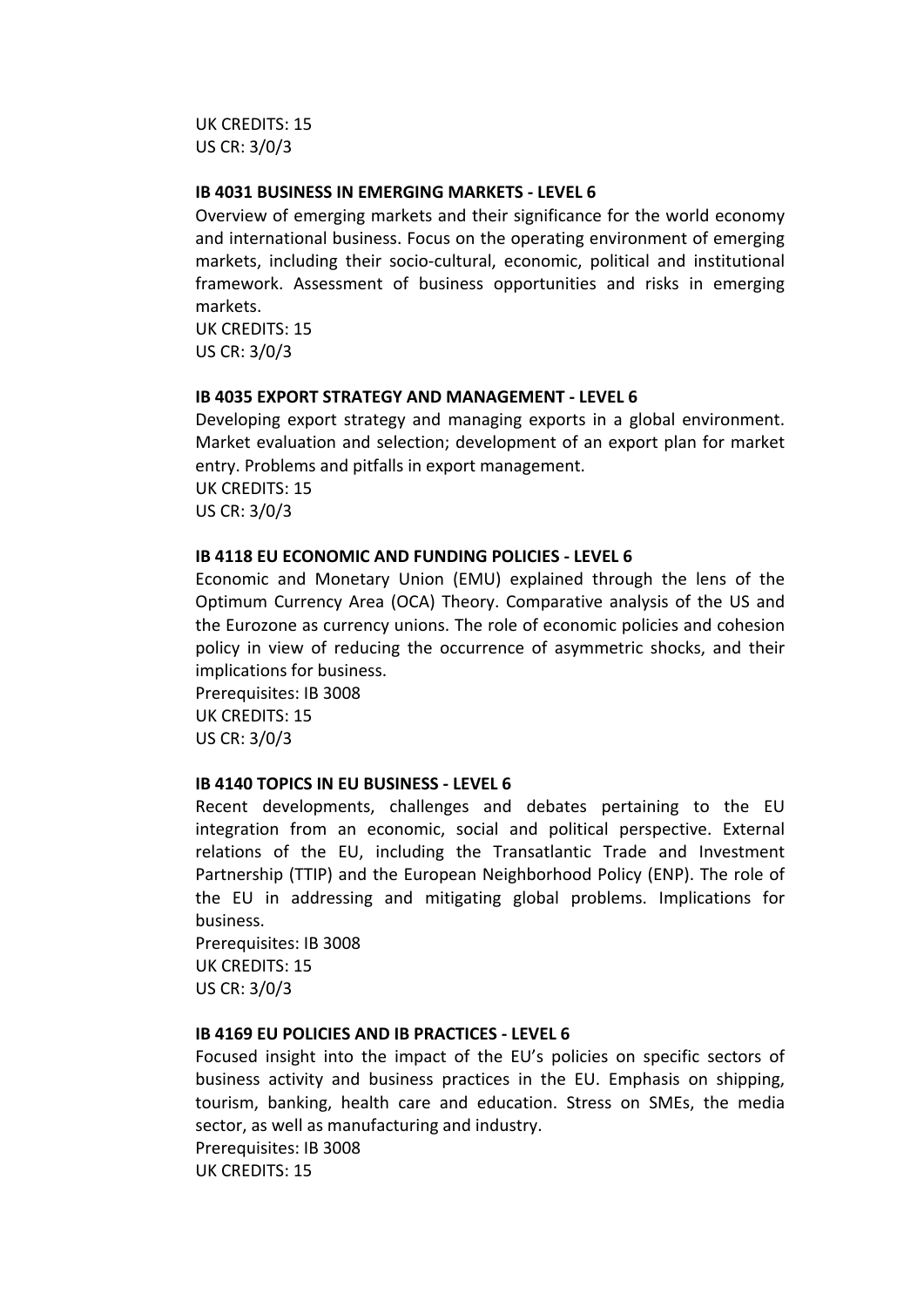#### US CR: 3/0/3

# **IB 4232 FOREIGN DIRECT INVESTMENT AND MULTINATIONAL ENTERPRISES - LEVEL 6**

Definitions, issues, magnitude, structure and the geography of Foreign Direct Investment (FDI). The emergence and evolution of international production theories, international strategies adopted by multinational enterprises (MNE), different types of FDI and MNEs, organization and structure of the contemporary MNE, elements of knowledge-related competitiveness, implications of MNEs for national competitiveness and development.

Prerequisites: IB 2006 IB 3121 UK CREDITS: 15

US CR: 3/0/3

#### **IB 4238 INTERNATIONAL BUSINESS LAW - LEVEL 6**

Public and private international law and their implications for business. Focus on sales contract, dispute resolution, competition rules and their impact on business both in the international and European context. Fundamentals of the WTO legal framework.

Prerequisites: BU 2002, IB 3008 UK CREDITS: 15 US CR: 3/0/3

# **IB 4267 INNOVATION AND TECHNOLOGY MANAGEMENT IN IB - LEVEL 6**

Origins and sources of creativity and innovation and the role of technology as a contemporary strategic imperative for multinational corporations. Impact of technology on international business strategy and management. Innovation strategy, the R&D process and the management of knowledge professionals. Evaluation of technological- and innovation-related activities in the economic development of countries and regions.

Prerequisites: IB 2006, IB 3121 UK CREDITS: 15 US CR: 3/0/3

### **IB 4544 INTERNATIONAL MANAGEMENT - LEVEL 6**

Integrative module that synthesizes prior knowledge from the International Business pathway. Field research on contemporary topics in international business strategy and international management. Prerequisites: BU 3233, IB 2006, IB 3008, IB 3121, MA 2021

UK CREDITS: 15 US CR: 3/0/3

# **MA 2021 APPLIED STATISTICS - LEVEL 4**

Organizing and summarizing data. Probability distributions: binomial, Poisson, normal, t-distribution, chi-square. Sampling and sampling distribution of the mean. The central limit theorem. Parametric tests for one mean and for the difference between two means. Test for independence of two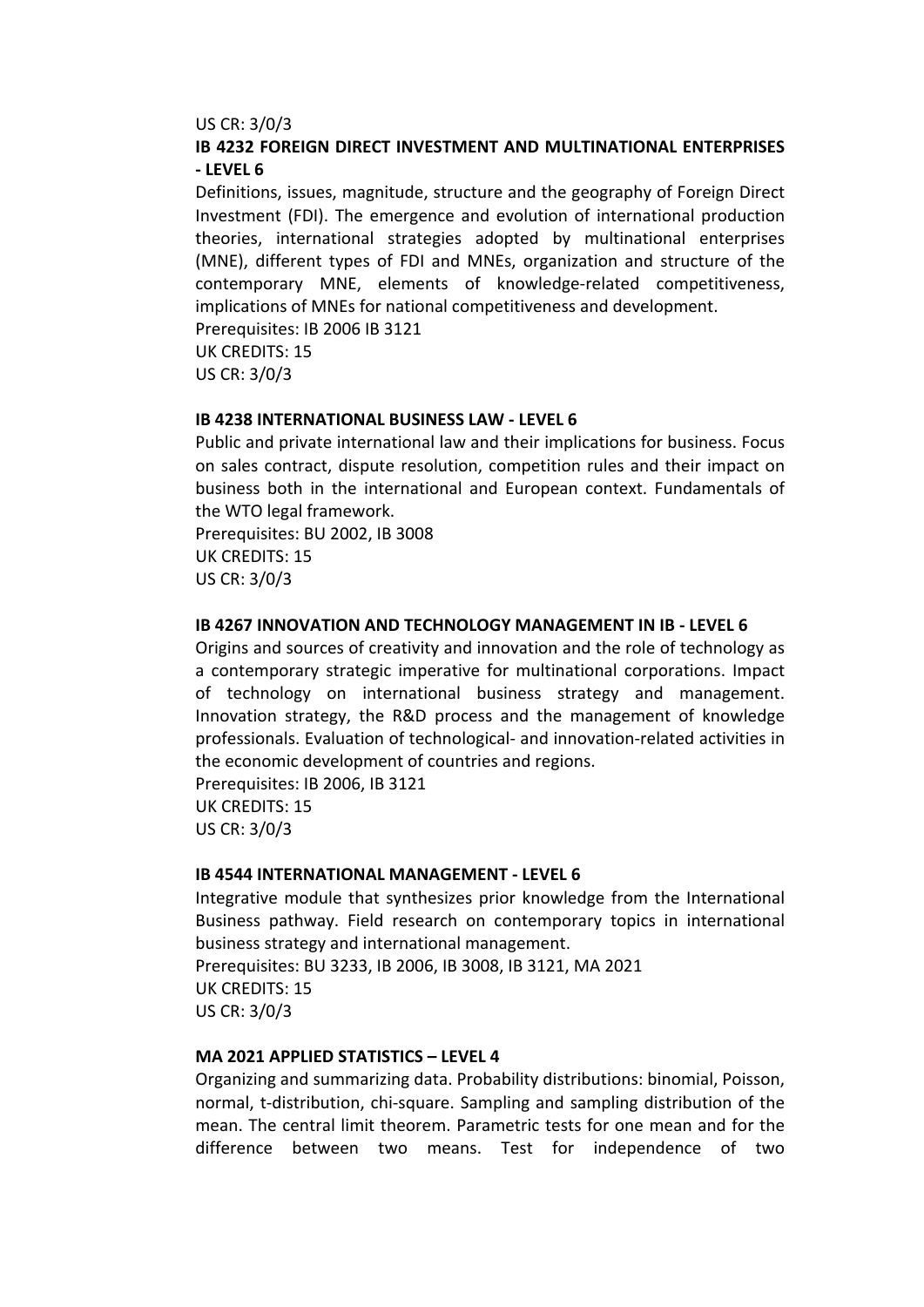qualitative/categorical variables. Simple and multiple correlation and regression. UK CREDITS: 15 US CR: 3/0/3

# **MG 2003 MANAGEMENT PRINCIPLES - LEVEL 4**

Study of the nature, functions and responsibilities of the management of organizations. History of management thought, theories, concepts and practices. The managerial functions of planning, organizing, leading and controlling are examined.

UK CREDITS: 15 US CR: 3/0/3

# **MG 3034 MANAGING PEOPLE AND ORGANIZATIONS - LEVEL 5**

Major theories of organizational behavior and the emergence of strategic human resource management as a mechanism for managing people at work in organizations. Concepts of personality, motivation, communication, interpersonal relations, leadership, problem solving, organizational culture and structure, managing change. Processes and practices involved in implementing human resource strategy, such as recruitment, selection, training, and performance management. Practical skills associated with managerial success.

UK CREDITS: 15 US CR: 3/0/3

#### **MG 4128 CORPORATE SOCIAL RESPONSIBILITY - LEVEL 6**

Total systems approach to integrating the issues of the workplace, human rights, the community, the environment and the marketplace into core business strategies. Examination of economic, environmental and social issues necessary for long-term and sustainable business success. Prerequisites: MG 2003 or MG 3034 UK CREDITS: 15

US CR: 3/0/3

# **MG 4242 SUPPLY CHAIN MANAGEMENT - LEVEL 6**

The design and management of complex supply chain systems. A systems approach to the management of all activities involved in physically moving raw materials, in-process and finished-goods inventories from point of origin to point of use or consumption. Supply Chain Management, in combination with emerging information technologies.

Prerequisites: MA 1009, MA 2021 UK CREDITS: 15 US CR: 3/0/3

### **MG 4343 OPERATIONS MANAGEMENT - LEVEL 6**

Key elements of operations management as they apply to the production of goods and services offered by manufacturing or service organizations. Topics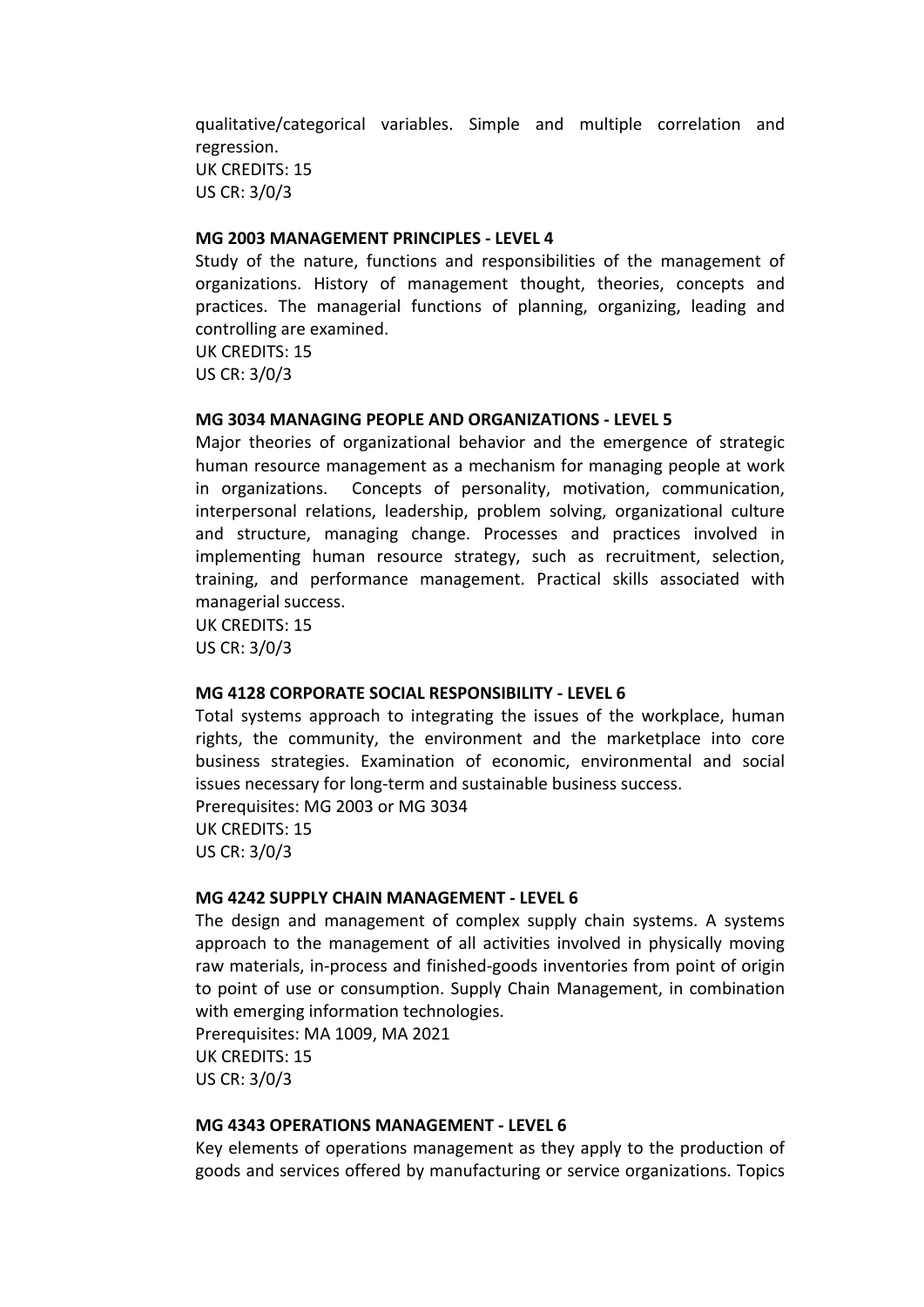include nature and context of operations management, product design and process selection design of facilities and jobs, managing the supply chain, and revising the system.

Prerequisites: MG 2003, MA 1009, MA 2021 UK CREDITS: 15 US CR: 3/0/3

#### **MG 4740 BUSINESS STRATEGY - LEVEL 6 – PROGRAMME CAPSTONE**

Capstone course that synthesizes knowledge from prior business administration courses, with emphasis on the role of the manager as coordinator and strategist in managing the firm as a total unit. Insight into the organization's mission, values, ethical and social responsibilities, internal and external environments, strengths, weaknesses, competitors, and international competitiveness. Strategy analysis, formulation, implementation/execution and evaluation.

Prerequisites: AF 2006, MA 1009, FN 3105, MA 2021, MG 2003 or MG 3034, MG 4343, MK 2030 UK CREDITS: 15 US CR: 3/0/3

#### **MG/IB 4120 INTERNATIONAL HUMAN RESOURCE MANAGEMENT - LEVEL 6**

Analysis of International Human Resource Management (IHRM): issues and practices. Focus on international recruitment, selection, training, global talent management and performance management. International assignments: forms, compensation, benefits and taxes. Labor law and industrial relations in international and EU context.

Prerequisites: MG 3034 **UK CREDITS: 15** US CR: 3/0/3

#### **MK 2030 FUNDAMENTALS OF MARKETING - LEVEL 4**

This course provides an understanding of the basic marketing concepts, as they are used in different profit and non for profit organizations. Basic marketing concepts include: Marketing mix, segmentation, and targeting, positioning, principles of consumer behavior, marketing research. UK CREDITS: 15 US CR: 3/0/3

#### **MK/IB 4157 INTERNATIONAL MARKETING - LEVEL 6**

Application of marketing principles to world markets in a variety of social, legal, technological and economic environments. Practices of international trade.

Prerequisites: MK 2050 or MK 2030 UK CREDITS: 15 US CR: 3/0/3

**PH 3005 Business Ethics − LEVEL 5**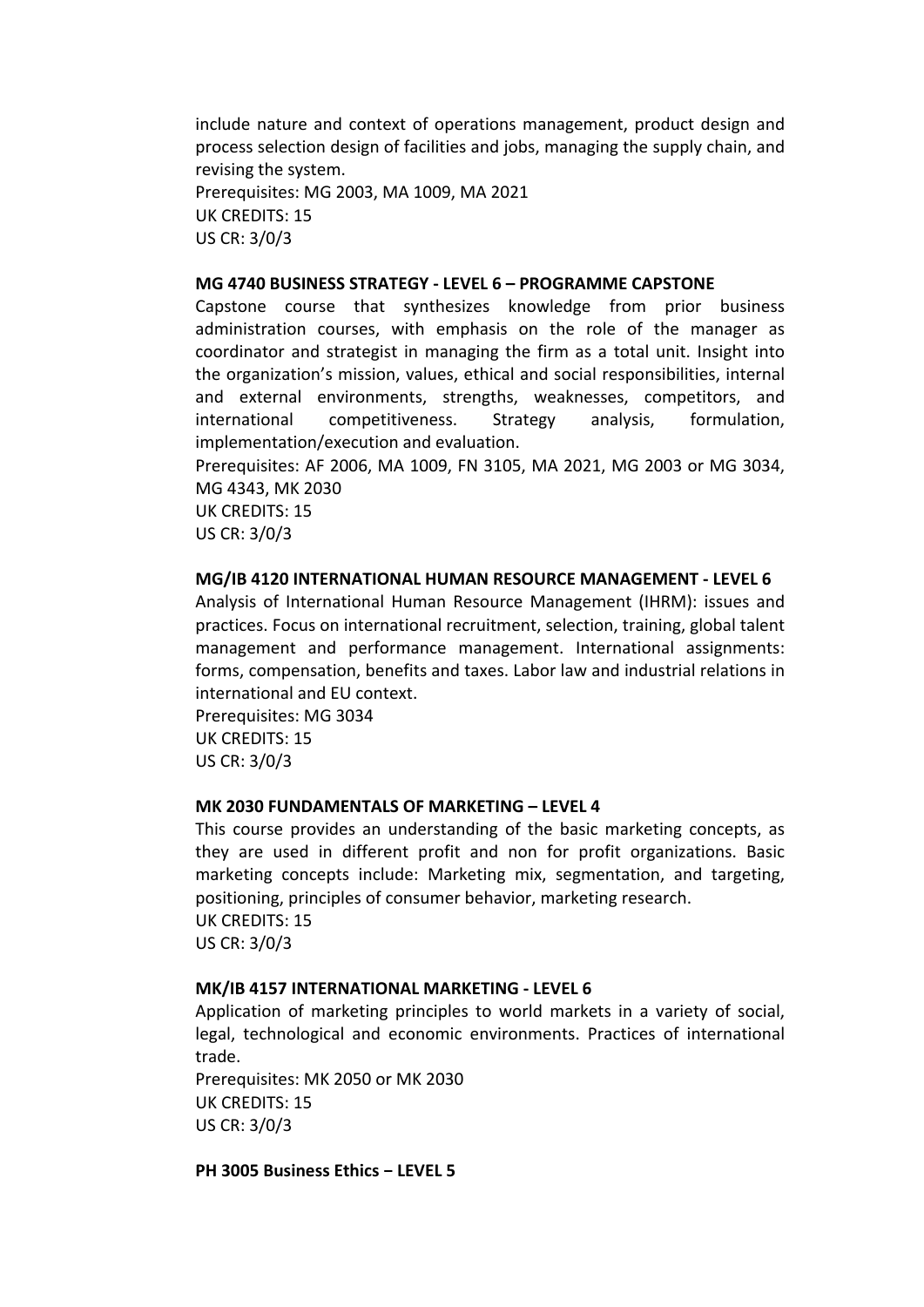Introduction to major theories and basic moral problems in the domain of business. The use of reasoning in moral assessment of business practices. Application of moral theories to specific cases of corporate conduct ranging from the individual to society in general, in the local and the international context.

UK CREDITS: 15 US CR: 3/0/3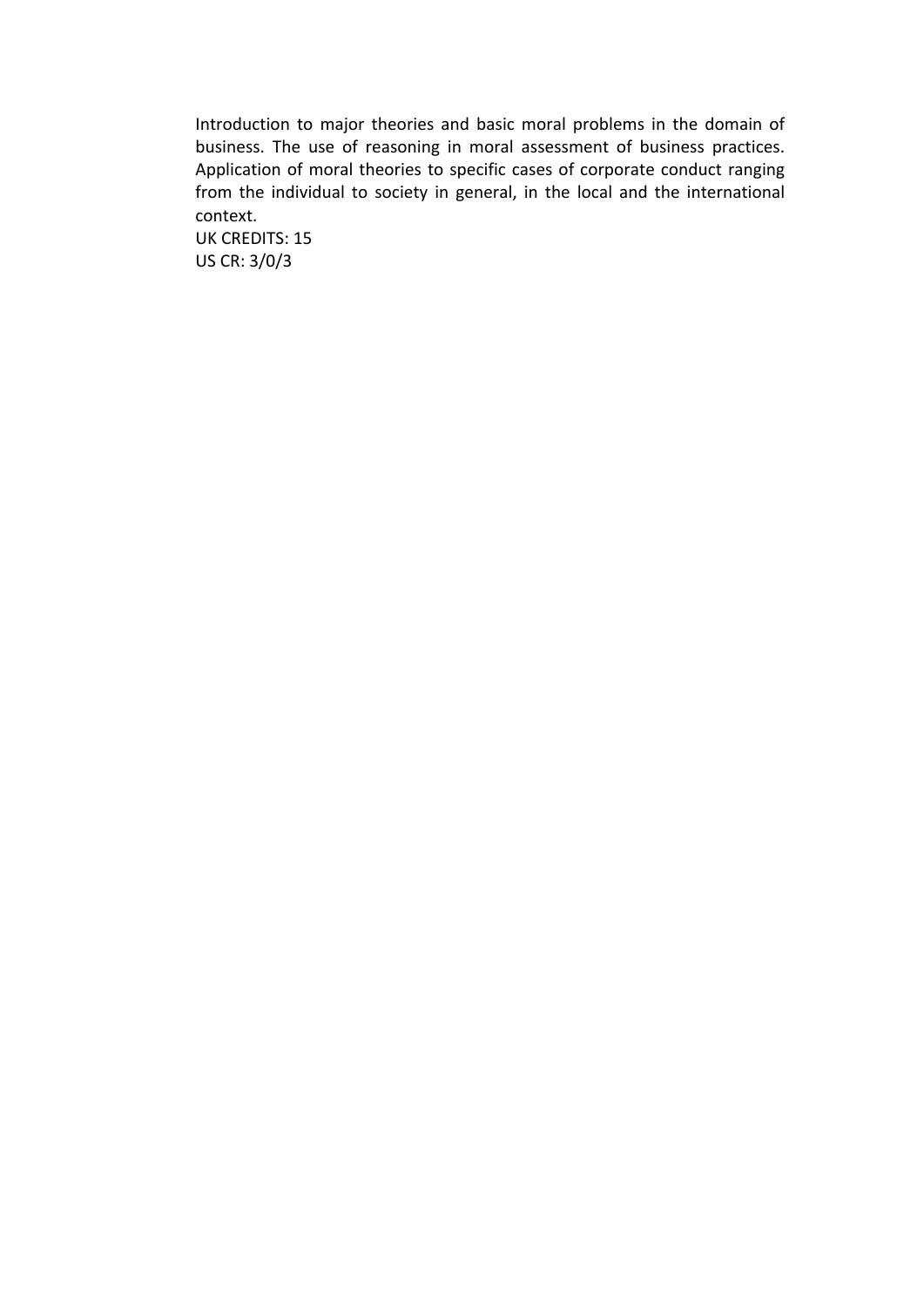### **Programme Resources**

Deree –American College of Greece is tuition driven and all programmes are supported by student tuition (see financial statements submitted for the purposes of the administrative visit). The budget of the College is divided into units, including an academic unit with its own budget. The academic unit allocates and monitors financial resources relating to individual programmes.

# **Library Resources**

John S. Bailey Library provides extensive print, electronic and audio-visual resources in support of the College's academic programmes. The attractive, quiet and modern environment offers an ideal setting for students to study, conduct research, connect with peers, or read for pleasure.

Students, faculty and staff have access to a large collection of print and nonprint resources including 129.000 books, 132.000 e-books, more than 12.500 academic journals and newspapers and more than 2.200 educational films and CDs. These resources and other research tools are accessible through the library website (library.acg.edu) on campus as well as remotely.

Students studying Business Administration, in particular, have access to highquality journals, statistical data and reports, industry profiles and other types information through these electronic resources:

# *Academic Search Premiere (EBSCO)*

A multidisciplinary database with access to articles covering all academic disciplines. More than 4,700 titles are available in full text.

**Pathways covered:** Accounting; Human Resources Management; International Business; Marketing Communications

#### *Business Source Complete (EBSCO)*

A comprehensive business database with access to articles from journals, trade publications and magazines, as well as industry and country reports, case studies, SWOT analyses and much more.

Pathways covered: Accounting; Entrepreneurship Management; Human Resources Management; International Business; Marketing Communications; Marketing Management; Operations Management

#### *Credo Reference*

A collection of over 270 online reference books by *SAGE Publications* in the fields of business, geography, law, medicine, psychology, religion, science and the social sciences.

**Pathways covered:** Human Resources Management; Marketing Communications; Marketing Management; Operations Management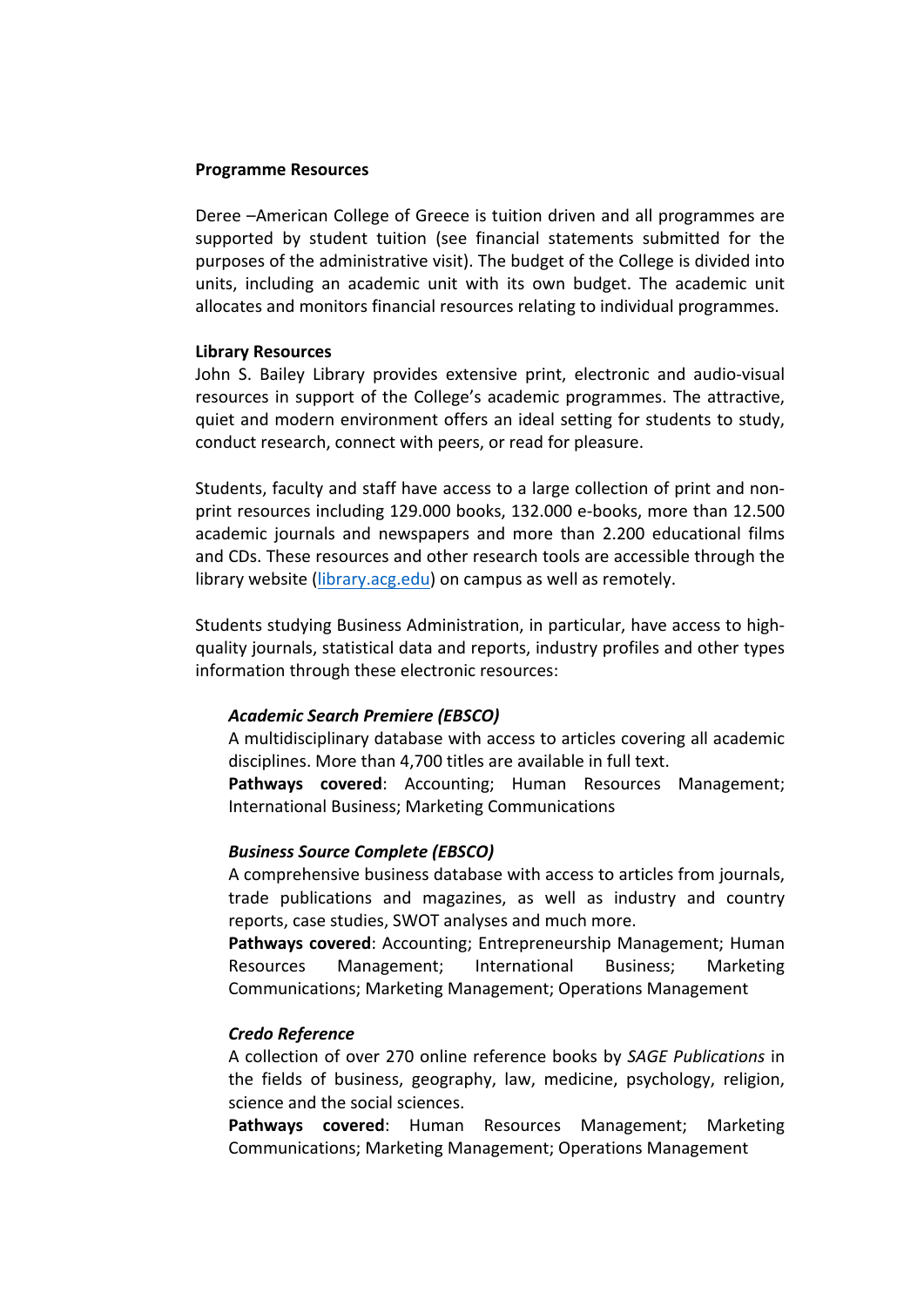# *DSI - All That Stats*

Access to an array of statistical data from OECD, the European Union, the IMF and UNIDO, as well as a variety of US and German official and central bank statistics.

**Pathways covered:** Accounting; International Business; Marketing Communications; Marketing Management; Operations Management

# *EBSCO eBook Collection*

A collection of over 132.000 ebooks covering all academic disciplines. Pathways covered: Accounting; Entrepreneurship Management; Human Resources Management; International Business; Marketing Communications; Marketing Management; Operations Management

# *EconLit (EBSCO)*

An online index to economic literature produced by the American *Economic Association*. Includes journal articles in full text, citations and abstracts of articles, chapters of books, dissertations, working papers and book reviews in all areas of economics.

Pathways covered: Accounting; Entrepreneurship Management; Human Resources Management; International Business; Marketing Communications; Marketing Management; Operations Management

# *The Economist*

Online access to articles from *The Economist* as well as a variety of webonly content, including blogs, debates and audio/video programmes. **Pathways covered:** Accounting; Entrepreneurship Management; International Business; Operations Management

#### *Financial Times*

The online version of the leading financial newspaper with access to the latest business, finance, economic and political news, commentaries, data and analysis.

Pathways covered: Accounting; Entrepreneurship Management; Human Resources Management; International Business; Marketing Communications; Marketing Management; Operations Management

#### *iMentor*

A database containing company information, balance sheets and other financial information on more than 80,000 Greek public and private enterprises. Includes financial sector reports and analyses. All information is available in fully editable Excel format.

**Pathways covered:** Accounting; Entrepreneurship Management; Marketing Management

#### *JSTOR*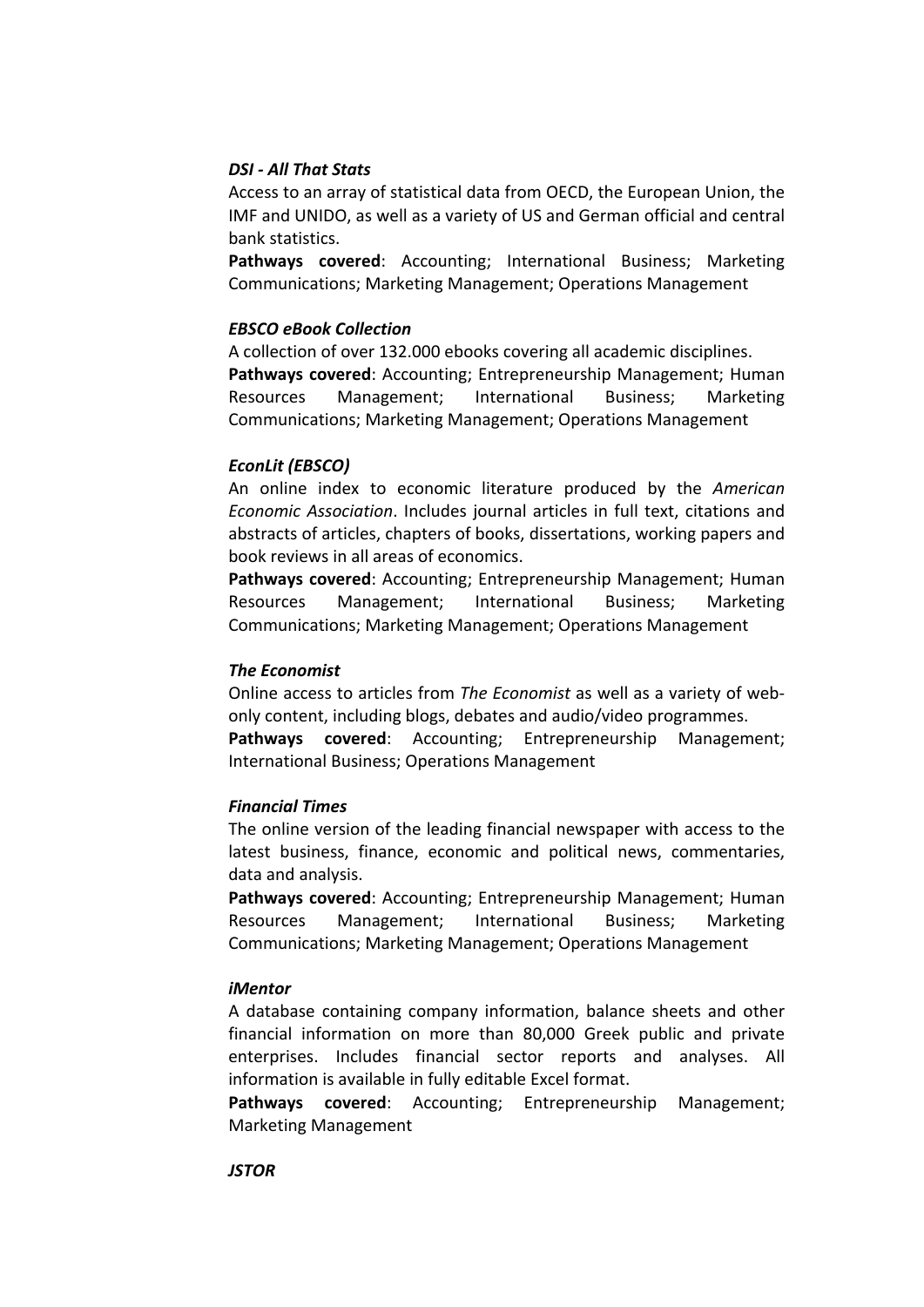Full text archive of back issues of core scholarly journals in the arts, humanities and social sciences.

**Pathways covered:** Accounting; Entrepreneurship Management; Human Resources Management; International Business; Marketing Communications; Marketing Management; Operations Management

# *Oxford Reference*

A collection of over 200 general and subject-specific reference titles published by Oxford University Press, covering more than 25 subjects. Pathways covered: Accounting; Entrepreneurship Management; Human Resources Management; International Business; Marketing Communications; Marketing Management; Operations Management

# *Passport (Euromonitor)*

Integrated access to market size data for more than 300 consumer products; demographic, economic and lifestyle statistics; industry, company, country and consumer lifestyle reports, as well as comments from expert analysts. Covers more than 200 countries.

**Pathways covered:** Accounting; Entrepreneurship Management; International Business; Marketing Communications; Marketing Management

# *Regional Business News (EBSCO)*

News articles from American, Asian and European regional publications. Pathways covered: Accounting; Entrepreneurship Management; Human Resources Management; International Business; Marketing Communications; Marketing Management; Operations Management

# *ScienceDirect*

Citations and abstracts from over 3,200 journals. Full text access to 480 journals in the social and behavioural sciences from 1995 onwards. **Pathways covered:** Accounting; Entrepreneurship Management; Human Resources Management; International Business; Marketing

Communications; Marketing Management; Operations Management

An array of media services is also available to students and faculty. The Deree Media Centre houses the library's audio-visual and multimedia collections and provides equipment for viewing and listening. Moreover, the Media Centre offers assistance to students and faculty in integrating the latest audio-visual technologies into their research.

For resources not readily available, the library offers document delivery services through the union catalogue of serials of the *National Network of Academic and Scientific Libraries*. Pay-per-article and document delivery services are also available from *OCLC*, partner *AMICAL* libraries, The British Library, as well as through a variety of vendors and publishers.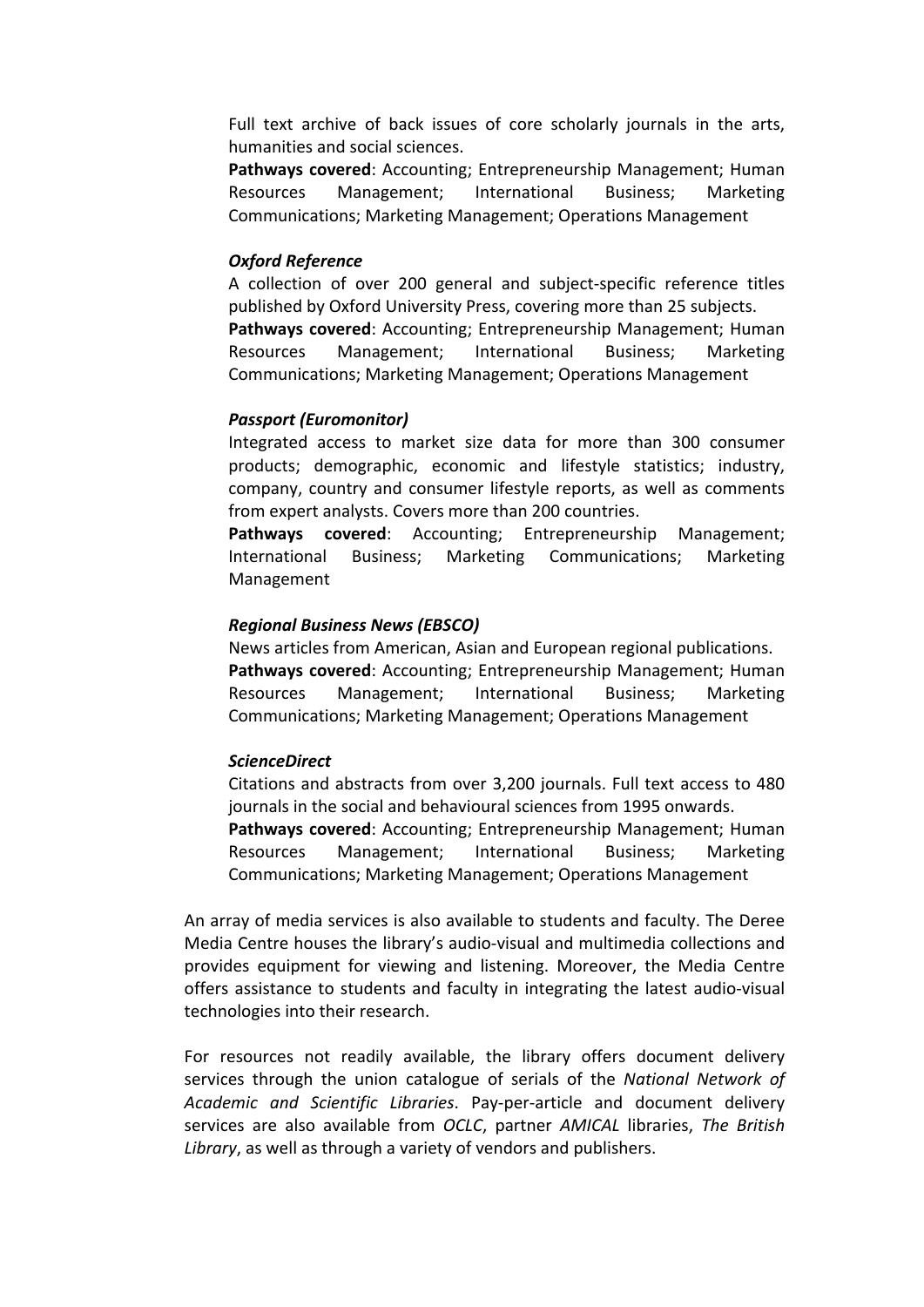The print audio-visual and electronic collections are organized according to international cataloguing rules. All library functions, including cataloguing, acquisitions, circulation, reserves and the public access catalogue are managed through an integrated library automation system. The web-based public access catalogue is accessible to anyone through the Internet. Library holdings are also listed in OCLC's *WorldCat* database.

All library collections are enriched throughout the academic year in close collaboration with faculty in accordance with the developing needs of each academic area. Online resources are carefully evaluated by librarians, faculty and students through trial and benchmarked against other peer international and US libraries supporting similar programmes.

In addition to a wide range of resources, the library offers to incoming students training sessions in information discovery and research. Students learn how to use the library website to access, select, evaluate and effectively use information resources. Moreover, in collaboration with faculty, special training sessions are organized for the needs of specific courses or disciplines. The reference desk is staffed throughout the day by specially trained personnel who can assist students and faculty in using the library and its various resources.

The library provides 28 computer workstations, viewing and listening stations, ample space for studying, individual study carrels and comfortable seating. A wireless network allows users to access all electronic resources from their laptops, tablets or hand-held devices. Printing and photocopy facilities are also available.

# **Multimedia resources**

- $\triangleright$  Microsoft Office: 750 licences currently in operation. Licences are per machine and are renewed every 5 years.
- $\triangleright$  SPSS: 100 licences currently in operation. Licences are concurrent and are renewed annually.
- $\triangleright$  E-views: 3 licences currently in operation. Licences are per machine and are renewed annually.
- $\triangleright$  Blackboard platform: The licence is renewed annually.
- $\triangleright$  Turnitin Plagiarism Detection software: Licence is renewed annually.

# **Information Resources and Technology**

Information technology is integral to all aspects of academic life at The American College of Greece, including teaching and learning, research and creative endeavors, outreach, administration, and student life. The systems and services impact virtually every aspect of campus life and are central to the academic enterprise as well as administrative processes. As the provider of technology and technology services at The American College of Greece, the Information Resources Management (IRM) department is committed to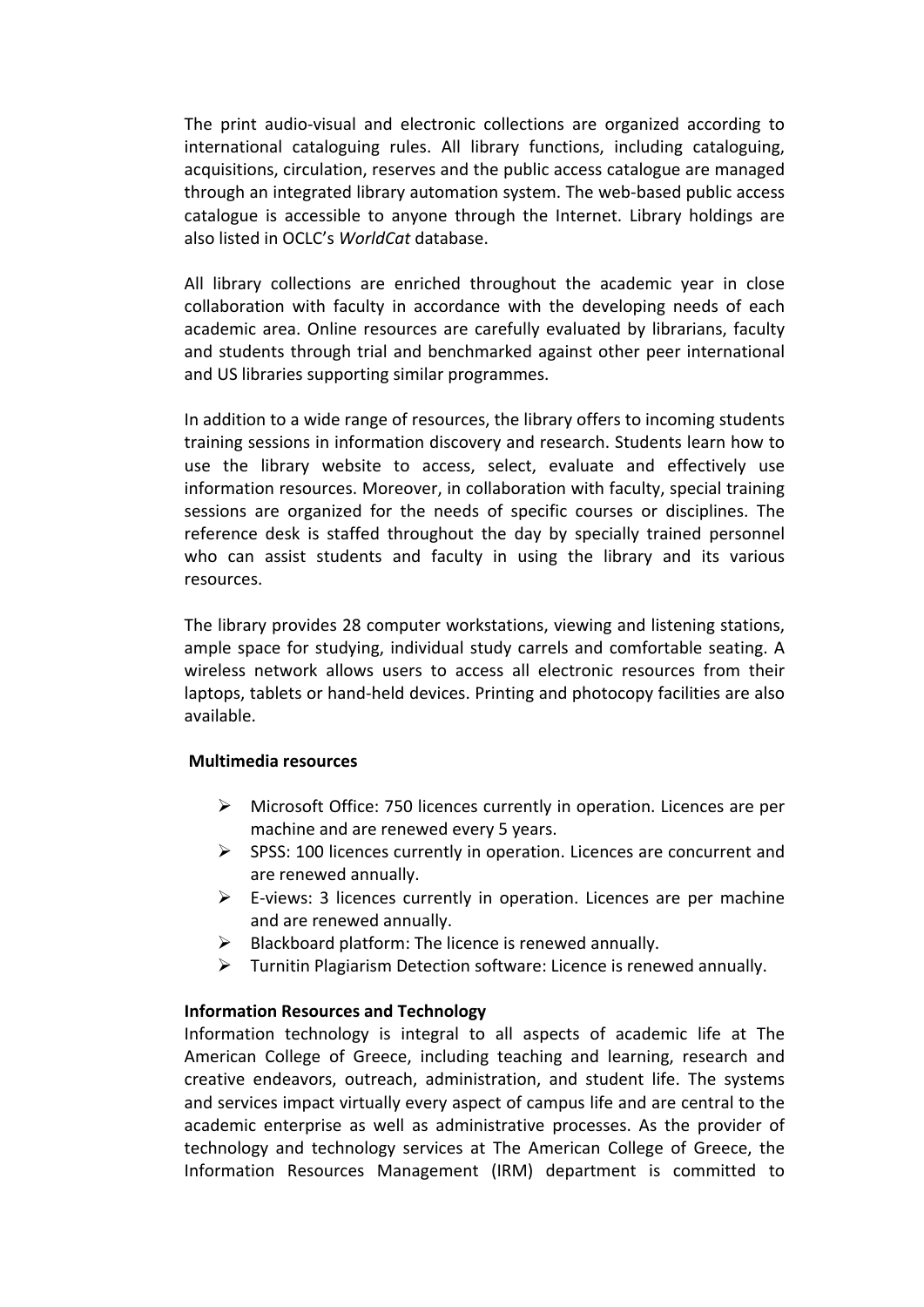technology innovation consistent with the College's strategic plan. The IRM Department consists of the following divisions:

- Administrative computing: refers to computing applications that support administrative processes that are institution-wide. Its purpose is to improve the capability to cost-effectively manage ACG's resources and serve the administrative needs of faculty, student and staff constituents.
- Academic computing: consists of information technology tools, methods and services which allow faculty to improve their teaching and provide an enhanced learning environment for students.

# **Academic Computing**

Systems and services for which Academic Computing is responsible includes the following:

# **Instructional Technology**

A specialized online course management system, ACGBoard, based on Blackboard CMS, is used in courses to enhance the student experience and support the instructional programme.

Through ACGBoard, students can access online course materials and interact with the instructor and other students in the class. ACGBoard is widely used at ACG to enhance and support classroom teaching.

The services that can be accesses through Blackboard include the following:

- Access course materials (including text, images, video, audio).
- Access quizzes and surveys.
- Set and receive assignments.
- Communicate with students through online discussions, real-time chat and an interactive whiteboard.
- Track student progress and manage grades.
- Provide feedback to students.
- Access to electronic textbooks.

Since Spring 2014, the College has initiated a pilot programme to introduce electronic learning resources to a selection of 35 undergraduate courses. Students registering for these courses have received the required textbook(s) in an electronic format (e-book) along with various other electronic course materials, accessed through Blackboard. The adoption of e-books, introduced Deree students to new learning methods based on interactive, enhanced content and searchable electronic resources. Appropriate faculty and student guides on how to access and use this new service have been created.

#### **Interactive collaboration and sharing.**

The department has acquired a site license of VoiceThread, an interactive collaboration and sharing tool that is proven to enable users add images,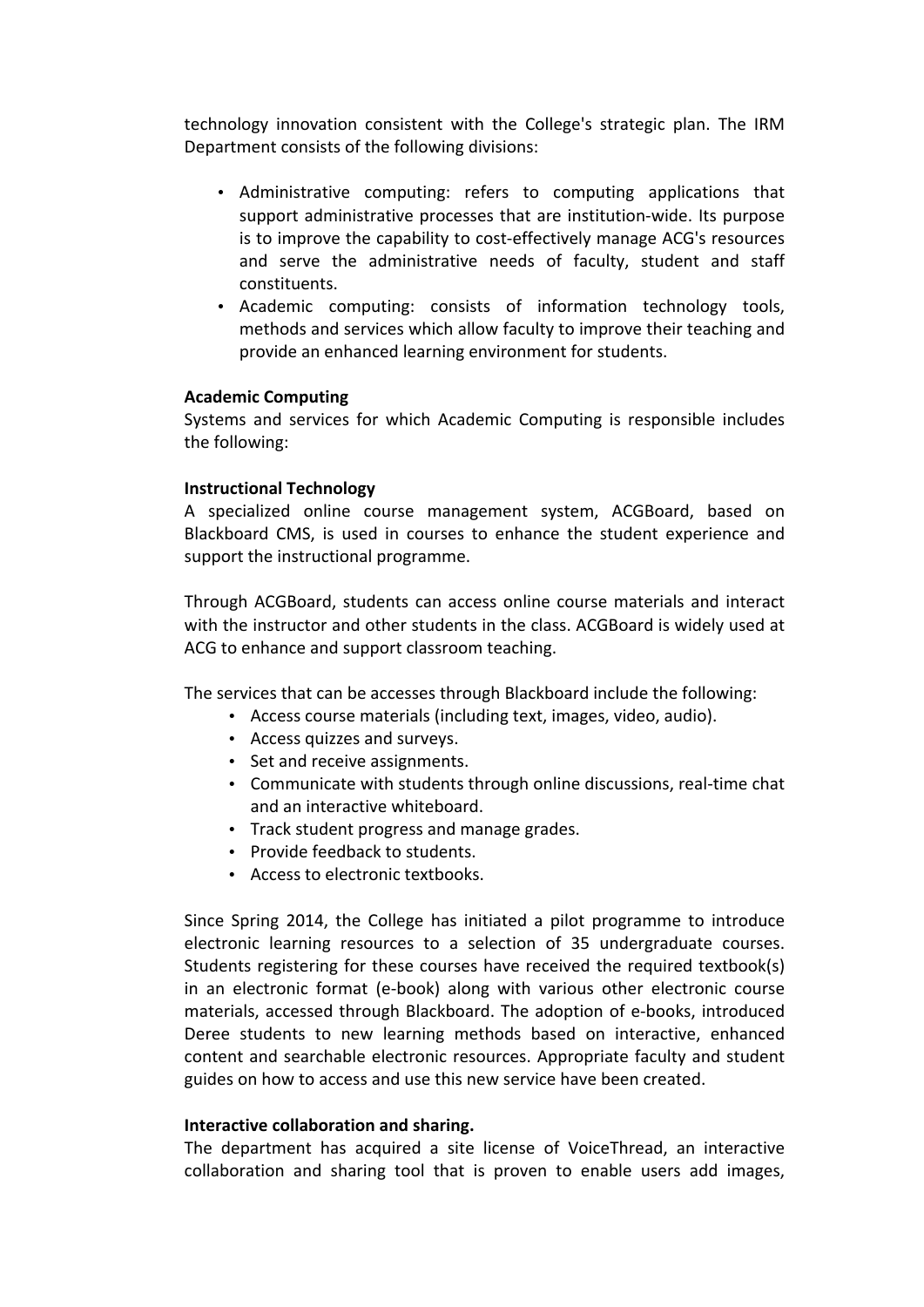documents and videos and to which other users can add voice, text, audio and video comments. The tool could be accessible through Blackboard and is currently being evaluated by a selected group of faculty members.

Appropriate training is provided to all students during the first semester of classes and also a thorough user manual is available. Faculty specialized training is provided to all new college faculty as part of their college induction programme. Additional more focused training on specific features (e.g. Wikis) are organized throughout the semester.

#### **Student Software**

# **Microsoft Student Advantage**

The IT department of The American College of Greece, is providing Microsoft Office 365 Pro Plus to all registered students at no cost via the Microsoft Student Advantage programme. This agreement between ACG and Microsoft allows the College to provide current students with the latest version of full Office at school and at home. The license to use the software is provided and validated to all students through the college email system (@acg.edu).

# **Microsoft e-Academy**

The College's Microsoft campus agreement requires that the e-academy Electronic License

Management System (ELMS) is made available to all students of the ACG community. ELMS is a web-based management system which easily enables students to download Microsoft software and use it for educational purposes. The use of ELMS for the management and distribution of software in the Academic Alliance Programme is made available by Microsoft and e-academy (Microsoft partner) as a student benefit, free of charge. Students may use the software that is provided through ELMS for non-commercial purposes including instructional use, research and/or design, development and testing of projects for class assignments, tests or personal projects.

The Technology Enhanced Classroom initiative at ACG enables instructors and students access, tools and resources available beyond the traditional classroom. Classrooms are equipped with IT resources designed to extend and broaden the learning experience. From faculty lectures to student presentations, users are able to display multimedia and web enabled information throughout the ACG network of technology enhanced classrooms. All classrooms are equipped with a ceiling mounted video projection system specifically designed to meet the requirements of each classroom environment. A projection screen provides an ideal viewing surface for data or video, displaying clear, bright images.

Every classroom features a teaching station that is specially designed to house the room's technology. The teaching station also features a retractable keyboard and mouse tray, along with a built-in LCD monitor, which provides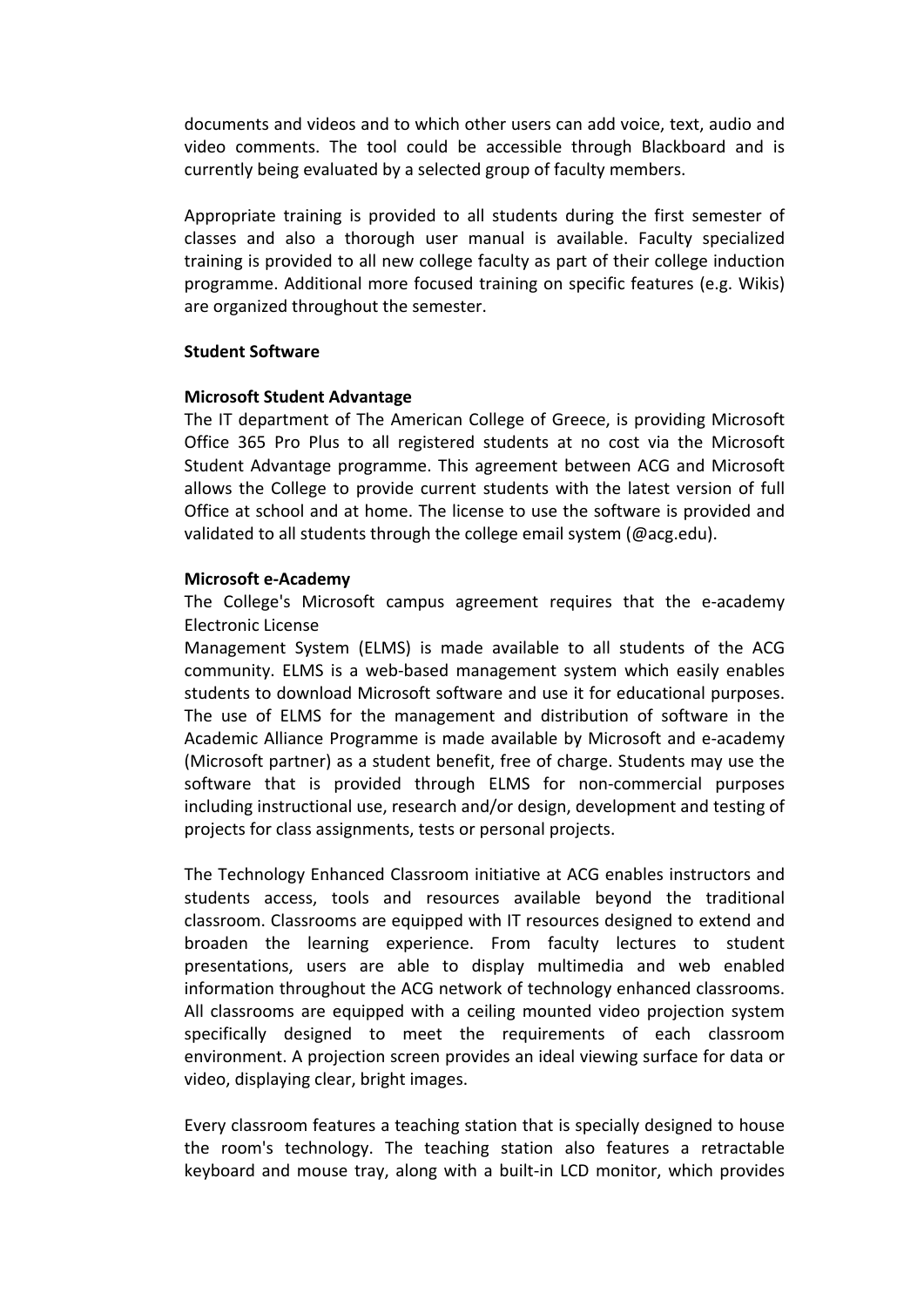the ability to display the same image on both the built-in monitor and projection system, thus allowing instructors to maintain eye contact with students. A VCR/DVD/Blue Ray player that incorporates high quality video in the classroom is also provided. The system is complemented by the latest sound amplifier technology and wall mounted speakers. All classrooms are connected to ACG's high speed backbone and some of them also offer wireless connectivity. Training for maximum use of equipment in Technology Enhanced classrooms is provided by Media Center staff.

# **Media Centers**

The Media Centers at The American College of Greece support the instruction and research needs of ACG's faculty, students, staff and alumni by providing facilities, collections and expertise for researching, viewing and producing a wide range of media. The Centers provides equipment and expertise for producing video for classroom and extracurricular projects. Digital cameras, camcorders and audio recorders are available for loan to support the academic community. Multimedia stations are available for editing audio and video, scanning and manipulating images, and creating presentations. Workshops (offered on demand during the term) provide instruction on multimedia hardware and software available in the Center. The Center's media collection comprises more than 1,000 DVDs and 1,500 videotapes, as well as audiotapes, CDs, and CD-ROMs on a wide variety of subjects.

The Media Center has equipment and support for digitizing and editing audio, video and images. This facility is also equipped to repair, duplicate, transfer, and convert the presentation of media materials into the most popular audio and video formats. The Media Center serves several locations on all campuses, including Deree's Main Building and the Communications Building.

# **2.1 Library Help**

Your department liaises with JS Bailey Library staff to ensure physical and electronic information resources for your subject are available. Library staff are available to support you personally and will work with you throughout your time at the College.

If you have any questions about using the Library, such as logging-in, printing or using our various databases you can get help:

- from the front desk on the ground floor of the JS Bailey Library
- online: http://library.acg.edu/help
- by phone: +30 210 600 9800 ext. 1434

The JS Bailey Library's website library.acg.edu provides access to thousands of resources and information about Library services. You can also access key services via your smart phone or tablet.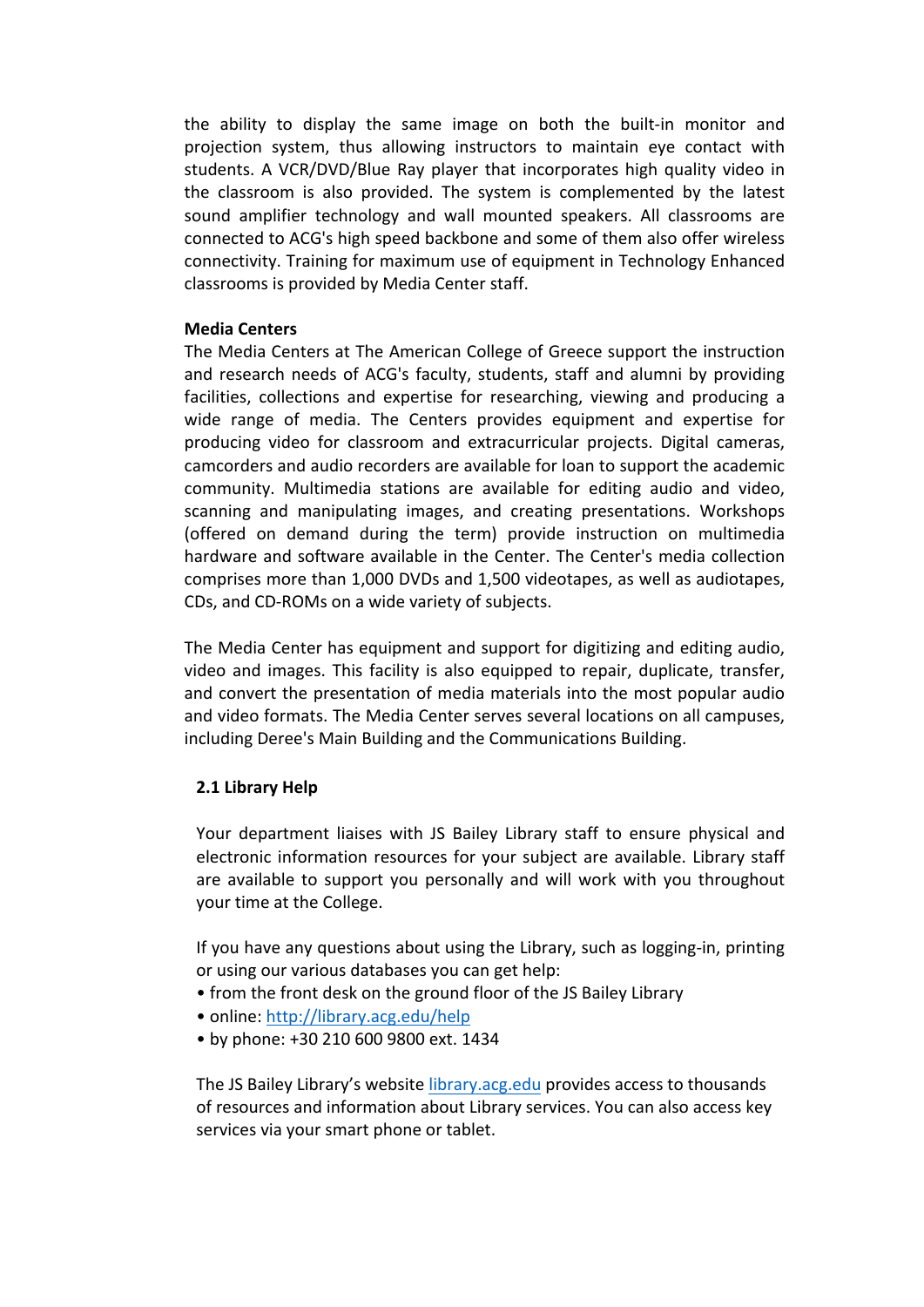# **2.2 External Examiner**

The External Examiner assures that you are assessed fairly in relation to other students on the same programme and that your award is of the same standard as similar programmes offered by other UK higher education institutions. 

The External Examiner for this programme is: Dr. Christos Antoniou, University of Leeds

Academic Society Advisors provide an oral summary of External Examiners' reports in the first Academic Society General Assembly meeting after each Board of Examiners. Information on the External Examiner's report could be provided by your Department Head upon request.

# **2.3 Work-Related Activities**

While you may gather a great deal of information in your courses, there is no substitute for direct experience in a professional environment. Work-related activities allow you to get "hands-on" experience and, therefore, constitute a pertinent learning tool.

Internships provide opportunities for the development of practical skills in contexts where professional criticism is both immediate and constructive. They also furnish you with opportunities to observe and understand connections between coursework and skills needed to perform effectively in a professional environment. Internships aid in the identification of knowledge and skills essential to doing well in a particular profession, give you the opportunity to demonstrate your professionalism and, therefore, increase the credibility of your degree. In addition, because the internship experience requires a great deal of personal responsibility, it enhances your professional confidence and provides an important step in your personal and professional maturation process.

The industry placement is in essence your first step towards a professional career. It gives you valuable experience in preparation for employment, provide entry into a professional network and occasionally lead directly into employment opportunities. Contacts made through the internship can be invaluable sources of information for securing eventual employment.

For information regarding available internships in International Business please contact your Department Head.

# **2.4 Opportunities for Graduates**

Graduates of the IB major are equipped with a good grounding in the managerial aspects of conducting business across national borders. As a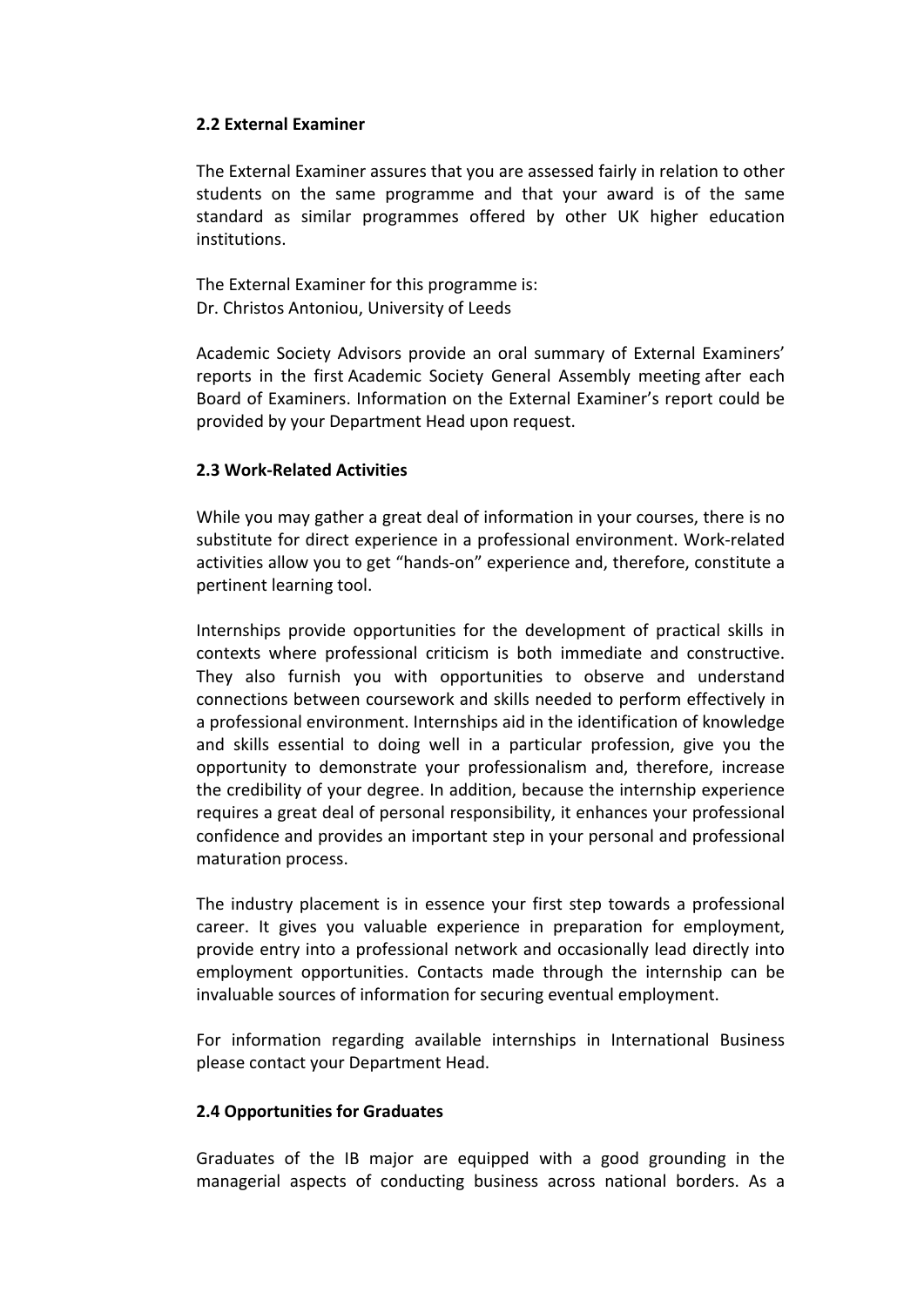result, they have a wide range of career options, since an increasing number of companies expand their operations in global markets. International Business graduates can demonstrate their abilities to multinational (or local) business corporations (strategy, management, marketing, purchasing or production job placements), government bodies, NGOs, international organizations and regional institutions. Frequent employers include management consulting firms, banks, import/export companies, multinational companies, consulting firms, international non-governmental organizations (NGOs), international hotel chains and transportation industries like shipping companies and airlines. It is important to note that many graduates of the IB major pursue postgraduate studies in related fields in business, European studies (e.g. European Law) and international studies  $(e.g.$  international relations, diplomacy). A large number of them pursues careers or further studies outside Greece.

# **3. Assessment and Feedback**

#### **3.1 Assessment**

# **Assessment Strategy and Procedure**

Although courses may employ assessment instruments which perform only a diagnostic or formative function, credit for the completion of a course can only be obtained on the basis of one or more summative assessments. A summative assessment provides a measure of the extent to which a student has achieved the intended learning outcomes of a module. The assessment of a student's academic performance requires a judgment of the quality of his or her work. In all cases, this assessment are governed by criteria which are explicit and communicated to students. More information on the assessment strategy and the general grading criteria of the College can be found in **Student Resources.** 

# **Examination Regulations and Procedures**

Examination regulations apply to in-class assessments, such as examinations, laboratory tests etc., for all students registered in Deree courses and aim at promoting academic honesty through appropriate conduct. More information on procedures for exam security and invigilation is provided in Student Resources.

#### **Student Identity**

Students must carry with them their Deree ID card in the examination room. For details on Checking of Student Presence Procedure, please visit *myACG*.

#### **Entering and Leaving the Exam**

Students who arrive late may be admitted to the exam but no additional time will be given. Students should be allowed to enter and take the exam up until a quarter of the allotted time has passed. Students should not be allowed to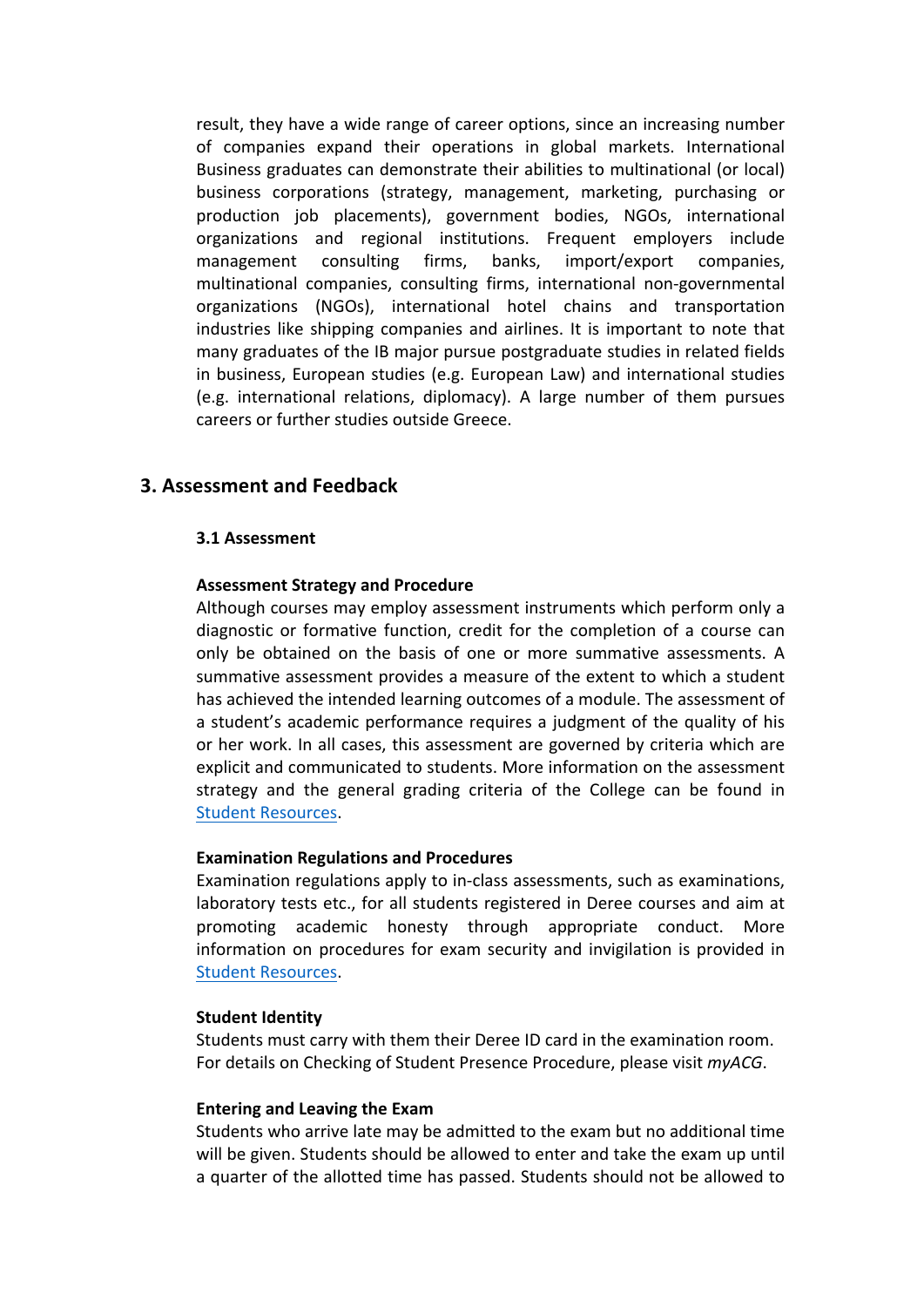leave before a quarter of the allotted time has passed. Students should bring as little as possible to the examination room. Any bags, books, notes, should be placed underneath the chair. Food and drink (including coffee) are not permitted in the exam room with the exception of clear bottles of water.

# **Exam Conduct**

Students should bring their own pens, pencils, approved calculators, and other materials needed for the examination. All exams should be written legibly in black or blue ink. Pencil may only be used for diagrams, graphs, etc. Exam answers written in pencil are not acceptable. Entry/leaving an exam should be done as quietly as possible.

#### **Mobile Phones and Electronic Devices**

Mobile phones and electronic devices must be switched off  $-$  not on "silent" – in clear view and placed underneath the chair. If students use or attempt to use their phone / electronic device during the exam it will be regarded as a disciplinary offence. Students will be held responsible if their mobile phone / electronic device rings / vibrates during the exam. Any student caught using Bluetooth or any electronic device in the exam will be asked to leave immediately and will face disciplinary action.

#### **Student Answers/Examination Paper**

All answers must be legibly written on exam paper provided by the exam proctor. Students are not permitted to write answers on the question paper. Students must clearly cross out any (rough) work that is not to be graded. If extra exam paper is needed, it will be provided by the exam proctor. The only paper that can be used is the paper provided by the College and should all be returned to the proctor at the end of the exam.

#### **Return of Exam Papers**

Students must put the exam question paper and all answer papers together and submit both to the exam proctor. Failing to do so will result in failure in the exam.

#### **Assessment Schedule**

Please note the exam/assessment periods in the academic calendar and make sure that you are available during that period.

#### **Examination Schedule**

The examination schedule is published on *myACG*. Please keep checking for updates.

### **Coursework**

Where a module is wholly or partly assessed by coursework, the submission date and method of submission will be clearly stated on the Course Information Packet circulated to students by the instructor on the first day of classes and posted on the course Blackboard container.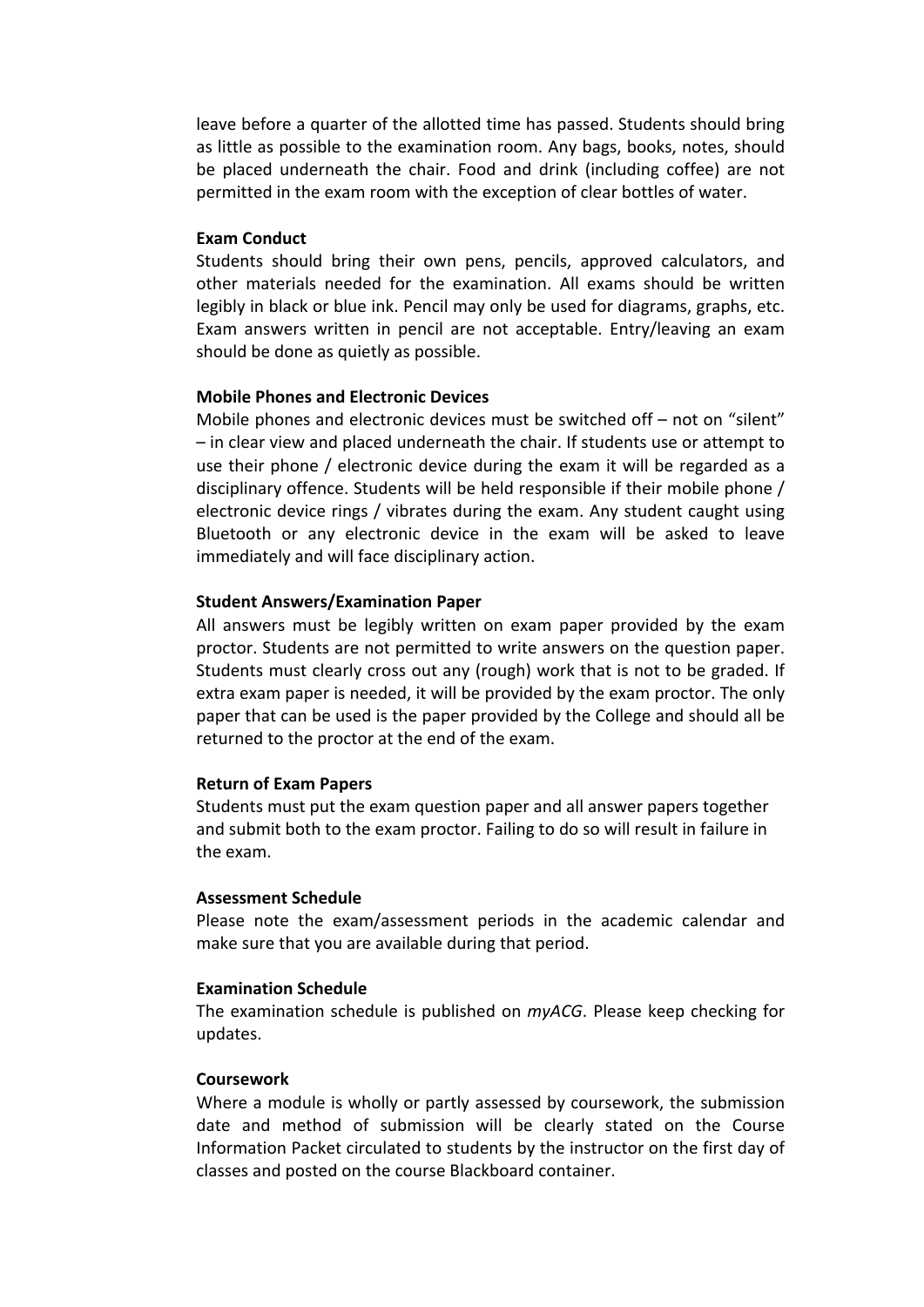When you submit an assignment it is important that you ensure the following information is on the assignment front sheet:

- $\checkmark$  Your name
- $\checkmark$  Year and semester
- $\checkmark$  Name of the instructor for whom the assignment has been done
- $\checkmark$  Name of the module for which the assignment has been done

Your responsibilities:

- $\checkmark$  Keep a record of your work
- $\checkmark$  Keep copies of all assignments
- $\checkmark$  Ensure your work is handed in within the deadlines

Each piece of assessed work will receive a mark and feedback. The method and form of feedback for each module will depend on the assessment method.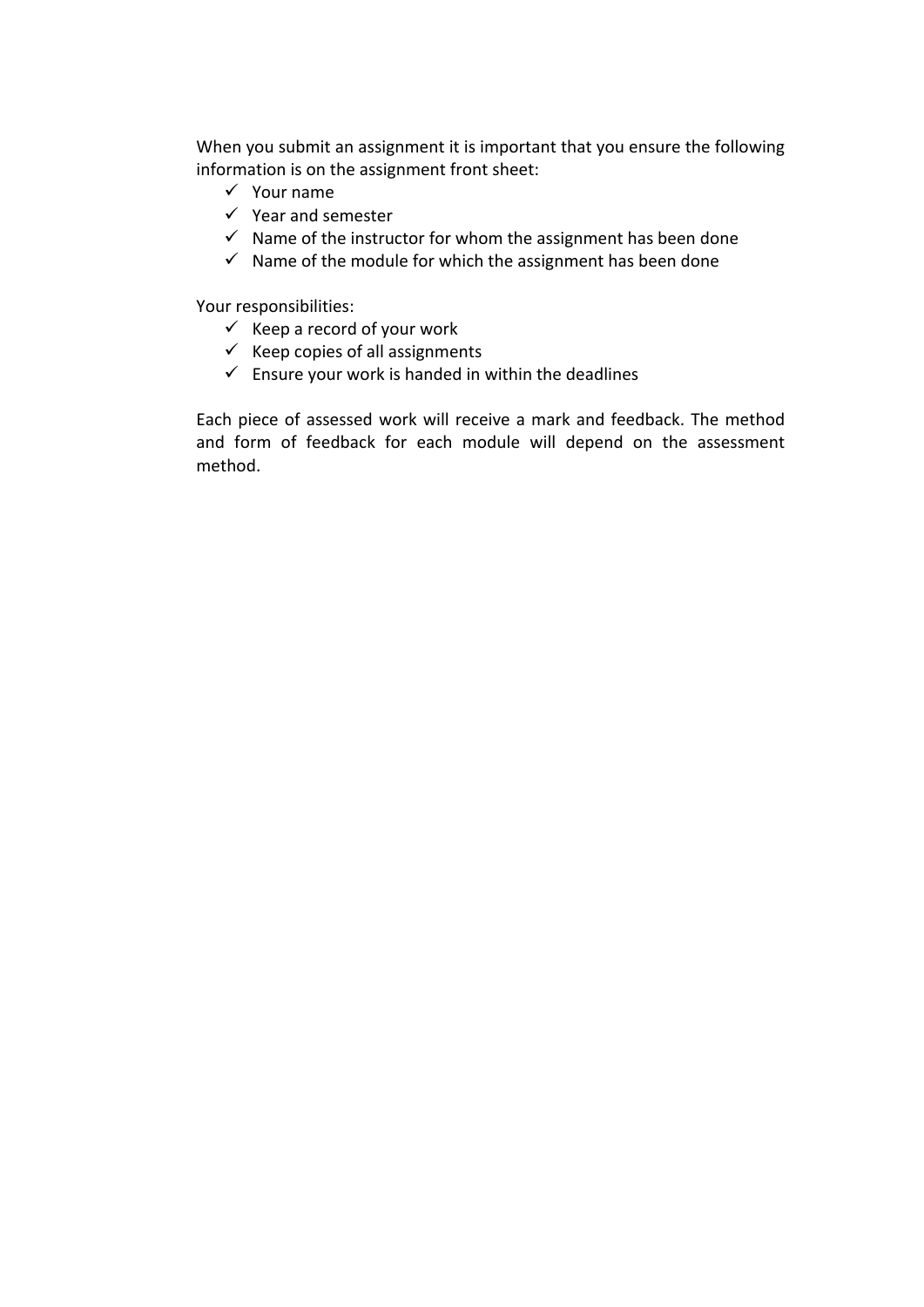# **Assessment Method Mapping**

| <b>BSc Business Administration - International Business pathway</b> |                                        |                   |            |                                                                  |                                                                 |                                                                          |                                 |                                                                   |                                                                              |  |  |
|---------------------------------------------------------------------|----------------------------------------|-------------------|------------|------------------------------------------------------------------|-----------------------------------------------------------------|--------------------------------------------------------------------------|---------------------------------|-------------------------------------------------------------------|------------------------------------------------------------------------------|--|--|
| <b>Assessment Method Mapping</b>                                    |                                        |                   |            |                                                                  |                                                                 |                                                                          |                                 |                                                                   |                                                                              |  |  |
| <b>Module</b><br><b>Rubric</b>                                      | <b>Module title</b>                    | Required/Optional | UK credits | <b>In-class Midterm</b><br><b>Examination</b>                    | <b>In-class Final</b><br><b>Examination</b>                     | <b>Coursework</b>                                                        | Presentation<br>(if applicable) | Other<br><b>Summative</b><br><b>Assessment</b><br>(if applicable) | <b>Formative Assessments</b>                                                 |  |  |
|                                                                     |                                        |                   |            |                                                                  | Level 4                                                         |                                                                          |                                 |                                                                   |                                                                              |  |  |
| AF 2006                                                             | <b>Financial Accounting</b>            | $\mathsf{R}$      | 20         | 1-hr midterm exam<br>(essay-type/problems)<br>40%                | 2-hr final exam<br>(essay-<br>type/problems)<br>60%             |                                                                          |                                 |                                                                   | Diagnostic Coursework                                                        |  |  |
| <b>BU 2002</b>                                                      | <b>Business Legal Issues</b>           | R                 | 10         | 1-hr midterm exam<br>(essay-type) 40%                            | 2-hr final exam<br>(essay-type) 60%                             |                                                                          |                                 |                                                                   | Two quizzes                                                                  |  |  |
| CS 2179                                                             | <b>Business Information</b><br>Systems | $\mathsf{R}$      | 15         | 1-hr midterm exam<br>(short answers to essay<br>questions) 40%   |                                                                 | Coursework:<br>Practical<br>problems and<br>short essay<br>questions 60% |                                 |                                                                   | Diagnostic test, case<br>studies discussions,<br>computer lab<br>assignments |  |  |
| EC 1101                                                             | Principles of<br>Macroeconomics        | R                 | 15         | 1-hr midterm exam<br>(multiple<br>choice/problems/essays)<br>40% | 2-hr final exam<br>(multiple choice/<br>problems/essays)<br>60% |                                                                          |                                 |                                                                   | Multiple<br>choice/problems/essay<br>practice tests                          |  |  |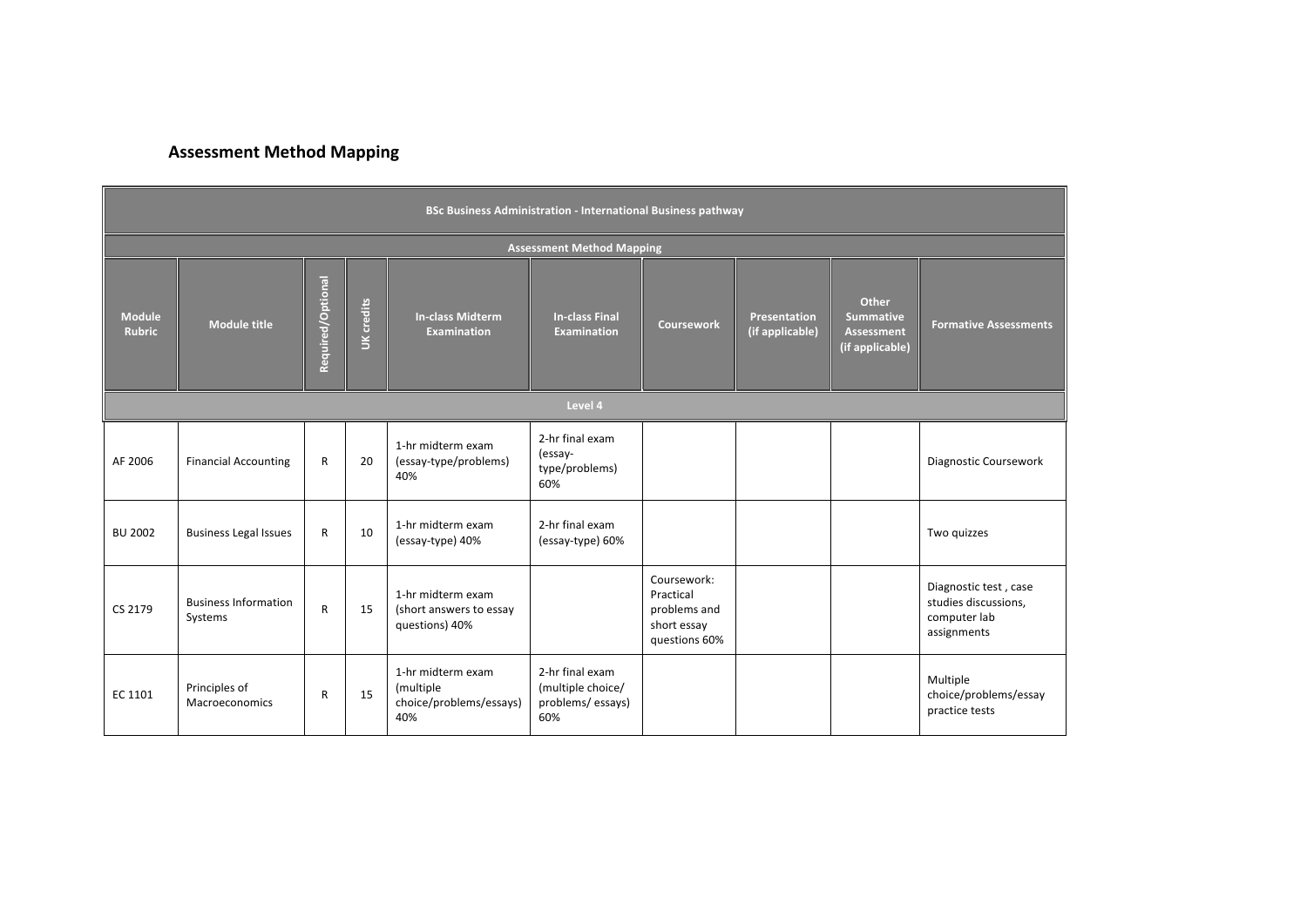| <b>Module</b><br><b>Rubric</b> | <b>Module title</b>                 | Required/Optional | UK credits | <b>In-class Midterm</b><br><b>Examination</b>     | <b>In-class Final</b><br><b>Examination</b>         | <b>Coursework</b>                                                      | Presentation<br>(if applicable) | Other<br><b>Summative</b><br><b>Assessment</b><br>(if applicable) | <b>Formative Assessments</b>        |
|--------------------------------|-------------------------------------|-------------------|------------|---------------------------------------------------|-----------------------------------------------------|------------------------------------------------------------------------|---------------------------------|-------------------------------------------------------------------|-------------------------------------|
| IB 2006                        | International<br><b>Business</b>    | $\mathsf{R}$      | 15         | 1-hr midterm exam<br>(essay-type) 40%             | 2-hr final exam<br>(essay-type) 60%                 |                                                                        |                                 |                                                                   | 1-hr in-class diagnostic<br>test    |
| MA 2021                        | <b>Applied Statistics</b>           | $\mathsf{R}$      | 15         | 1-hr midterm exam<br>(problems) 40%               | 2-hr final exam<br>(problems) 60%                   |                                                                        |                                 |                                                                   |                                     |
| MG 2003                        | Management<br>Principles            | $\mathsf{R}$      | 15         | 1-hr midterm exam<br>(essay-type) 40%             | 2-hr final exam<br>(essay-type) 60%                 |                                                                        |                                 |                                                                   |                                     |
| MK 2030                        | Fundamentals of<br>Marketing        | $\mathsf{R}$      | 15         |                                                   | 2-hr final exam<br>(essay-type) 50%                 | Individual<br>project (1,000-<br>1,100 words)<br>50%                   |                                 |                                                                   | Diagnostic test,<br>assignments     |
|                                |                                     |                   |            |                                                   | Level 5                                             |                                                                        |                                 |                                                                   |                                     |
| AF 3116                        | Management<br>Accounting            | ${\sf R}$         | 15         |                                                   | 2-hr final exam<br>(essay-<br>type/problems)<br>70% | Case analysis<br>$(800-1, 100)$<br>words<br>individual<br>project) 30% |                                 |                                                                   | Two quizzes, one<br>diagnostic test |
| FN 3105                        | Foundations of<br>Corporate Finance | R                 | 15         | 1-hr midterm exam<br>(essay-type/problems)<br>30% | 2-hr final exam<br>(essay-<br>type/problems)<br>70% |                                                                        |                                 |                                                                   | Exercises/Comprehensive<br>problems |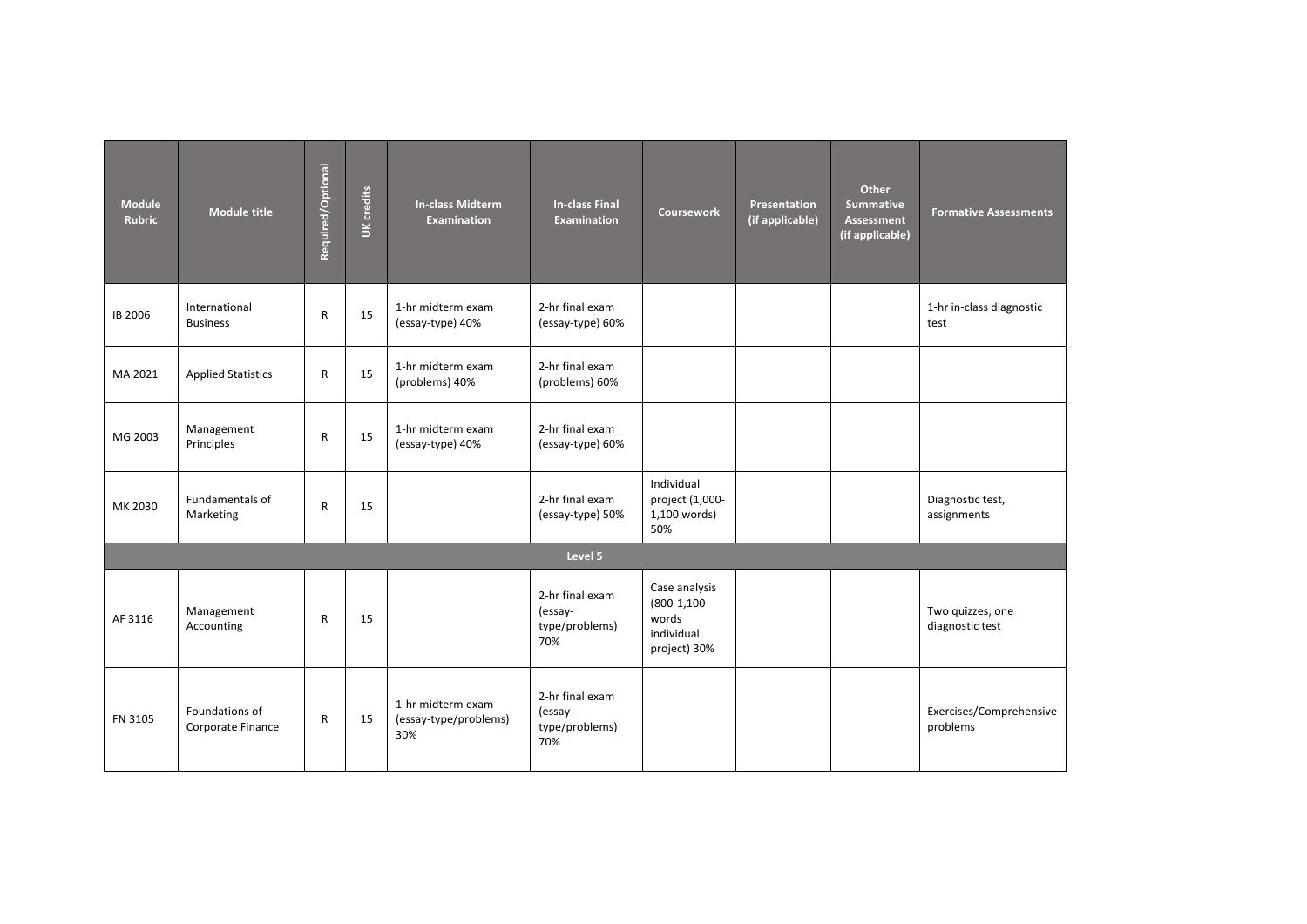| <b>Module</b><br><b>Rubric</b> | <b>Module title</b>                  | Required/Optional | UK credits | <b>In-class Midterm</b><br><b>Examination</b> | <b>In-class Final</b><br><b>Examination</b> | <b>Coursework</b>                                    | Presentation<br>(if applicable) | Other<br>Summative<br><b>Assessment</b><br>(if applicable)                       | <b>Formative Assessments</b>                                                    |
|--------------------------------|--------------------------------------|-------------------|------------|-----------------------------------------------|---------------------------------------------|------------------------------------------------------|---------------------------------|----------------------------------------------------------------------------------|---------------------------------------------------------------------------------|
| MG 3034                        | Managing People &<br>Organizations   | $\mathsf{R}$      | 15         |                                               | 2-hr final exam<br>(essay-type) 60%         | Individual<br>project (1,300-<br>1,700 words)<br>40% |                                 |                                                                                  | Case studies, experiential<br>exercises, in-class quizzes                       |
| PH 3005                        | <b>Business Ethics</b>               | $\mathsf{R}$      | 15         | 1-hr midterm exam<br>(essay-type) 40%         | 2-hr final exam<br>(essay-type) 60%         |                                                      |                                 |                                                                                  | Diagnostic test                                                                 |
| <b>BU 3233</b>                 | <b>Business Research</b><br>Methods  | $\mathsf{R}$      | 15         |                                               | 2-hr final exam<br>(essay-type) 40%         | Group project<br>$(2,500-3,000)$<br>words) 60%       |                                 |                                                                                  | Project research<br>proposal, case studies,<br>tests, assignment<br>preparation |
| IB 3008                        | Business in the<br>European Union    | $\mathsf{R}$      | 15         | 1-hr midterm exam<br>(essay-type) 40%         | 2-hr final exam<br>(essay-type) 60%         |                                                      |                                 |                                                                                  | "Diagnostic" coursework                                                         |
| IB 3121                        | <b>Global Business</b><br>Management | $\mathsf{R}$      | 15         |                                               | 2-hr final exam<br>(essay-type) 40%         | Group project<br>$(3,500-4,000)$<br>words) 60%       | Group project<br>presentation   | Individual<br>reflective<br>essay on<br>group project<br>$(400 - 600)$<br>words) | Coursework, group<br>project progress reports                                   |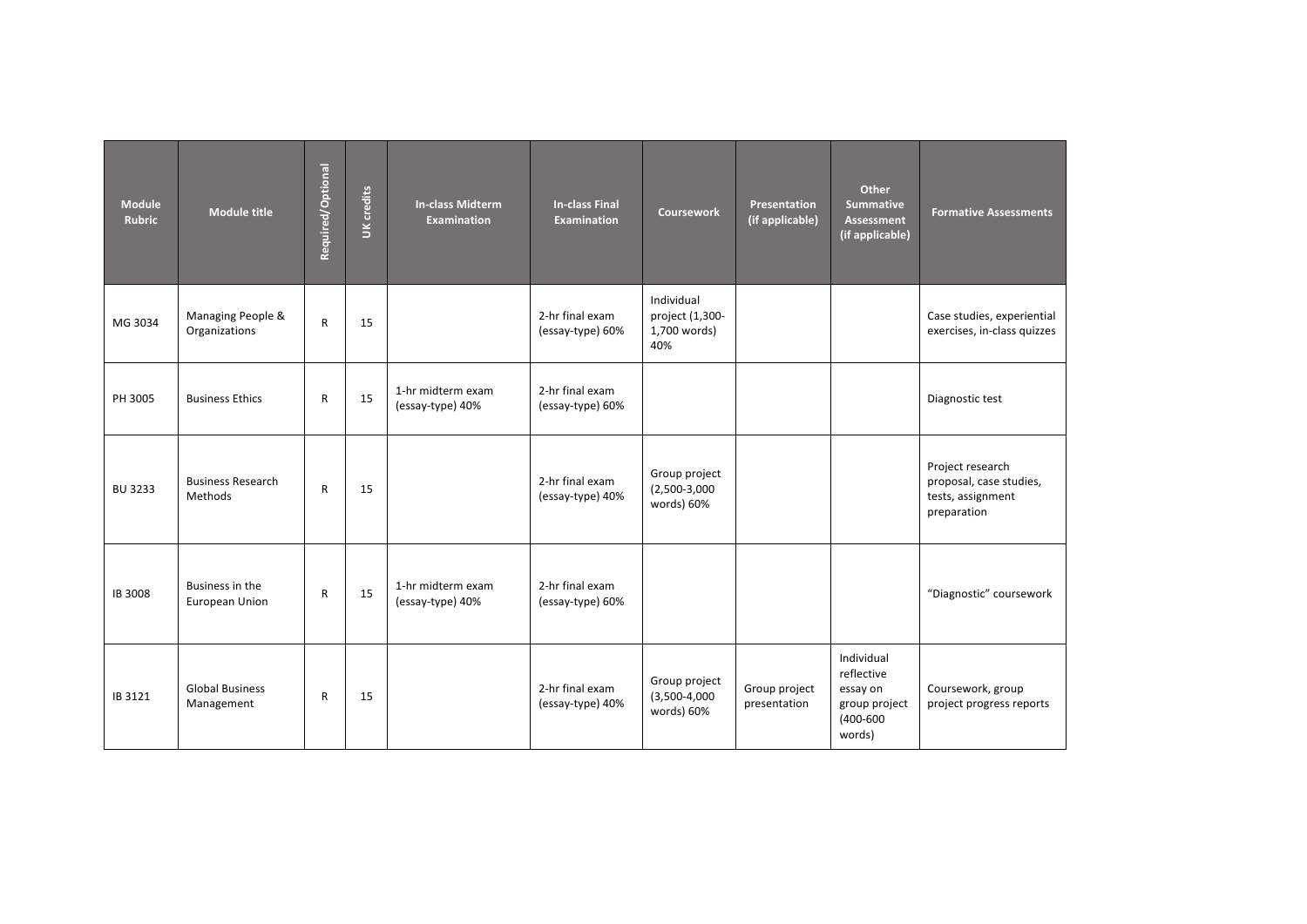| <b>Module</b><br><b>Rubric</b> | <b>Module title</b>                                        | Required/Optional | UK credits | <b>In-class Midterm</b><br><b>Examination</b> | <b>In-class Final</b><br><b>Examination</b> | <b>Coursework</b>                                    | Presentation<br>(if applicable) | Other<br><b>Summative</b><br><b>Assessment</b><br>(if applicable) | <b>Formative Assessments</b>                                                                       |
|--------------------------------|------------------------------------------------------------|-------------------|------------|-----------------------------------------------|---------------------------------------------|------------------------------------------------------|---------------------------------|-------------------------------------------------------------------|----------------------------------------------------------------------------------------------------|
| IB 3199                        | Contemporary Issues<br>in International<br><b>Business</b> | $\mathsf{R}$      | 15         |                                               | 2-hr final exam<br>(essay-type) 60%         | Individual<br>project (1500-<br>2000 words)<br>40%   |                                 |                                                                   | "Diagnostic" coursework                                                                            |
|                                |                                                            |                   |            |                                               | Level 6                                     |                                                      |                                 |                                                                   |                                                                                                    |
| MG 4343                        | Operations<br>Management                                   | $\mathsf{R}$      | 15         |                                               | 2-hr final exam<br>(problem-solving)<br>60% | Individual<br>project (1,800-<br>2,200 words)<br>40% |                                 |                                                                   | Diagnostic test, case<br>study analyses                                                            |
| MG 4740                        | <b>Business Strategy</b>                                   | $\mathsf{R}$      | 15         |                                               | 2-hr final exam<br>(essay-type) 30%         | Individual<br>project (4,500-<br>5,000 words)<br>70% |                                 |                                                                   | Case studies, short<br>reports, discussion and<br>analysis of articles, in-<br>class presentations |
| IB 4118                        | EU Economic and<br><b>Funding Policies</b>                 | $\mathsf{R}$      | 15         |                                               | 2-hr final exam<br>(essay-type) 50%         | Individual<br>project (2300-<br>2700 words)<br>50%   |                                 |                                                                   | Case study analysis and<br>discussion                                                              |
| IB 4238                        | International<br><b>Business Law</b>                       | $\mathsf{R}$      | 15         |                                               | 2-hr final exam<br>(essay-type) 50%         | Individual<br>project (2300-<br>2700 words)<br>50%   |                                 |                                                                   | "Diagnostic" coursework;<br>in-class case discussion                                               |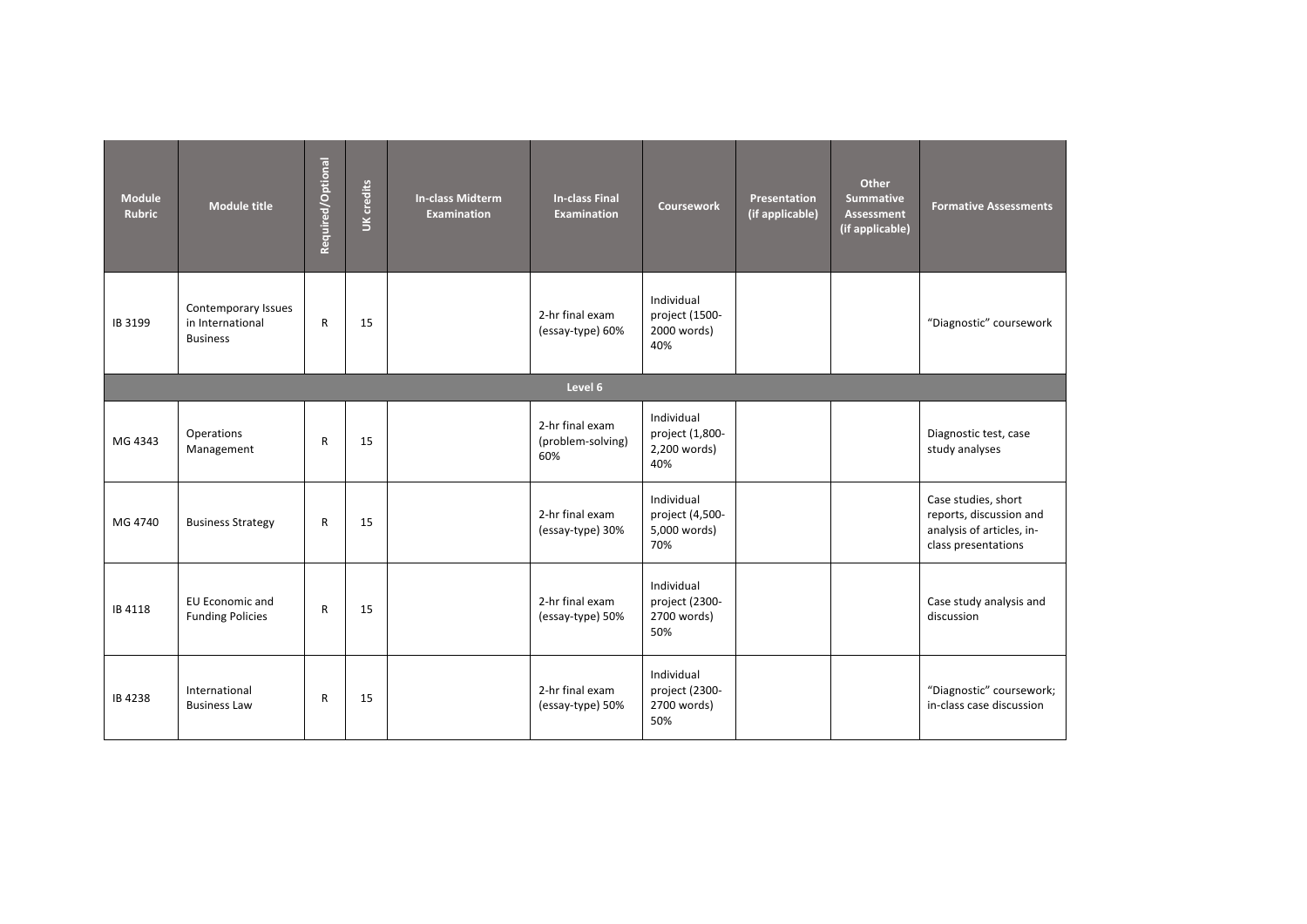| <b>Module</b><br><b>Rubric</b> | <b>Module title</b>                                                               | Required/Optional | UK credits | <b>In-class Midterm</b><br><b>Examination</b> | <b>In-class Final</b><br><b>Examination</b> | <b>Coursework</b>                                              | <b>Presentation</b><br>(if applicable)       | Other<br><b>Summative</b><br><b>Assessment</b><br>(if applicable) | <b>Formative Assessments</b>                                  |
|--------------------------------|-----------------------------------------------------------------------------------|-------------------|------------|-----------------------------------------------|---------------------------------------------|----------------------------------------------------------------|----------------------------------------------|-------------------------------------------------------------------|---------------------------------------------------------------|
| IB 4544                        | International<br>Management                                                       | $\mathsf{R}$      | 15         | 2-hr midterm exam<br>(essay-type) 30%         |                                             | Individual<br>research<br>project (4000-<br>5000 words)<br>60% | Individual<br>project<br>presentation<br>10% |                                                                   | Case study analysis and<br>in-class discussion;<br>coursework |
| IB 4169                        | <b>EU Policies and IB</b><br>Practices                                            | O                 | 15         |                                               | 2-hr final exam<br>(essay-type) 50%         | Individual<br>project (2300-<br>2700 words)<br>50%             |                                              |                                                                   | Case analysis and in-class<br>discussion                      |
| IB 4232                        | Foreign Direct<br>Investment and<br>Multinational<br>Enterprises                  | O                 | 15         |                                               | 2-hr final exam<br>(essay-type) 50%         | Individual<br>project (2300-<br>2700 words)<br>40%             | Individual<br>project<br>presentation<br>10% |                                                                   | Case study analysis and<br>discussion                         |
| IB 4267                        | Innovation and<br>Technology<br>Management in<br>International<br><b>Business</b> | O                 | 15         |                                               | 2-hr final exam<br>(essay-type) 50%         | Individual<br>project (2300-<br>2700 words)<br>50%             |                                              |                                                                   | Case study analysis and<br>in-class discussion                |
| IB 4031                        | <b>Business in Emerging</b><br>Markets                                            | O                 | 15         |                                               | 2-hr final exam<br>(essay-type) 40%         | Individual<br>project (2500-<br>3000 words)<br>60%             |                                              |                                                                   | Analysis and discussion<br>of case studies                    |
| IB 4035                        | <b>Export Strategy and</b><br>Management                                          | O                 | 15         |                                               |                                             | Group project<br>$(4,000-5,000)$<br>words) 80%                 | Group project<br>presentation<br>20%         |                                                                   | Case analysis and in-class<br>discussion                      |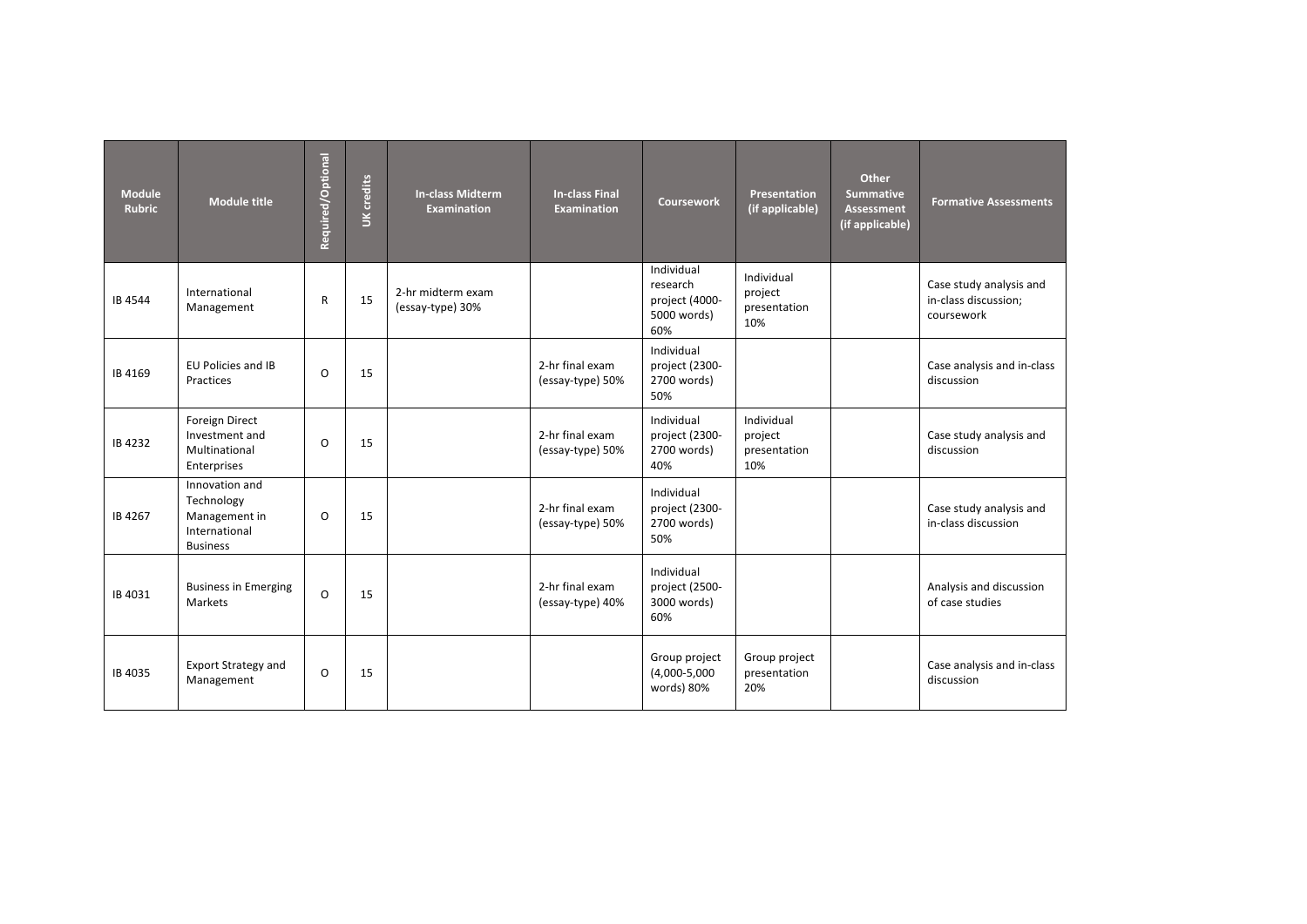| <b>Module</b><br><b>Rubric</b> | <b>Module title</b>                                  | Required/Optional | UK credits | <b>In-class Midterm</b><br><b>Examination</b> | <b>In-class Final</b><br><b>Examination</b> | <b>Coursework</b>                                   | Presentation<br>(if applicable)                   | <b>Other</b><br><b>Summative</b><br><b>Assessment</b><br>(if applicable) | <b>Formative Assessments</b>                                       |
|--------------------------------|------------------------------------------------------|-------------------|------------|-----------------------------------------------|---------------------------------------------|-----------------------------------------------------|---------------------------------------------------|--------------------------------------------------------------------------|--------------------------------------------------------------------|
| IB 4140                        | <b>Topics in EU Business</b>                         | O                 | 15         |                                               | 2-hr final exam<br>(essay-type) 50%         | Individual<br>project (2300-<br>2700 words)<br>50%  |                                                   |                                                                          | Case analysis and in-class<br>discussion                           |
| MG 4120                        | <b>International Human</b><br>Resource<br>Management | O                 | 15         |                                               | 2-hr final exam<br>(essay-type) 50%         | Individual<br>project (2300-<br>2700 words)<br>50%  |                                                   |                                                                          | Case study analysis and<br>in-class discussion                     |
| MK 4157                        | International<br>Marketing                           | O                 | 15         |                                               |                                             | Individual<br>project (4000-<br>4100 words)<br>100% |                                                   |                                                                          | In class presentation 10<br>min; mock exam                         |
| MG 4128                        | Corporate Social<br>Responsibility                   | O                 | 15         |                                               | 2-hr final exam<br>(essay-type) 50%         | Individual<br>project (1800-<br>2200 words)<br>40%  | Project<br>presentation in<br>teams of two<br>10% |                                                                          | Case studies                                                       |
| MG 4242                        | Supply Chain<br>Management                           | $\circ$           | 15         |                                               | 2-hr final exam<br>(essay-type) 60%         | Individual<br>project (1800-<br>2200 words)<br>40%  |                                                   |                                                                          | Diagnostic test, case<br>studies and problem-<br>solving exercises |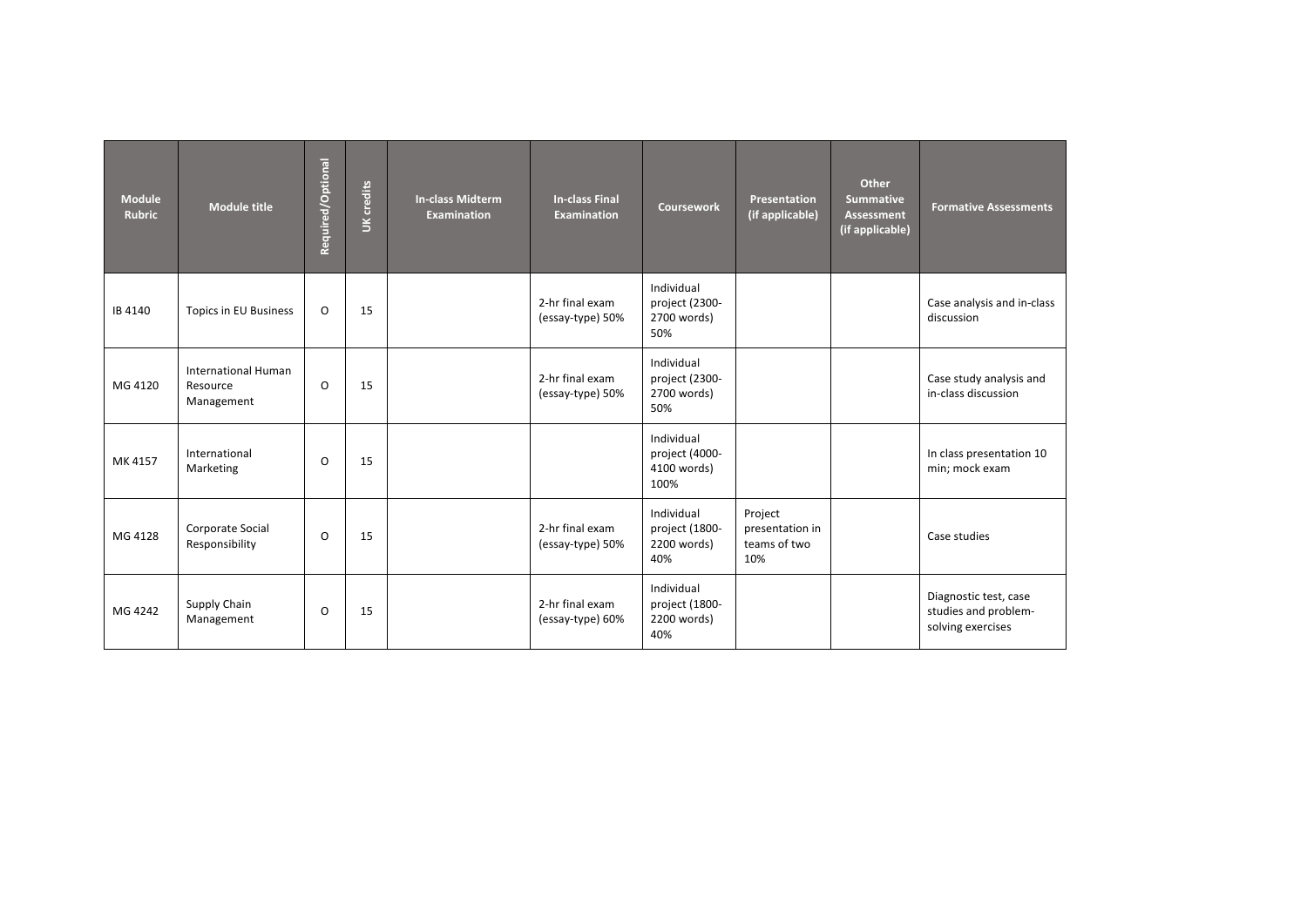# **3.2 Giving your Feedback about this Programme**

We are keen to work with you to enhance your programme. Opportunities for you to feedback to us formally include student participation in the Programme Committee, the Academic Society, Student Course Evaluation, Senior Exit Surveys, meetings with the Dean, meetings with the Provost, and other student surveys. Informal feedback is also welcome at any time either via your instructor or your department head.

# **School of Business Programme Committee**

The School of Business Programme Committee is responsible for the routine monitoring of programmes, including the consideration of student feedback, performance data and external examiners' reports. Proposals approved by the Committee are forwarded to the Deree Curriculum Committee and Academic Council. The Programme Committee is chaired by the Academic Dean of the School. Committee membership includes all Department Heads and Programme Coordinators, as well as the president of each student academic society. This ensures that the student community has a voice in decisions about curriculum, teaching and learning, and the development of the School of Business.

# **Departmental Academic Society**

The School of Business International Business Department has a student society, which organizes field trips, on-campus lectures, and informational meetings about the programme and which participates with other student societies in organizing the annual Business Week event. The faculty advisor to the Society supervises the organization of student elections to the society's governing board according to the society's constitution, and the board of students implements all planned activities. The International Business Society also maintains a Blackboard site for all students majoring in the programme where academic information can be posted.

# **Student Course Evaluation**

Student evaluations of courses and instructors are administered by the Office of the Registrar at the end of each academic term. The online course evaluation system is easy, convenient, secure, anonymous, and confidential. The course evaluation system is administered by the Registrar's Office. Information about the course evaluation system is available through the college website or by emailing registrar@acg.edu.

#### **Senior Exit Survey**

Student feedback comprises an integral part in the continuous development and success of School of Business programmes. In that spirit, we ask prospective graduates a Senior Exit Survey. The survey includes questions on student satisfaction with the education provided by the School of Business and with their overall College experience at Deree. The aim is to identify areas of good practice as well as areas that need improvement. Based on the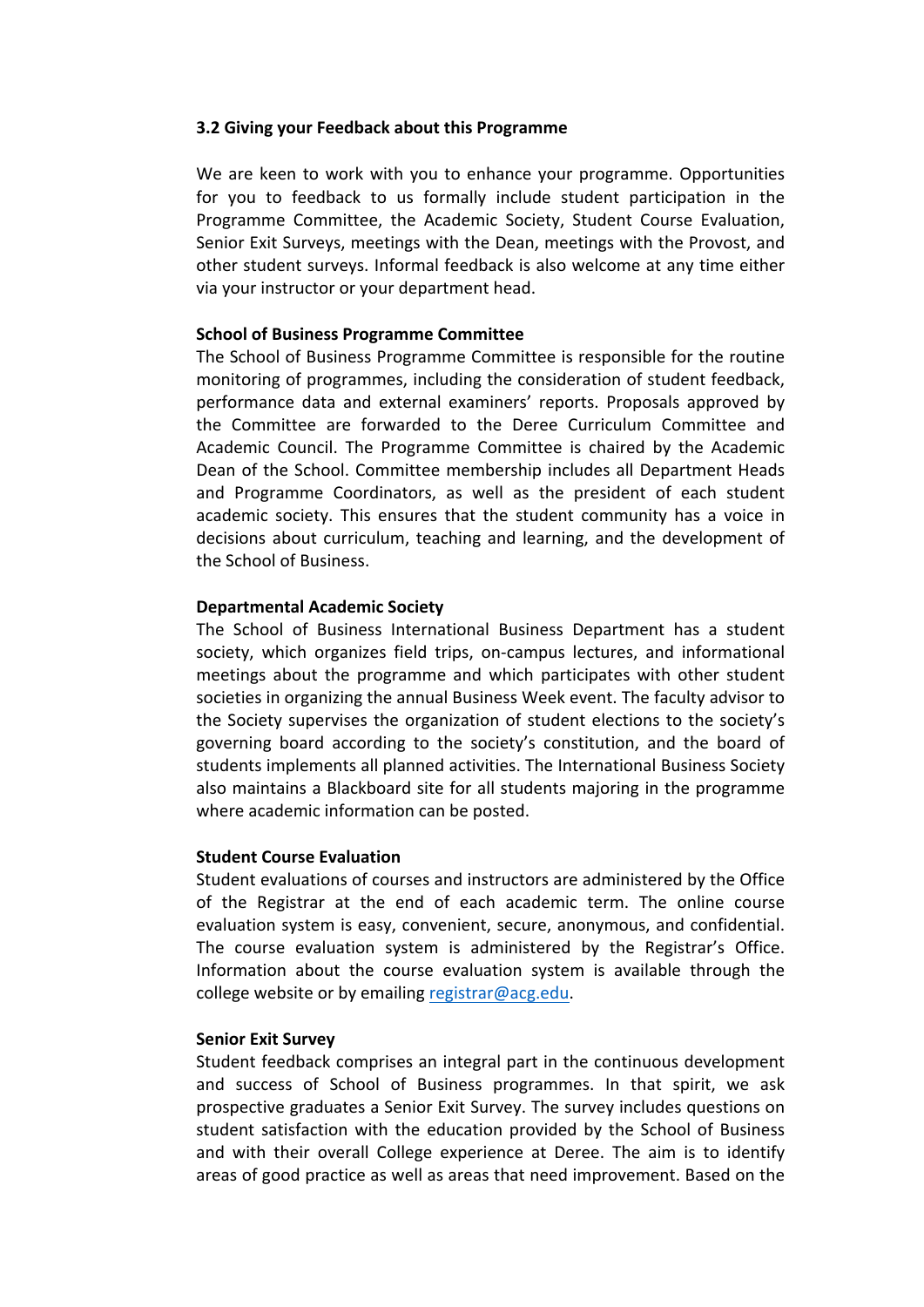data collected through the Senior Exit Survey, a report is developed by an interdisciplinary School of Business faculty committee. All data collected in this survey are held anonymously and securely. Responses cannot be traced back and all results are presented in an aggregated form. When you reach the final semester of study, you receive the relevant link in your student email address.

# **3.3 What Happens with your Feedback about this Programme?**

Your feedback helps us to continually enhance this programme. You can find out what actions have been taken in response to your feedback through your academic society, student government, department head or instructor. Updates on action taken are also provided through blackboard and *myACG*. Student feedback is used in a variety of ways, including:

- Improvement of methods of Teaching and Learning
- Module Leader Reports
- Annual Performance Evaluation of academic staff

# **3.4 Getting Feedback on your Assessed Work**

According to The College has committed to a two week turnaround for feedback. Each module handbook will provide you with specific guidelines on the turnaround for feedback.

# **3.5 How do I Get my Results?**

Results from module assessments and decisions on progression to the next level or awards (if you are in the final level) are available from *myACG*. Results normally appear within ten working days after the end of the examination period. Marks on individual assessments are not finalized until the Board of Examiners' meeting (the meeting where your end of year outcome will be decided). If you are unsure about when you might receive your results or have queries relating to your results, you may contact your module instructor via email.

# **3.6 Issues with Assessment**

If you are experiencing problems which are adversely affecting your ability to study (called 'mitigating circumstances'), then you can apply providing some form of evidence of your circumstances to verify your request.

Examples of acceptable extenuating circumstances include:

- Bereavement
- Illness
- Hospitalization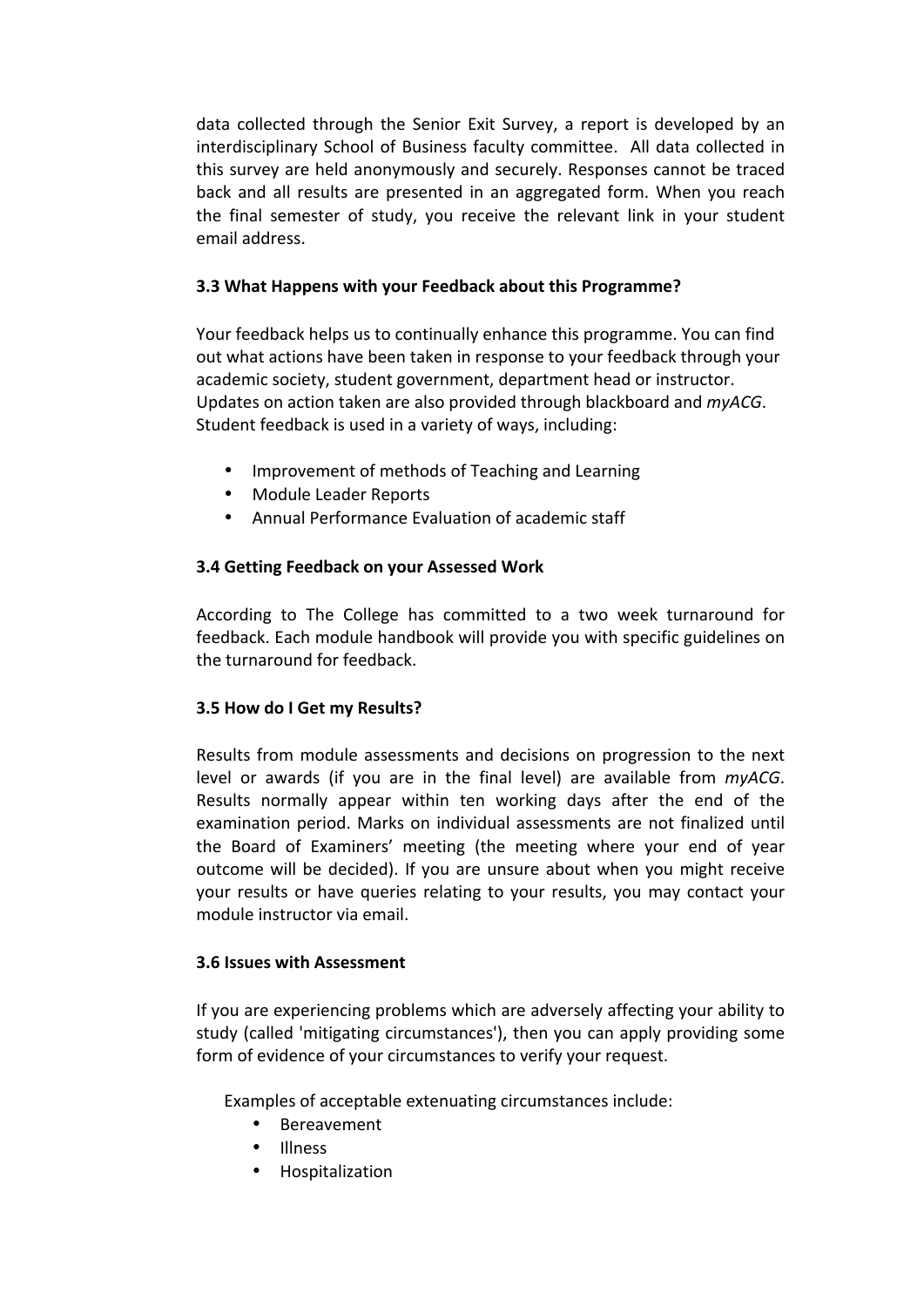- Transport cancellation, where this may be evidenced
- Court attendance
- Serious family illness where the impact on the students' ability to undertake assessment may be demonstrated
- Accident

The following are not acceptable extenuating circumstances:

- Holidays
- Weddings
- Family celebrations
- Printing problems
- Computer failure, corrupt USB sticks
- Financial problems
- Work related problems
- Accommodation issues
- Mis-reading assessment arrangements

# **Late Submission**

You must submit work by the deadlines set in the course outline. Work submitted after but within seven days of the deadline will receive a maximum grade of C. You will fail the assessment if work is submitted later than seven days after the deadline.

# **Resits**

In the case of an initial failure of one or more assessments in a course, you have the right to be reassessed in (i.e. resit) the element that you have failed. This reassessment will normally be scheduled prior to the commencement of the following semester. Only one resit per each assessment element is allowed in each module. The maximum grade you can obtain for the reassessed component of the course is a pass (Grade  $C - 40$ %). If you fail the resit, you will not receive the credit for that course.

#### **Resits in Capstone Courses**

Students who fail a coursework assessment (project/paper) with a weight of 60% or above in a capstone course may request to resit the failed assessment in the resit period following the one designated for the course.

Such requests from students must include the instructor's verification that it is impossible for the student to successfully complete the assignment by the scheduled course resit period.

Such an extension for the completion of specified coursework in capstone courses can only be given upon the recommendation of the student's instructor and the approval of the relevant Department Head and CASP.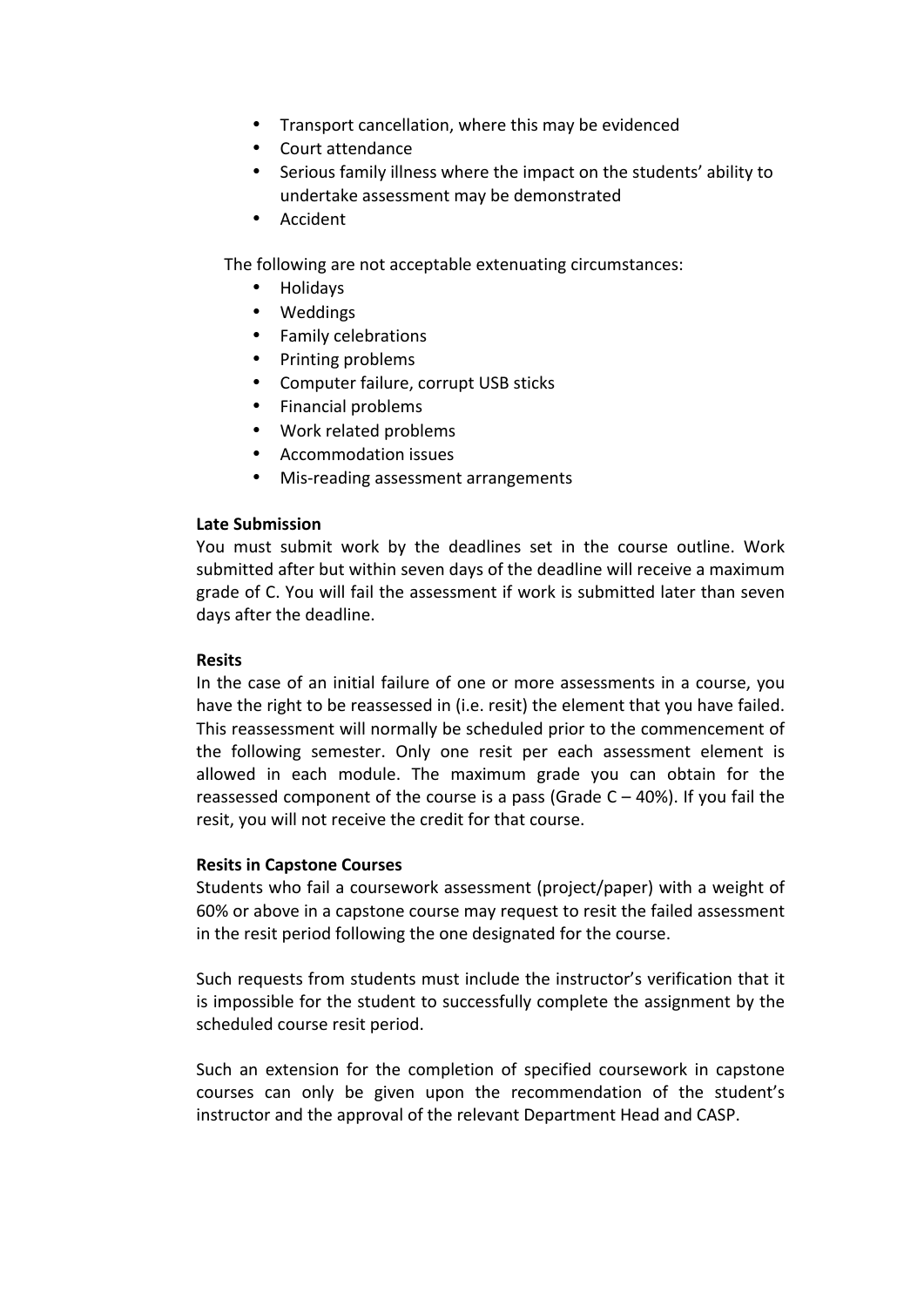# **Academic Appeals**

Students registered in a validated program, may appeal against a decision of the Board of Examiners. Students' rights of appeal are limited to two grounds:

- either that the candidate's performance in an assessment was adversely affected by illness or factors which s/he was unable, or for valid reasons unwilling, to divulge before the Board of Examiners reached its decision
- or that that there has been a material administrative error, an assessment was not conducted in accordance with the current regulations for the program or special arrangements formally agreed, or that some other material irregularity relevant to the assessment has occurred.

Disagreement with the academic judgment of a Board of Examiners in assessing the merits of an individual element of assessment does not constitute grounds for an academic appeal. Responsibility for the submission of documentary evidence in support of the appeal rests with the student. Appeals must be submitted in writing to the Registrar no later than 14 days following the publication of Examination Board results. All appeals must be submitted in writing to the Registrar by the end of the second week of the following session/semester.

On receipt of the appeal, the Registrar informs the department head/area coordinator and Academic Council (through the Chief Academic Officer) and submits to them all relevant evidence and correspondence.

The Academic Dean will undertake an initial assessment of the validity of the appeal and advise the student accordingly. In the light of this advice, the student should decide whether s/he wishes to proceed with the appeal. Alternatively, the student may decide to withdraw his or her appeal and/or lodge a complaint in accordance with the College's complaints procedure. The subcommittee of the Academic Council will hear the appeal. The appellant may be called to appear before the subcommittee. The subcommittee may also require the Chair of the Board of Examiners to appear separately before it. The appellant and the Chair of the Board will not be present when the subcommittee considers the evidence and formulates its decision. The subcommittee must inform the student and the Board of Examiners of its decision within seven days of the hearing. The student has the right to subsequently appeal to the President in writing against the decision of the subcommittee. If the appellant wishes to contest the President's decision s/he has the right to lodge an appeal with the Open University. The student will obtain contact details for the President and the Open University at the Student Success Center.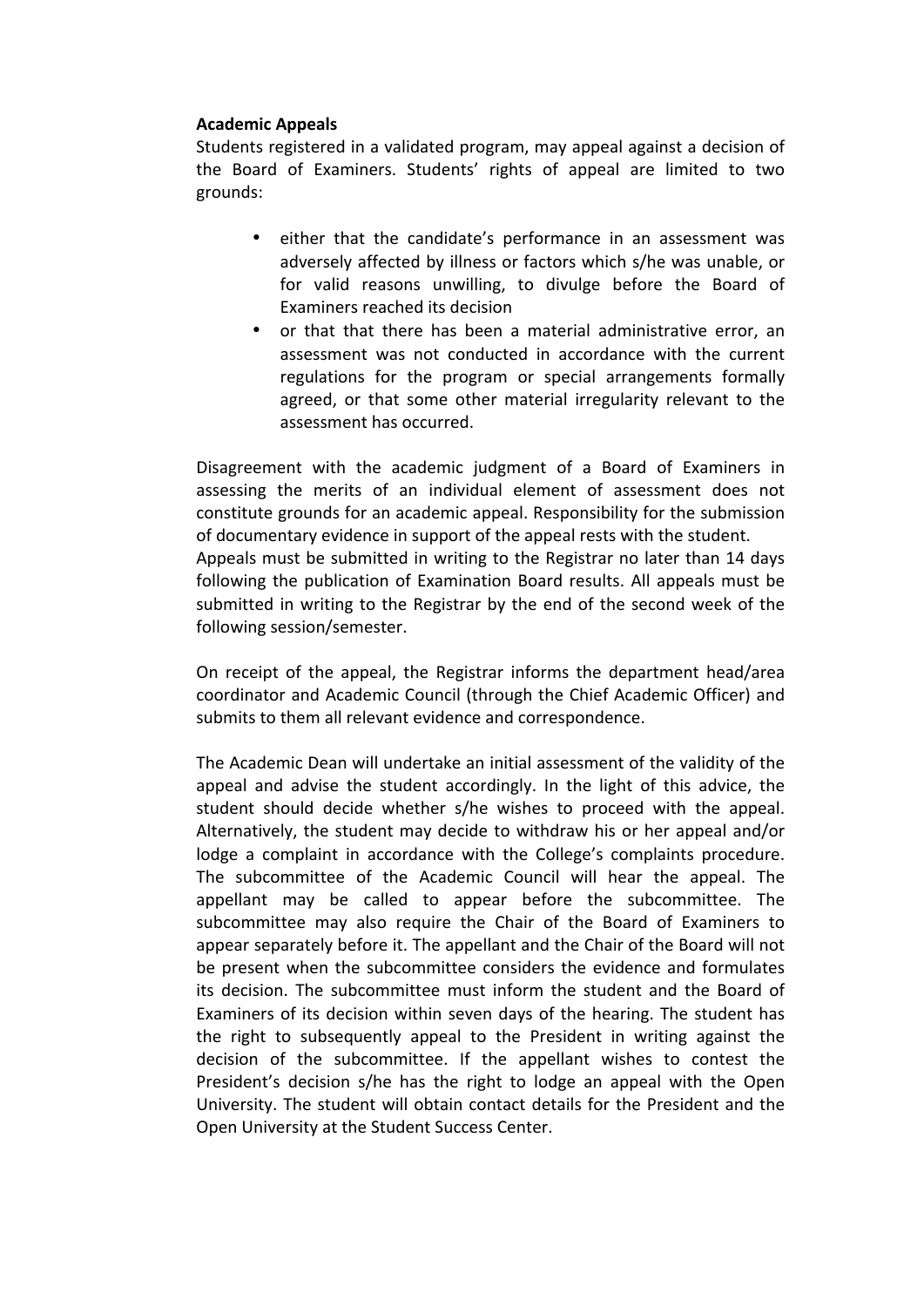The Registrar's Office will keep records of outcomes for all appeals cases. The Academic Council will receive annual summary reports regarding all appeals received by the College.

# **Cheating, Plagiarism and other forms of Unfair Practice**

An academic offence (or breach of academic integrity) includes any action or behavior likely to confer an unfair advantage, whether by advantaging the alleged offender or by disadvantaging another or others. Examples of such misconduct are plagiarism, collusion, cheating, impersonation, supplying false documentation, use of inadmissible material and disruptive behavior in class or during examinations. Responsibility for reviewing breaches of academic integrity is held by the Committee on Standing and Conduct.

# **3.7 Academic Misconduct and Penalties**

Charges against a student for violating academic integrity may originate from any source: a faculty member, an administrator, a staff member, a fellow student, or from the community at large. The charges are to be submitted in writing to the chair of the Committee on Standing and Conduct. If a member of the Committee originates the charge, then that member will be recused from the decision-making process, and any other process related to the case, other than those related to the role of complainant/witness. On receipt of the allegation of a breach of academic integrity, the Chair must inform the Chair of the Board of Examiners that is responsible for the assessment. The Board should then suspend its decisions on the candidate's grade(s) until the facts have been established (see Student Resources - Regulatory Framework).

Once the Committee on Standing and Conduct has considered the allegation and reached a conclusion on whether an offence has occurred, it should issue a report with a recommendation regarding the outcome for the student to the Chair of the relevant Board of Examiners. If it has been established that an offence has occurred, the Board will judge the significance of the misdemeanor and exercise its discretion as appropriate to the case. If it is established that a student has attempted to gain an unfair advantage, the examiners shall be given the authority to rule that the student has failed part or all of the assessments, and the authority to determine whether or not the student should be permitted to be reassessed.

Independently of the assessment decisions made by the Board of Examiners on offences pertaining to validated courses/programs, the Committee on Standing and Conduct is empowered to consider a wider range of sanctions that might be applied when a student is found guilty of a breach of academic integrity. 

The following list of sanctions is indicative and can be imposed by majority vote of the Committee: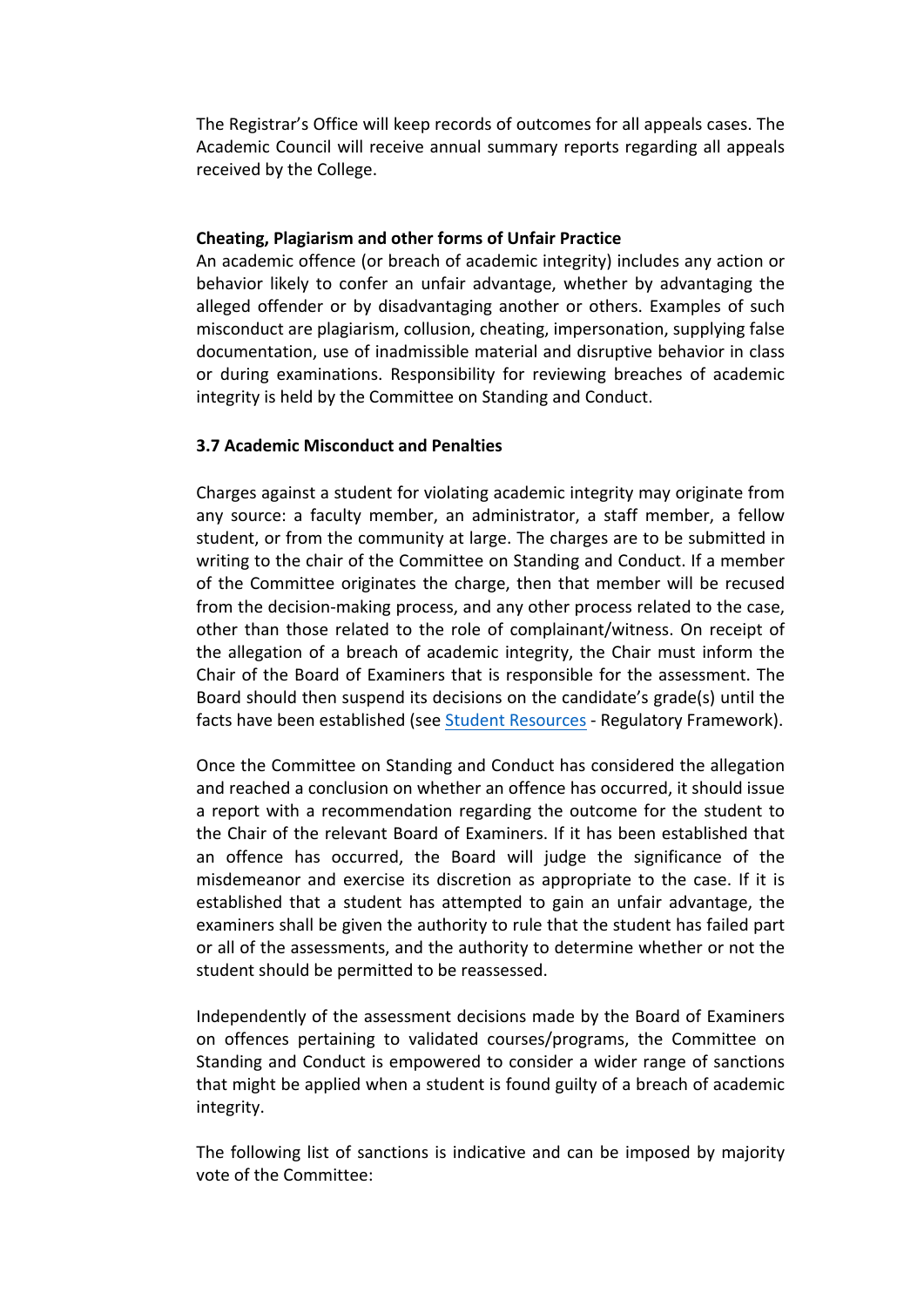Admonishment Letter (or Letter of Warning): The student is advised in writing that her/his behavior violates rules of academic integrity and that a recurrence will lead to more serious sanctions. The Committee will deliberate on whether the letter should or should not appear in the student's file permanently or for a lesser period of time.

**First Offence File:** The student's name and a description of the offense is filed in a shared electronic folder, accessible by the Chief Academic Officer, the academic Deans, the Dean of Students and department heads. Second offences automatically result in a hearing.

**Disciplinary Probation:** The student is advised in writing that his/her behavior violates rules on academic integrity and is given a probationary period (to be decided upon by the Committee) to show by good behavior that a more stringent penalty should not be imposed. During the period of the probation, the student is required to terminate association with all extracurricular activities and resign from any student office.

**Suspension:** The student's relationship with the College will be discontinued until the end of the semester or term. The student will forfeit any fees involved with the College.

**Dismissal:** The student's relationship with the College will be terminated indefinitely. The right to apply for readmission shall be denied.

Before announcing judgment/sanctions, the Chair of the Committee on Standing and Conduct consults with the Chair of the Academic Council, who has the right to recommend other sanctions. If the Chair of the Academic Council is in agreement with the Committee' s recommendations, the Chair of the Committee will inform the student and the plaintiff (in writing and within three days of the hearing) of the final judgment and the actions to be taken. If the Chair of the Academic Council proposes other or additional sanctions, the chair of the Committee must communicate these recommendations to the Committee within three days and re-deliberate. Majority vote once again determines final sanctions. Communications procedures as outlined above apply. A final written report to the Academic Council on a case-by-case basis, is prepared within 14 days, and includes the complaint, the Committee' s judgment and sanctions.

Within three *working* days of receipt of the decision, either party (plaintiff or student) has the right to make a formal written appeal against the decision of the Committee. The appeal is addressed first to the Committee on Standing and Conduct. If the Committee does not deem any change to the decision is warranted subsequent to consideration of the appeal, the appeal may then be brought to the Academic Council, and subsequently to the President whose decision is final. The student may appeal against the decision of the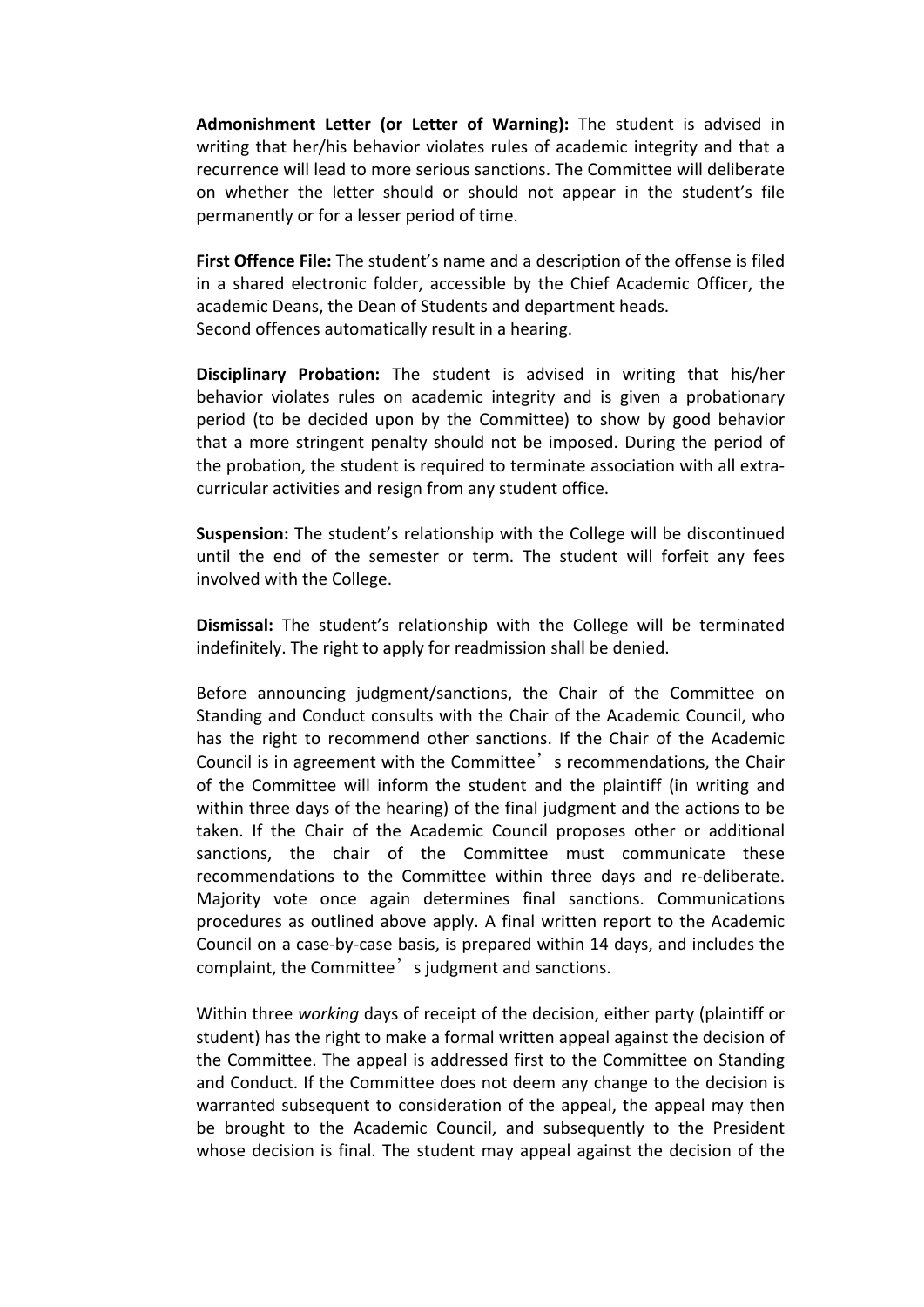Board of Examiners in accordance with the regulations for academic appeals (Section 9, Regulatory Framework).

# **3.8 Complaints Procedure**

Complaints are specific concerns about the provision of a course / module or a program of study or related academic or non-academic service. When appropriate, a complaint is first resolved through informal discussion with the party / office directly involved. If not resolved at that level, a formal complaint is submitted by the student to the Registrar's Office within 14 days from the day the outcome of this discussion is made known to the student. Upon receipt of the complaint, the Registrar forwards the complaint with all relevant documentation to a panel consisting of the Chief Academic Officer, the Academic Deans and the Dean of Students.

Depending on the nature of the complaint, the academic Dean or Dean of Students will undertake an initial assessment of the validity of the complaint and advise the student accordingly. In the light of this advice, the student should decide whether s/he wishes to proceed with the complaint.

In the event that the student decides to proceed with the complaint, a subcommittee of the Academic Council will be convened no later than three weeks after receiving the student<sup>'</sup> s decision. The membership of the subcommittee shall not include any member of faculty or the administration who has been involved in the complaint or who is a member of the relevant Board of Examiners.

The subcommittee of the Academic Council will hear the complaint. The appellant may be called to appear before the subcommittee. The subcommittee may also require the relevant member of faculty and/or Administration to appear separately before it. The appellant and any member of staff against whom the complaint has been made will not be present when the subcommittee considers the evidence and formulates its decision. The subcommittee must inform the student and the Chair of the Board of Examiners (if the complaint concerns a validated course/program) of its decision within seven days of the hearing. The student has the right to subsequently appeal to the President against the decision of subcommittee. If the appellant wishes to contest the President's decision s/he has the right to lodge a complaint with the Open University. The student will obtain contact details for the President and the Open University at the Student Success Center.

The Registrar's Office will keep records of outcomes for all complaints cases. The Academic Council will receive annual summary reports regarding all complaints received by the College.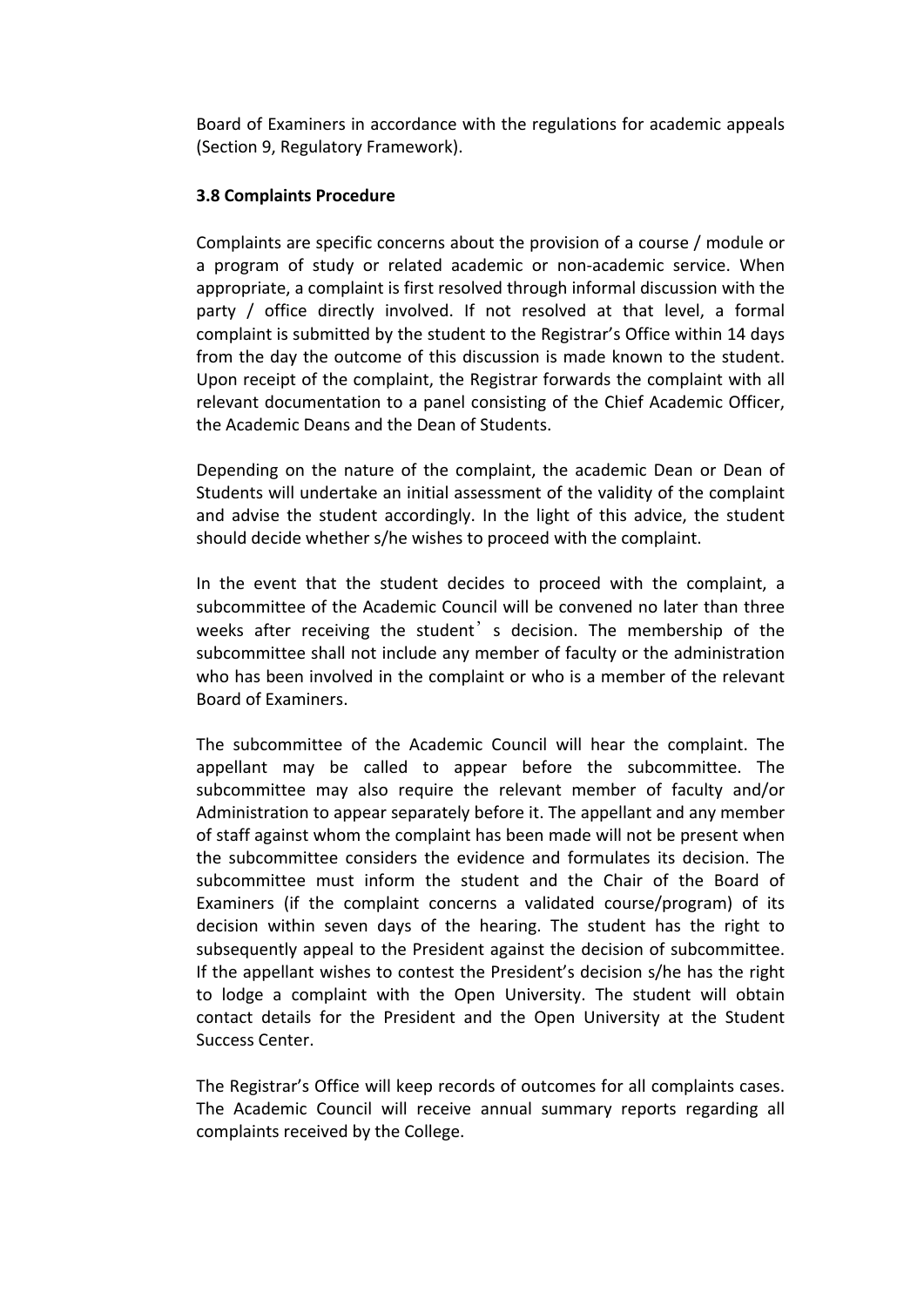# **4. Where to Get Help**

# **4.1 Downloading College Forms**

All standard student forms are available online on www.acg.edu as well as on *myACG → Student Resources → Forms*

# **4.2 Academic Advising**

The Academic Advising Office aids students in choosing and completing their academic programs. The advising staff provides academic advice and information to undergraduate students, advising all first-year students, some second-year students, and transfer students; support for academic staff advisors; and resources for all students in need of academic advice. Once students have declared their major they participate in an advising program that uses academic staff as advisors to handle the responsibility of advising on academic and career-related matters.

International students have an additional non-academic international student advisor who assists them in their efforts to adjust to the new culture and supports them in obtaining any student visas and residence permits required by Greek law.

# **4.3 Student Academic Support Services**

The Student Academic Support Services (SASS) is open daily and offers academic assistance to all Deree - ACG students through individual learning facilitation sessions and/or workshops. SASS learning facilitators are peers who assist students in improving and strengthening academic study skills.

# **4.4 Office of Student Affairs**

The Office of Student Affairs is dedicated to promoting student development and continually improving the quality of student life. Through extra-curricular activities the College strives to provide students with opportunities parallel to the classroom experience that are consistent with its educational values, such as presentations, lectures, excursions, debates, theatrical plays, blood drives, happenings and events. The students are encouraged to explore personal and professional goals by participating in clubs, societies, organizations and athletic teams. All the student groups have an advisor, or coach, who is knowledgeable in the subject area, monitors their activity, attends their general assemblies and supports the group during the year.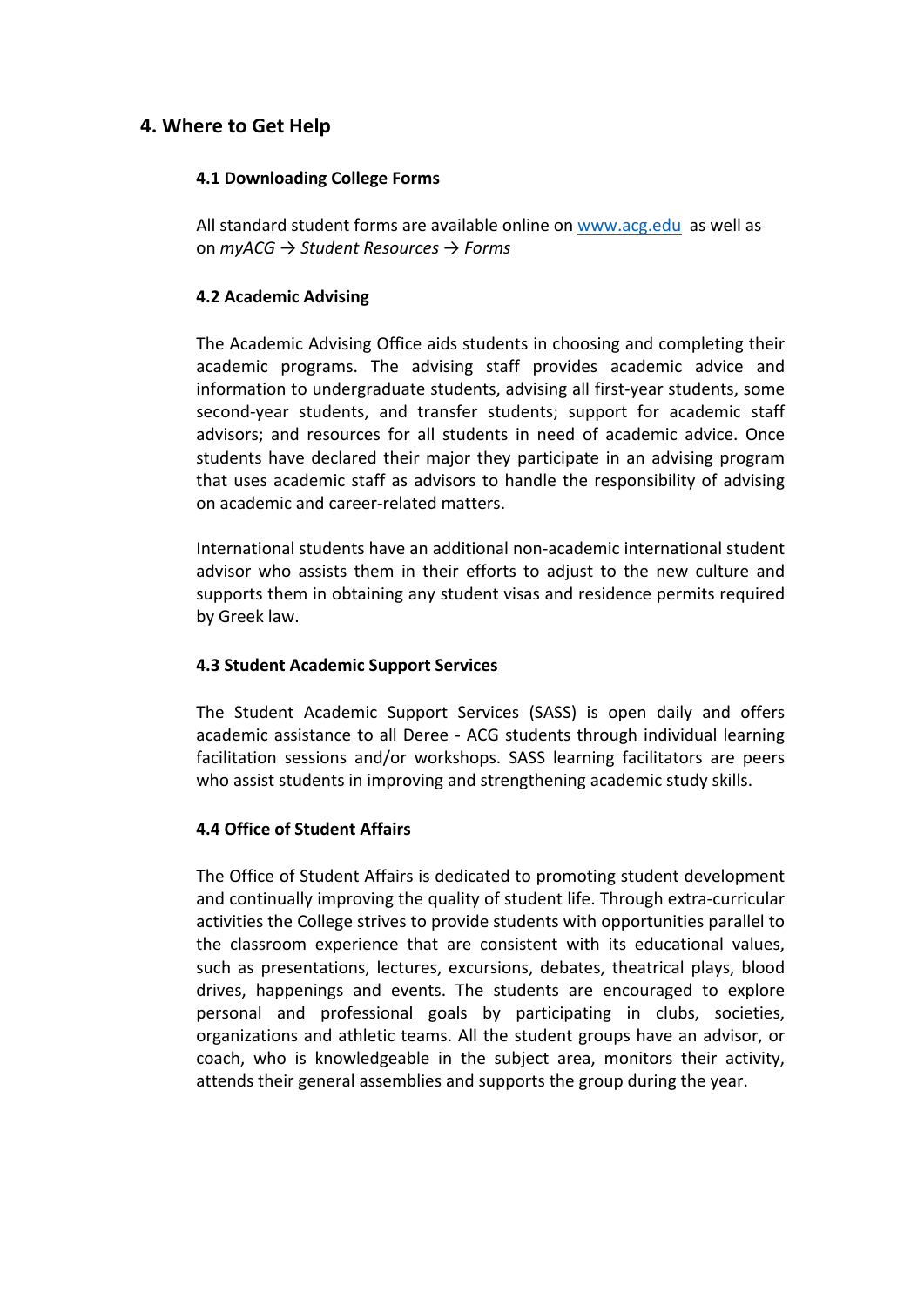# **4.5 Student Success Centre**

The Student Success Centre supports students by offering comprehensive, integrated services in the areas of academic advising, OU validation issues, student records, registration, and payments in a one-stop area. The Student Success Centre aims to create the optimum conditions so that students can follow the path to academic success. Students may visit the Student Success Centre to pay a bill, request a certificate, obtain a form, arrange to bring a visitor on campus, obtain their transcript, see an academic advisor, ask about OU validation, change a course, and obtain or replace their student ID. The SSC web page has been set up to reflect the one-stop concept of the Centre and includes information from different departments. It may be accessed from the "Quick Links" on the ACG homepage (www.acg.edu) and it allows students to print forms or view the academic calendar, academic policies, final exams schedule, course schedule, graduation instructions, major requirements, frequently asked questions (FAQs), the e-mail directory, and financial aid and international student information.

# **4.6 Disability Status and Provisions**

Students are responsible for alerting the Educational Psychologist to a known or suspected disability and/or learning difference, and for providing relevant documentary evidence if available. The Educational Psychologist suggests actions to be taken to accommodate such cases, having ensured that there has been full consultation with faculty in the department(s) responsible for the assessment of that student. The accommodation is approved by the Committee on Disability and Learning Differences. This action must be endorsed by the Chair of the relevant Board of Examiners in the case of the validated award. Information, guidance and support are provided to all disabled students who declare their disabilities. Students with disabilities and learning differences may be eligible for special accommodations, such as extra time for examination completion, and receive support and educational counseling from the Educational Psychologist on campus.

# **4.7 Career Services**

The Office of Career Services offers centralized, comprehensive and coordinated career development, through appointments, sessions and workshops, building relationships and longstanding collaborations between students/alumni and potential employers. In the past three years the Office has expanded the quality of the services offered by acquiring a Career Services Manager tool, Goinglobal, as well as the handling of the international internship positions and the work study positions, transforming it thus into a hub for career-related issues. The Office moved dynamically to the era of social media utilizing Facebook and Linkedin. The variety of programs and services offered to students and alumni include: counselling sessions about career advising and graduate studies advising; an online test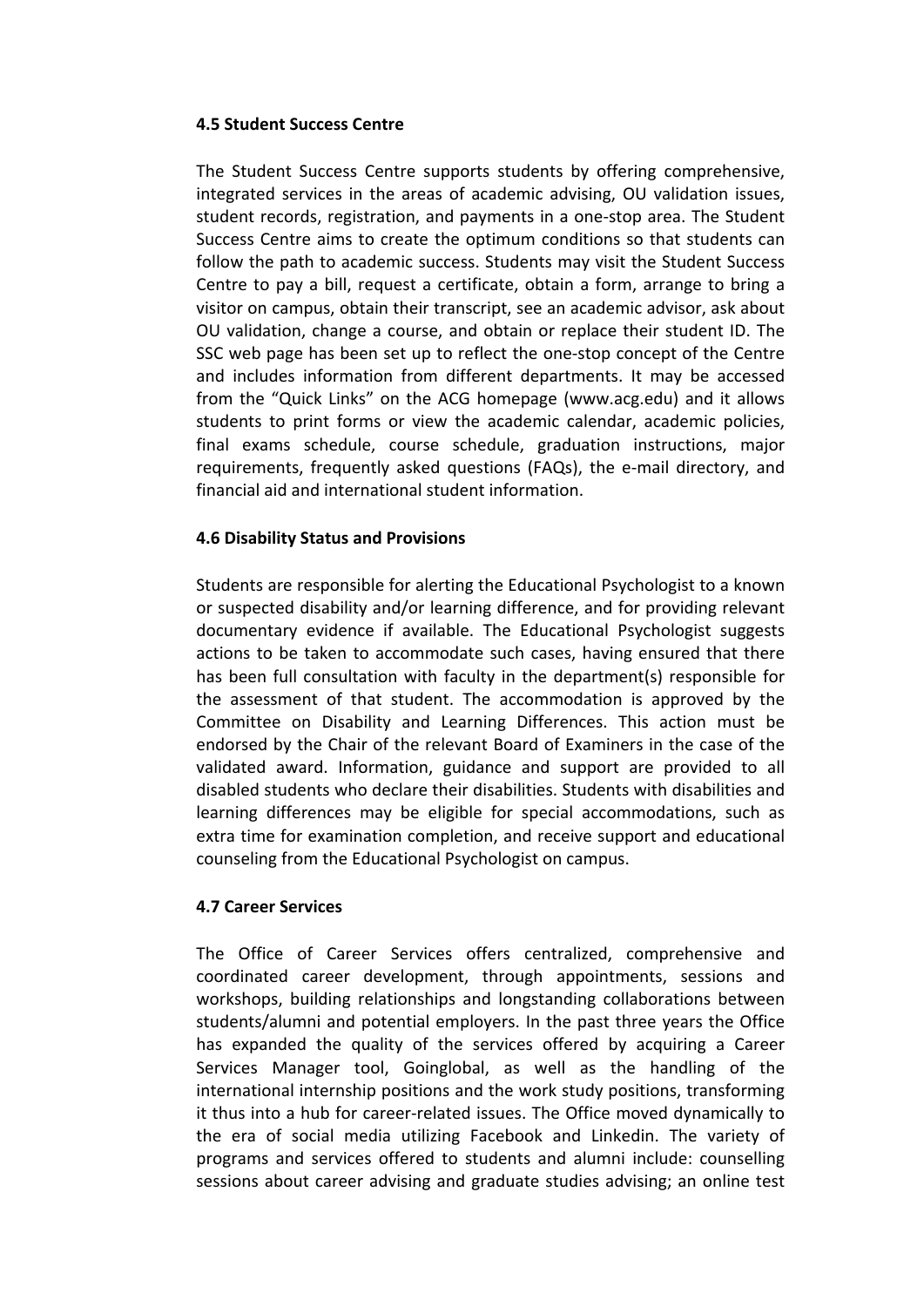which identifies strengths and personality preferences aiming to assist the students in their selection of a major; Goinglobal, a tool offering job openings abroad; skills workshops about job search and job interview techniques; Career networking events; JobBank offering part-time and full-time positions; Career Days where the students have the opportunity to have a short interview with a company representative; International Internship program.

# **4.8 Study Abroad**

The Study Abroad Programme not only brings US and international students to Athens, it also sends Deree students to several partner universities in the US and other countries. The International Internship and Study Abroad Program combines and provides a first-of-its-kind career and academic program in Greece and is open to all undergraduate students. Students have the opportunity to intern with a leading multinational company abroad and follow this up with a semester of study with an international partner university. The College is proud to be partnering with a select number of institutions that span the globe such as Northern Arizona University, Mercy College, Texas A&M, Kingsville, University of Utah, the American University in Cairo, and Richmond – The American International University in London, to name a few.

# **5. What to do if you.....**

#### **5.1** ....are absent for more than one day

You must notify your instructor(s) if you are absent for more than one day. If you are going to apply for Mitigating Circumstances you will need to provide written evidence of the reason for your absence (see section 3.6).

#### **5.2 …..are ill**

If you are absent through illness on the day of an examination or assignment deadline and you intend to apply for mitigation, you must also provide us with details and any available evidence as soon as possible. Contact the Student Success Centre to get a copy of the appropriate Mitigating Circumstances form.

#### **5.3 .....have a comment, compliment or complaint**

We are committed to providing a quality, student-centered experience for all our students. We welcome comments and compliments from students, and find them valuable for on-going improvements. Comments and compliments about your course can be raised with your instructor(s) and/or Department Head. If you have a specific complaint about an act or omission of the College you may be able to make a formal complaint in writing under the Complaints Procedure (see section 3.8).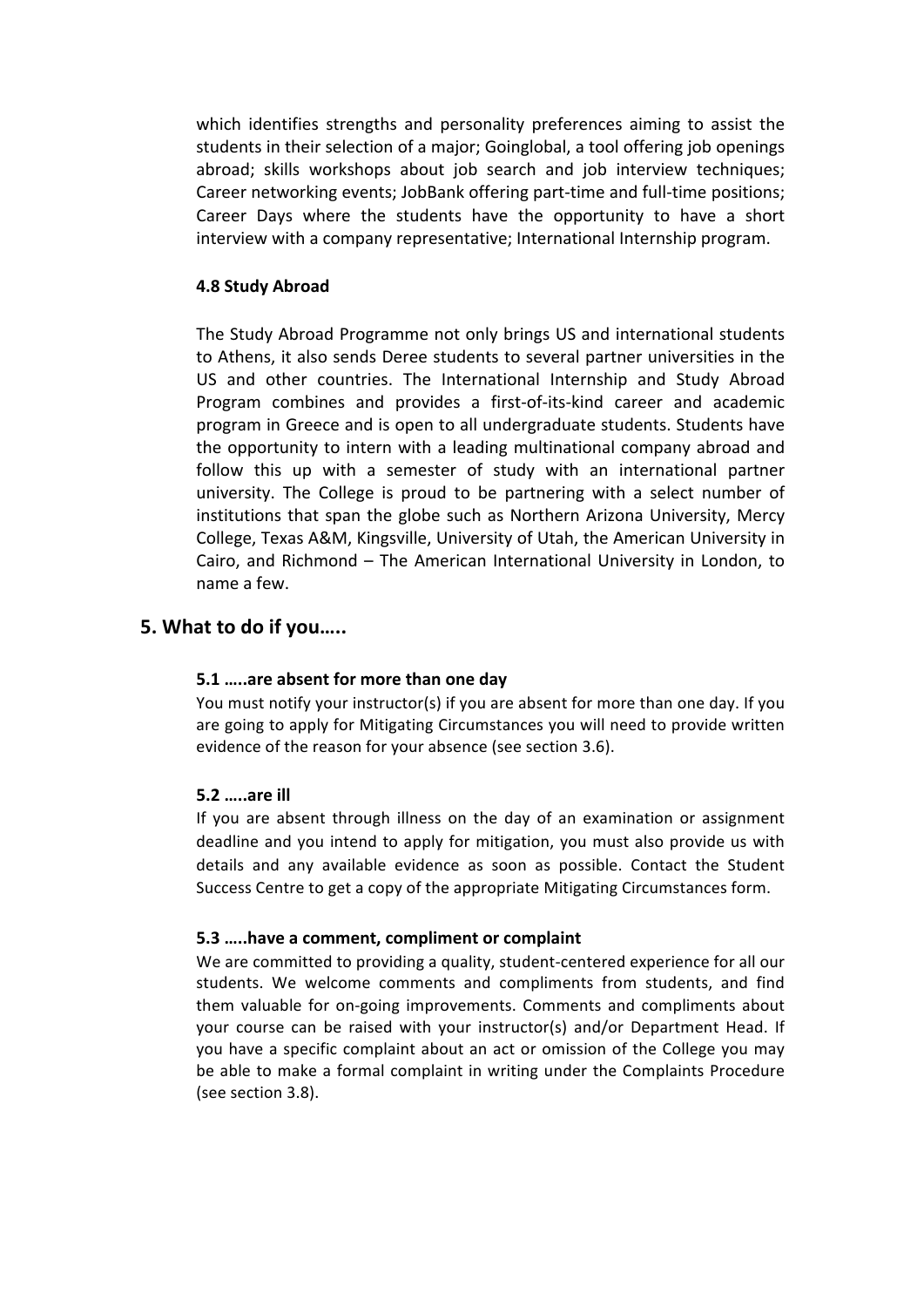# **5.4** .....are considering withdrawing from the course

You must consult with your advisor if you wish to defer your studies, withdraw from a course, or to transfer registration from one course or award (major) to another. Applications for deferral, withdrawal or transfer should then be lodged with the Registrar's Office. Applications are subsequently considered by the Committee of Academic Standards and Policies (CASP). CASP decisions are governed by the following regulations:

- Students are permitted to change a course within the first two days of teaching.
- Beyond this period, students may withdraw from a course within the first two weeks of teaching whilst retaining the right to re-enroll in the said course in the future.
- Changes after this deadline will only be considered in exceptional circumstances. Students shall not be permitted to withdraw and then subsequently re-enroll in a course after the submission or completion of the first summative assessment.

# **5.5 ….need a reference letter**

If you need a reference letter from one or more of your instructors, fill in the Reference Request Form from  $myACG$  ( $\rightarrow$  *Student Resources*  $\rightarrow$  *Forms*), stating the reason why you need the reference, as well as the number of hard and/or electronic copies requested.

# **6. Other Relevant Policies**

# **6.1 Attendance Policy**

All students are required to attend 80% of instructional class time. Some programmes may impose a stricter attendance requirement.

Absence from a class does not exempt a student from completing the work for that class. Students who have exceeded the allowed threshold of absences will be referred by the instructor to the Registrar's Office. The Registrar will in turn inform the Committee on Academic Standards and Policies which, in the light of any evidence of extenuating circumstances supplied by the student, will decide whether the student must withdraw from the course (and receive an F grade).

# **6.2 Student Punctuality Policy**

It is the responsibility of students to be in class on time, and the responsibility of instructors to begin their class on time and end it on time. Students are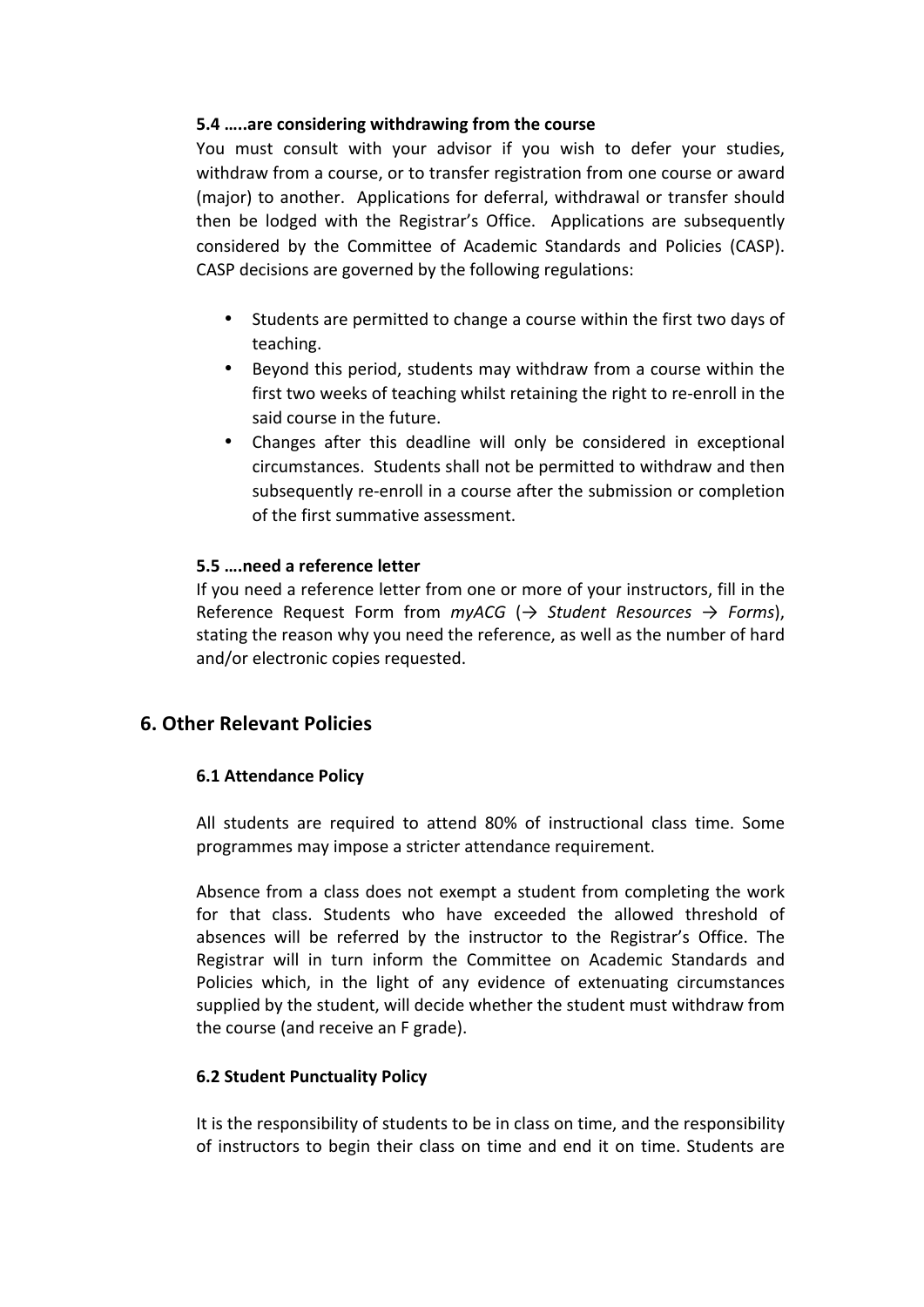considered absent and will be recorded as such, if they arrive to class 10 minutes (or more) later than the scheduled class starting time.

Individual instructors reserve the right to have a more stringent policy, provided that this policy is listed in the Course Information Packet.

# **6.3 Turnitin Policy and Student Guidelines**

The College is using Turnitin software to assist in the detection of plagiarism. If a case of cheating is proven, disciplinary procedures will be followed, as described in sections 3.6 and 3.7. More information about the College's Turnitin Policy can be found in Student Resources.

Guidelines for Student Use of Turnitin:

- Students are only permitted to submit their own work and only for assignments created by Deree faculty for Deree courses.
- Students are not allowed to submit the work of others.
- Students are not allowed to have their own work submitted by others.
- Students are responsible for submitting assignments to Turnitin on time.
- Work submitted to Turnitin remains in a large database of papers against which future papers are scanned.

#### **6.4 Transfer of credits**

Students who transfer must be in Good Academic Standing at their previous institution. Students who wish to transfer from US institutions must have a cumulative index (CI) or overall Grade Point Average (GPA) of 2.75 or above. Transfer students must contact the Academic Advising Office and the Validation Office after they are admitted to the College.

# **6.5 Evaluation of Transfer Credits**

The transfer credit process begins immediately after the student's first registration and only after the student has submitted both the official transcript(s) and the course syllabi or descriptions of substantial length from official publications of the institution. Course syllabi may be required for a better evaluation of the student's completed prior academic work. All submitted documents not in English or Greek must be accompanied by certified English or Greek translations and must be submitted to the Validation Office before the end of the student's first semester. The assessment process of the student's prior academic work will be completed no later than two months (excluding vacation period) after the student has submitted a complete folder of the required documents as stated above.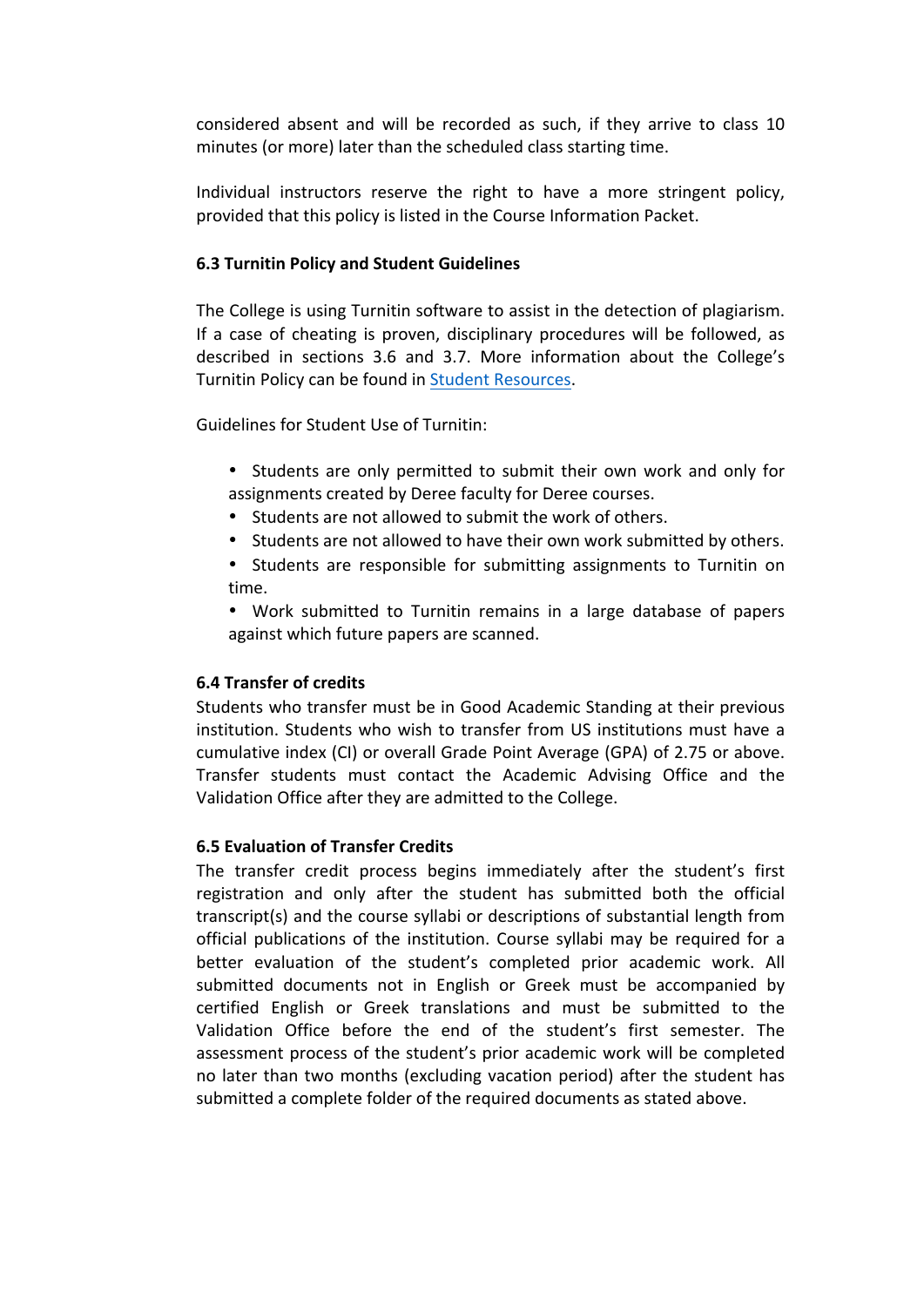Students cannot be granted credit (or be exempted from) courses at Level 6 and/or for more than 4 courses (i.e. 12 US credits or 60 UK credits) at Level 5. All transfer credit requests are handled by the Validation Office.

# **6.6 Credit by Assessment for Professional Experience**

Credit by assessment may be earned for experiential learning (professional experience) by experienced professionals\* who wish to begin or complete their studies. Such credit may fulfill up to 36 US credits required for a degree.

No credit by assessment can be awarded for Level six (6) courses, except for validated internship courses.

No credit by assessment can be awarded for more than four  $(4)$  Level 5 courses.

The method of assessment, the number of credits to be earned as well as the  $course(s)$  for which experiential credit will be given will be decided by the  $relevant academic department(s) depending on the disciplines for which$ credit has been requested. The academic department of the student's declared major will report the results of the assessment to the relevant School Dean for approval. The Office of the Dean will send the final approved evaluation to the Registrar's Office.

\*Students must submit an application in order to take advantage of the Credit by Assessment program. The application includes an updated resume and a statement that describes knowledge and skills gained through experience-based learning and how they relate directly to course(s) for which credit requested. Students may also submit certificates of training, work samples, and other documents appropriate as evidence of equivalent to college learning.

Once the application is approved a fee of 90 Euros per credit hour to be assessed will be charged to the student.

#### **6.7 Student matriculation**

For the US NEASC accredited degree students have the right to complete their studies in accordance with the educational programs and requirements in effect at the time they were first admitted to the College. The maximum period of matriculation for a US NEASC accredited degree is 10 years.

If the degree requirements should change during the student's period of studies at the College, the student may choose to complete those degree requirements in effect upon entry or any other set of requirements introduced subsequently and prior to graduation; all the specified requirements for the particular degree chosen must be met.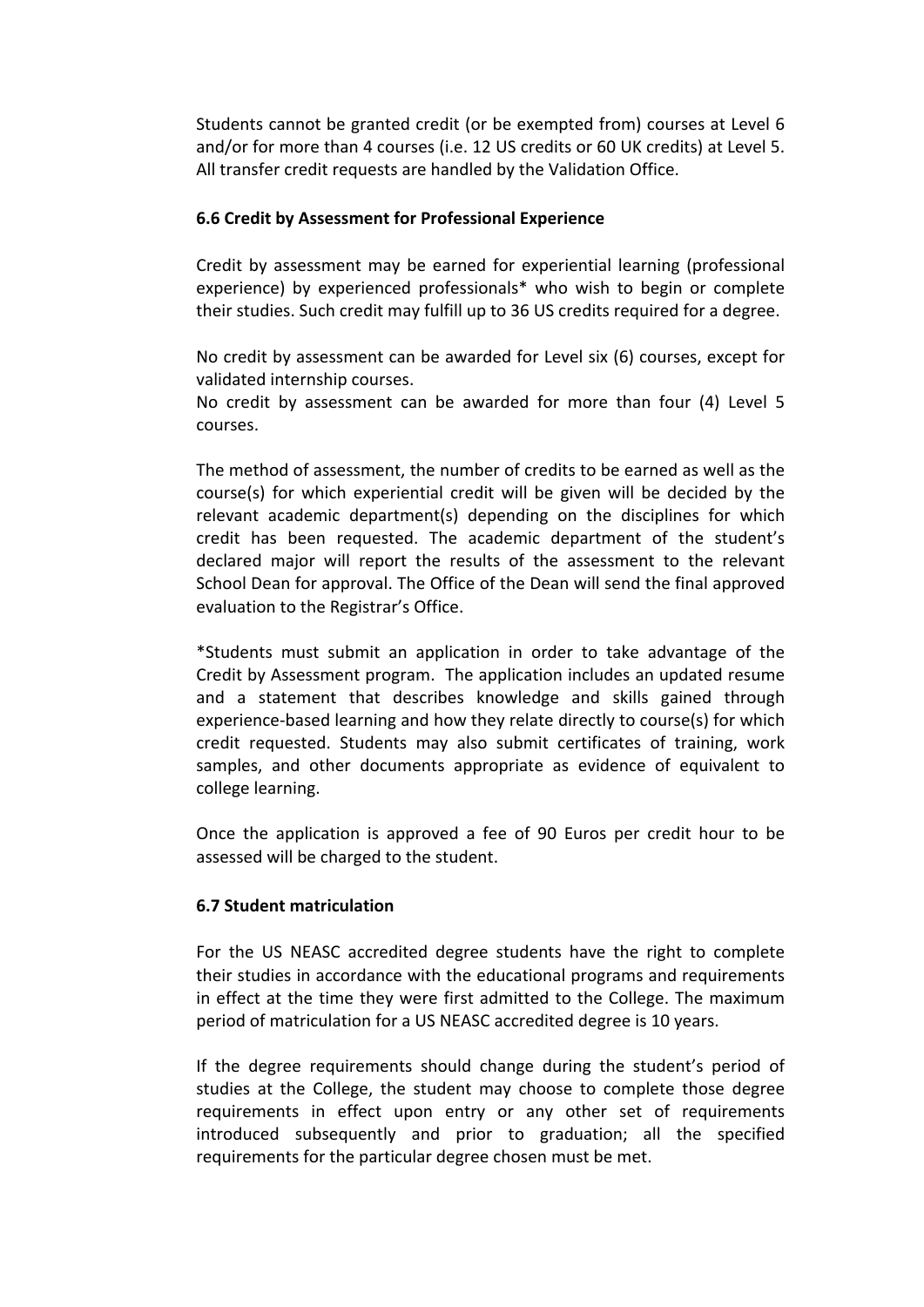Students must observe all current prerequisites for courses. Students may stay informed about current prerequisites/co-requisites of courses by consulting annually the latest on line College Catalog.

Re-admitted students are required to follow the program requirements in effect of their re-admission.

# **6.8 Safety, Health and Wellbeing**

The College committed to providing a vibrant and sustainable working environment that values wellbeing and diversity. This commitment exists alongside our wider legal and moral obligations to provide a safe and healthy working environment for our staff, students and members of the public who may be affected by our activities.

#### **Disabled Students**

You are expected to declare any disability that would affect your safety in the event of a fire or earthquake, e.g. hearing impairment or the use of a wheelchair. Disabled students must declare their disability, to the College, for it to be taken into consideration.

# **Accident and Incident and Reporting**

All accidents and incidents and dangerous occurrences, must be reported to, and recorded by College staff. In case of accident or medical emergency, you need to contact the College nurse. ACG First Aid Protocol and Medical Emergency Flow Charts are given in Student Resources.

#### **Smoking**

No smoking is permitted in any of ACG buildings; if you do smoke outside our buildings please make sure that you stand at least five meters from building entrances and boundaries.